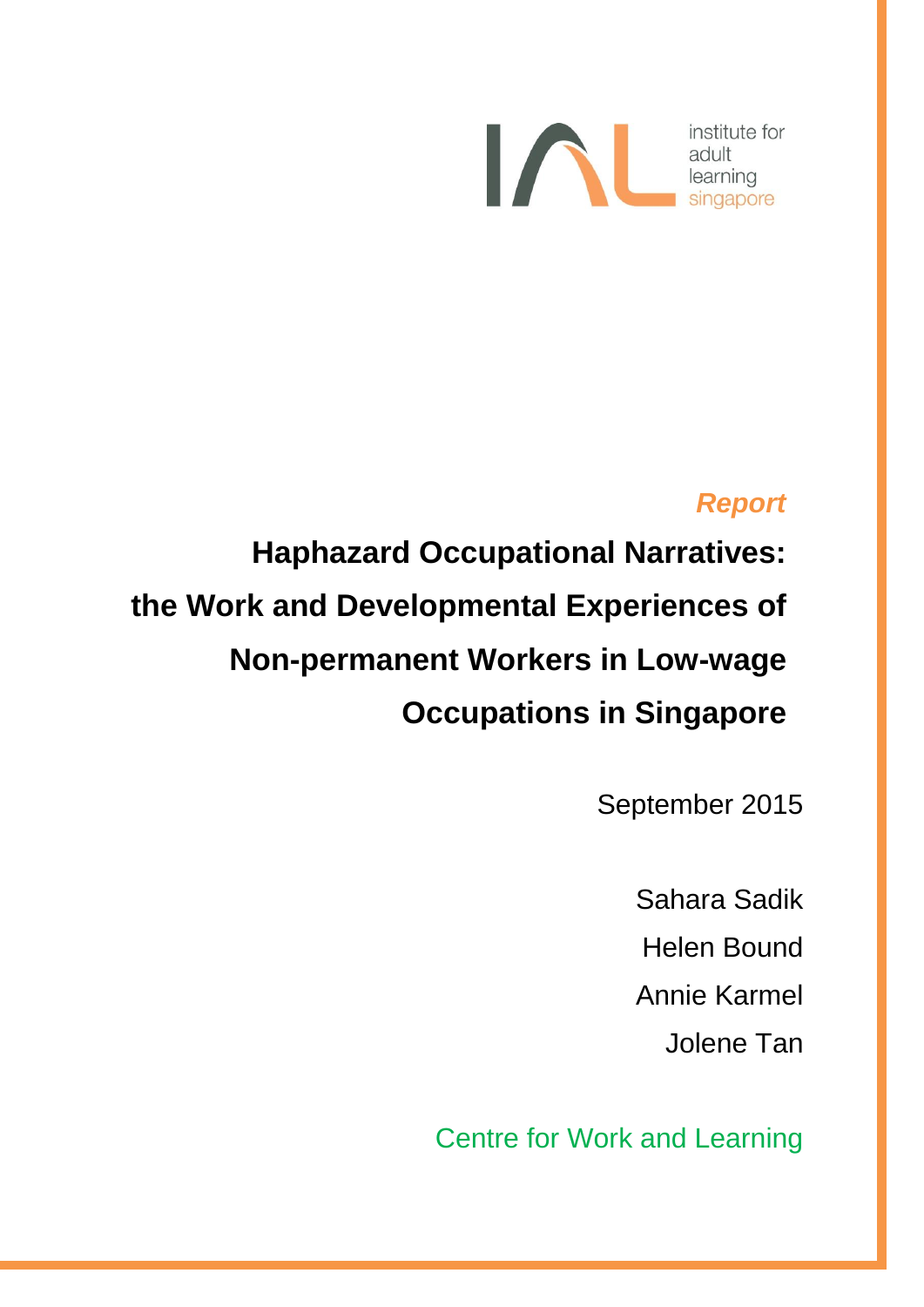Copyright © 2015 Institute for Adult Learning

This publication remains the copyright of the Institute for Adult Learning (IAL), Singapore and may not be reproduced without permission of the Director of Research and Innovation, IAL

Published by the Institute for Adult Learning (IAL), Singapore Research and Innovation Division 1 Kay Siang Road Tower Block Level 6 Singapore 248922

[www.ial.edu.sg](http://www.ial.edu.sg/)

*For further information on the publication, please email: [IAL\\_research@ial.edu.sg](mailto:IAL_research@ial.edu.sg)*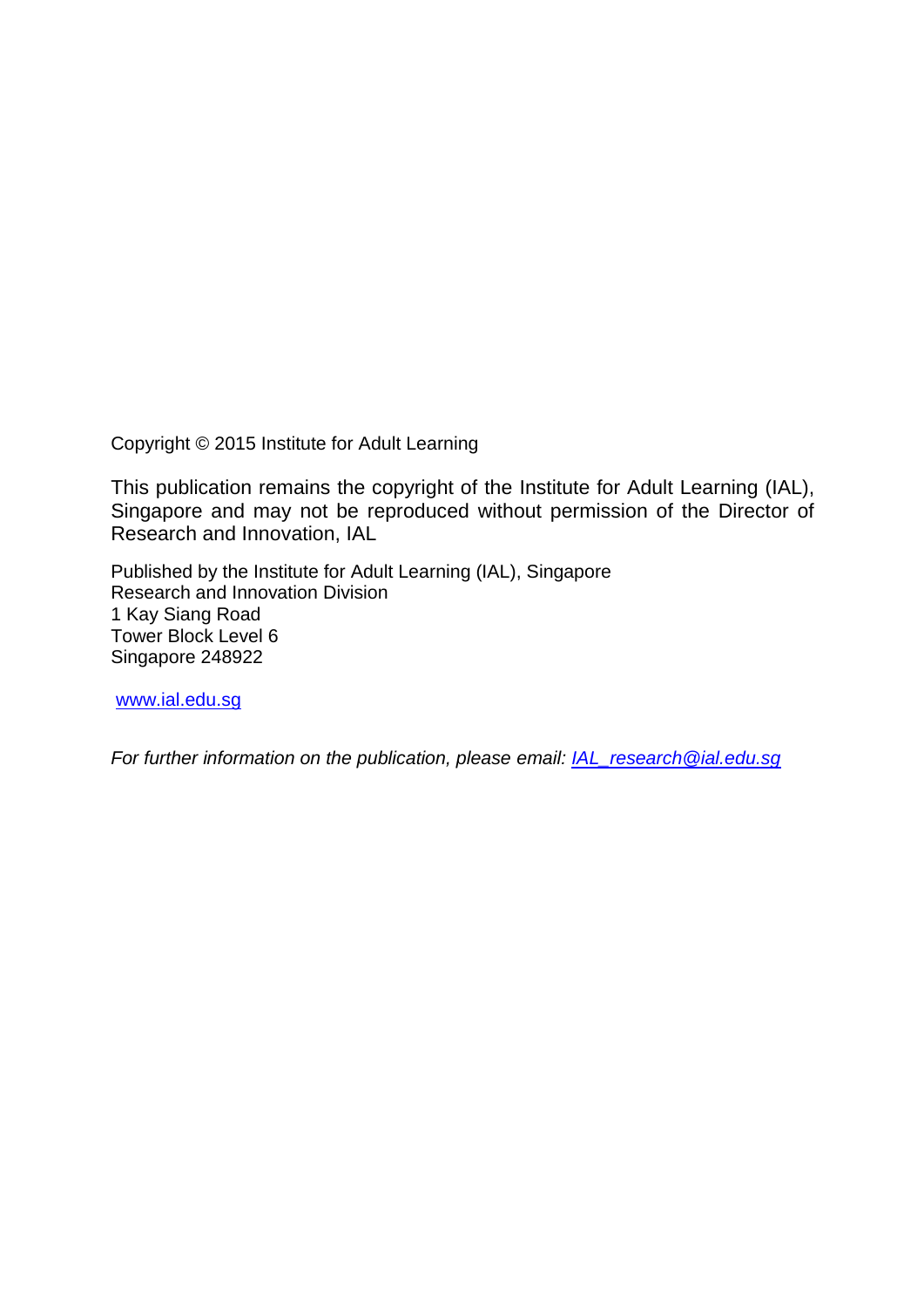### Institute for Adult Learning, Singapore

The Institute for Adult Learning (IAL) aims to contribute to the competitiveness of Singapore by developing an effective, innovative and responsive Continuing Education and Training (CET) sector that is able to meet the needs of industries and the workforce. It achieves this by raising capabilities, catalysing innovation, and leading research in workforce learning.

### Centre for Work and Learning, IAL

The Centre for Work and Learning undertakes research that seeks to understand better the processes and practices of learning design, teaching, learning and assessment in and across different settings and the implications for practice and policy. The changing nature of work offers different kinds of opportunities for learning and development, thus our research includes the study of work and work environments and learning and development within these settings.

In brief, our research employs a range of methodologies designed to deepen understanding of the ways in which contexts enhance and limit learning and development opportunities. Our approach is to engage practitioners in the research process and thus develop a community of practitioner researchers.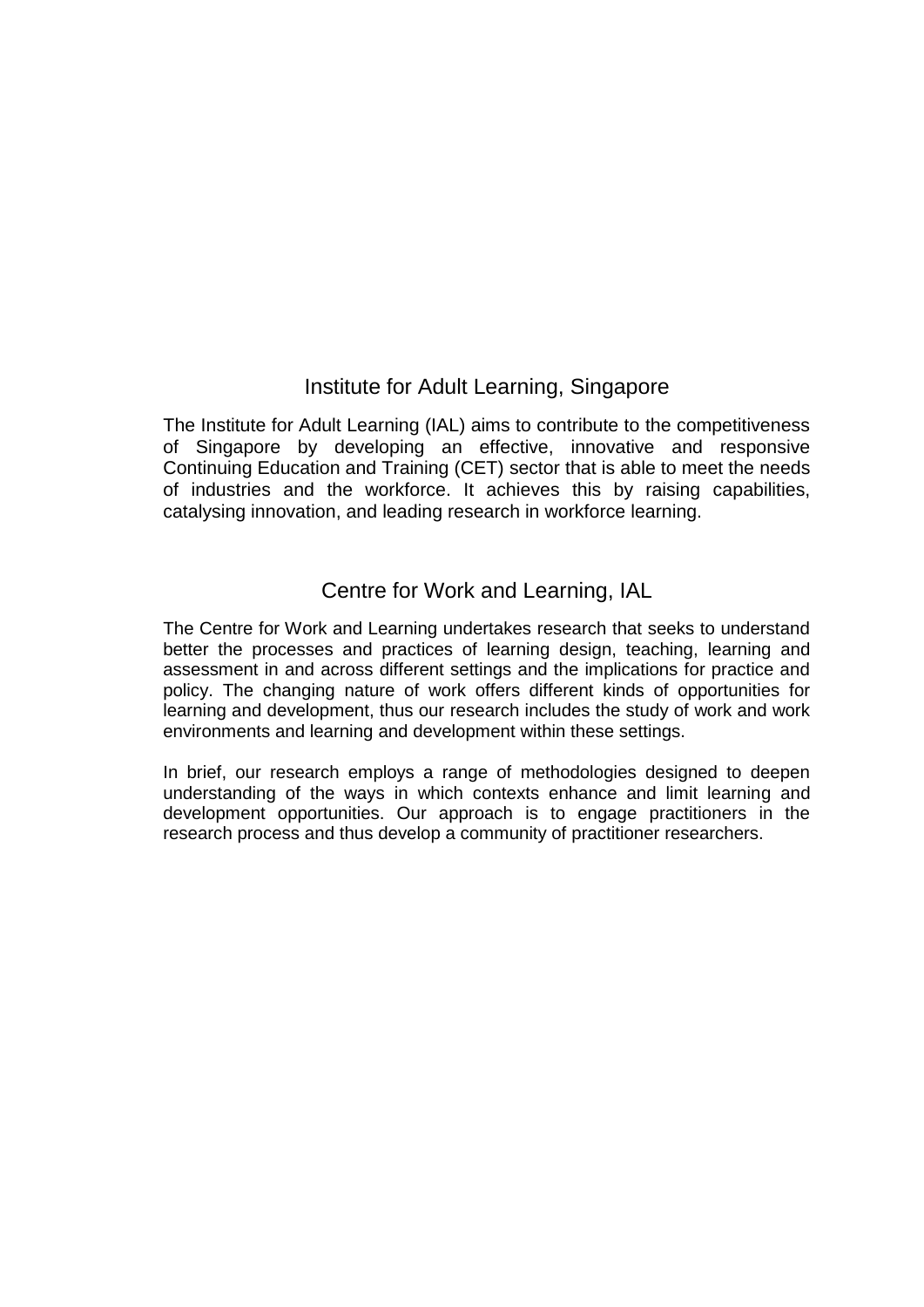## TABLE OF CONTENTS

| 3.3 Motivation for Entry into Non-permanent Work Arrangements  18 |
|-------------------------------------------------------------------|
|                                                                   |
|                                                                   |
|                                                                   |
|                                                                   |
|                                                                   |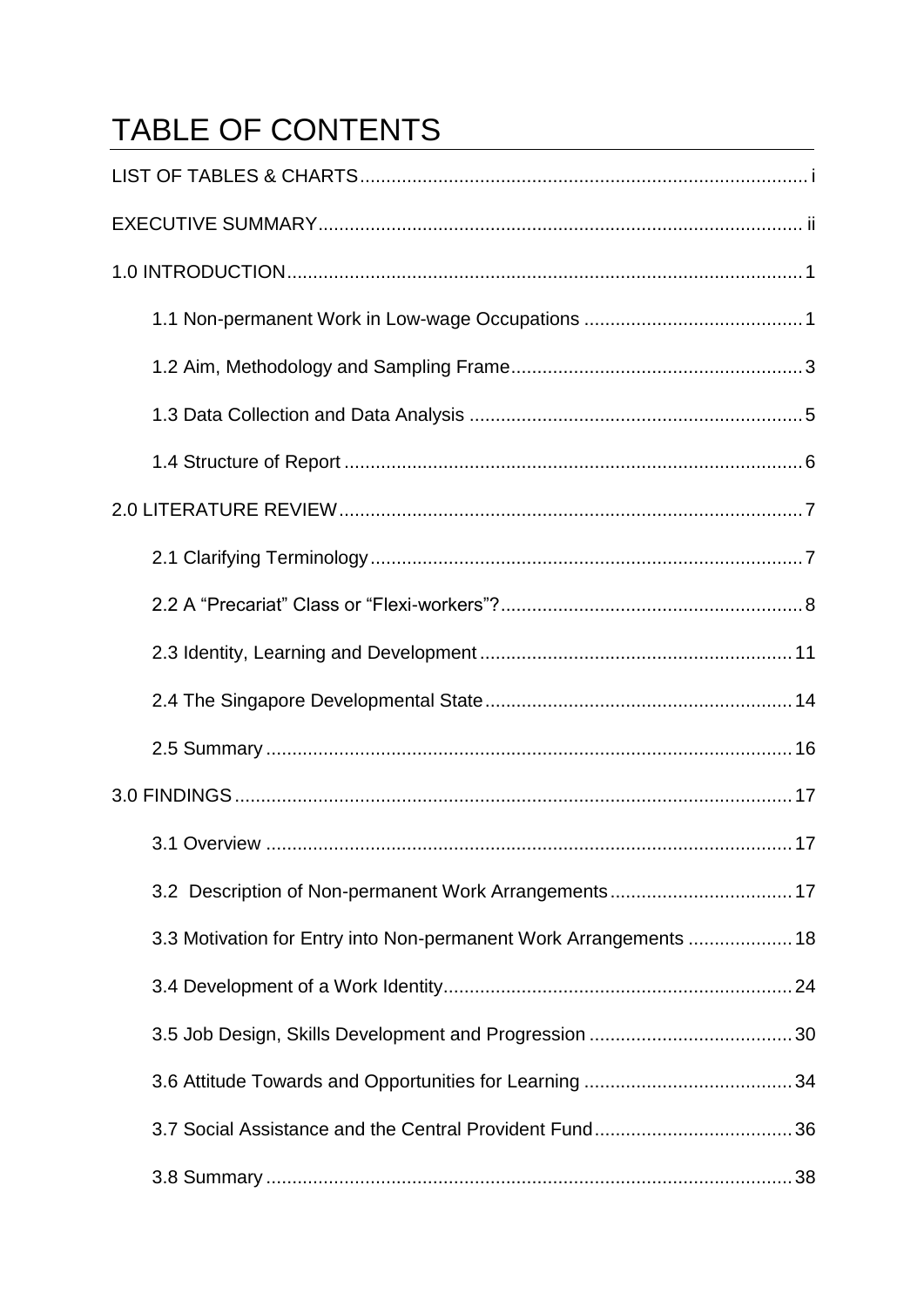| 4.2 End of the "Low-Wage, Low-Cost" Model of Development?39                                                                            |
|----------------------------------------------------------------------------------------------------------------------------------------|
| 4.3 Effects of Casual Work on Skills Deepening, Progression and Long-term                                                              |
|                                                                                                                                        |
| 4.5 Work and Citizenry - the Broken Promise for the Developmental Worker  44                                                           |
|                                                                                                                                        |
|                                                                                                                                        |
|                                                                                                                                        |
| 5.2 Recommendation: Deeper Examination of the Issues Surrounding Low-                                                                  |
| 5.3 Recommendation: Deeper Understanding of the Key Factors Shaping                                                                    |
| 5.4 Recommendation: Better CET Provisions that Acknowledge Workers'<br>Aspirations and take into account their Learning Preferences 49 |
| 5.5 Recommendation: Facilitate non-permanent workers' access to social                                                                 |
| 5.6 Recommendation: Further Research on the Unique Needs of Lifestylers  50                                                            |
|                                                                                                                                        |
|                                                                                                                                        |
|                                                                                                                                        |
|                                                                                                                                        |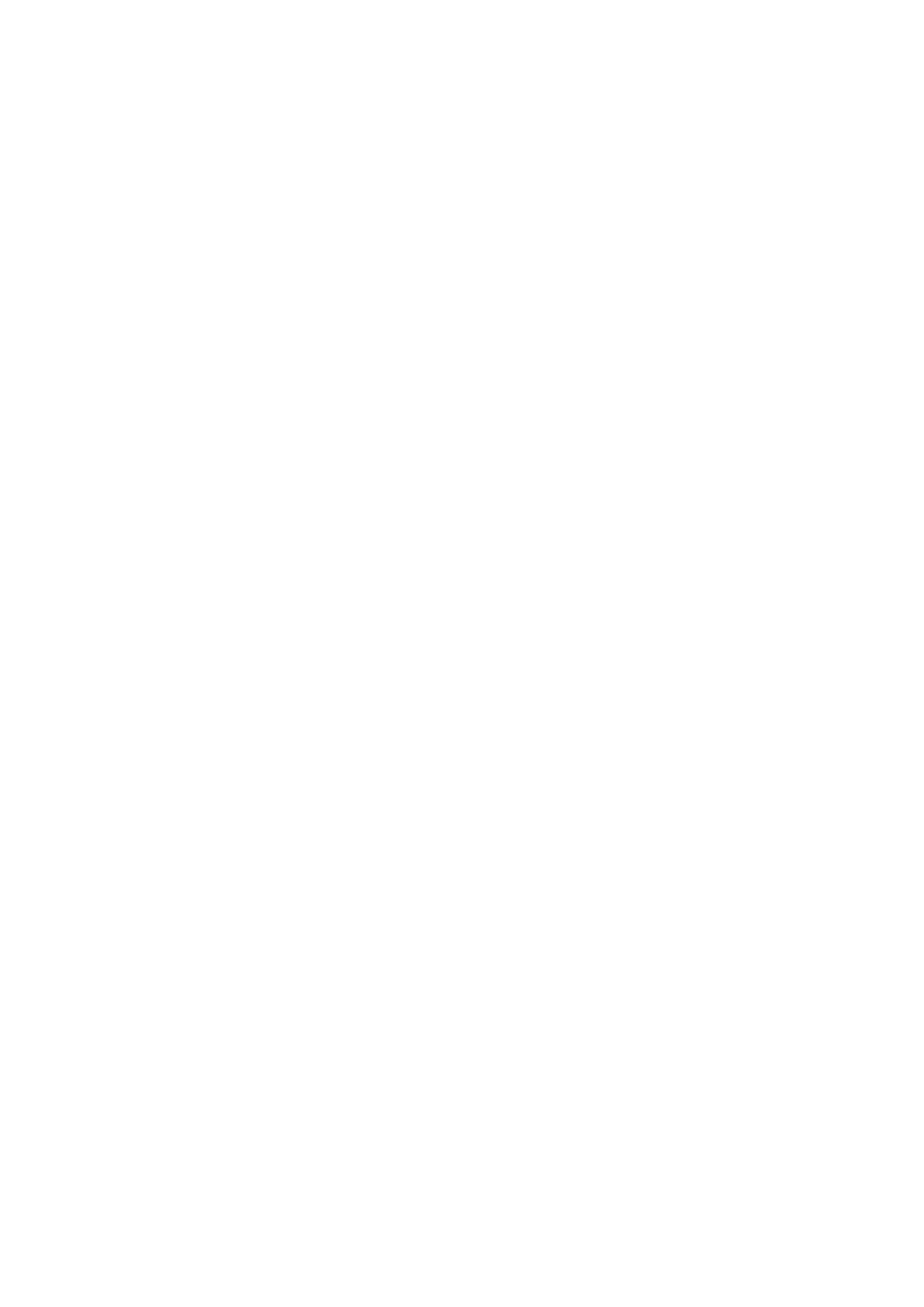## <span id="page-6-0"></span>LIST OF TABLES

| Table 1 Selection criteria of non-permanent workers in low-wage occupations4      |
|-----------------------------------------------------------------------------------|
|                                                                                   |
| Table 3 Key profiles of workers in low-wage occupations working full-time in non- |
|                                                                                   |

## LIST OF CHARTS

| Chart 6 Participation in Continuing Education & Training36 |  |
|------------------------------------------------------------|--|
|                                                            |  |
| Chart 8 CPF contributions by employee and/or employer37    |  |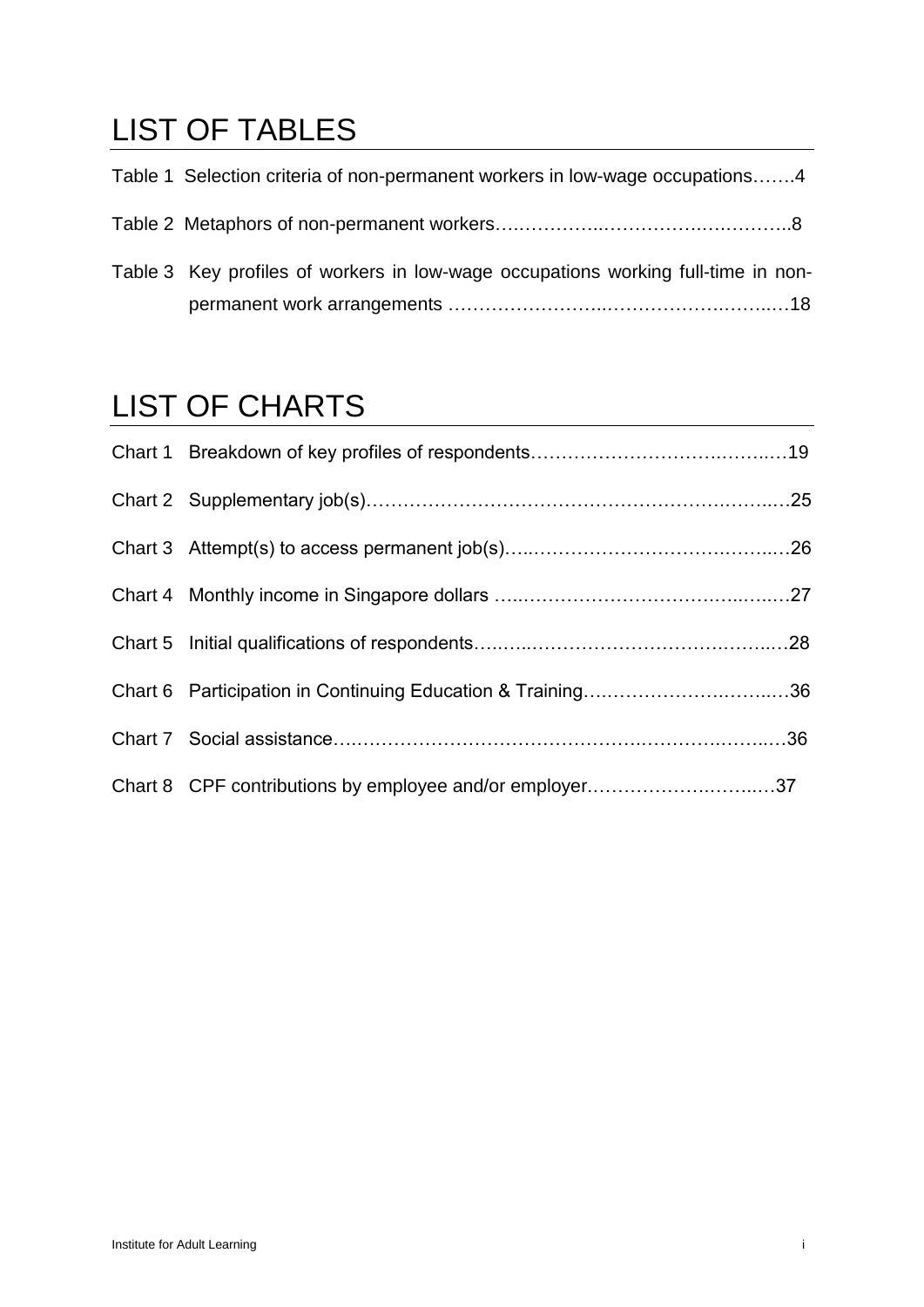## <span id="page-7-0"></span>EXECUTIVE SUMMARY

This research report is the fourth in a multi-sector study by the Institute for Adult Learning (IAL) on non-permanent workers in Singapore. Specifically, this report discusses the identity, learning and development of non-permanent workers in lowwage occupations in Singapore.

Using data collected from interviews with 30 non-permanent workers in three lowwage occupations (despatch rider, removalist and F&B helper), this research finds that unlike their counterparts elsewhere, non-permanent workers in low-wage occupations in Singapore have little difficulty securing permanent work but opt for non-permanent work to enjoy higher pay and greater flexibility than they would have in permanent work. They display weak occupational identity, which is linked not only to the circumstantial reasons for their entry into the occupations, but also to the design of the non-permanent jobs that place them at the periphery. In fact, we find that the work they engage in has negative effects on skills deepening, progression and long-term employability. Jobs are narrowly-scoped, making skills easy to pick up in a short period of time but leading to subsequent plateauing. The deepening of skills also suffers as casual work incentivises fast turn-around, and the workers seek to complete more job assignments for better pay. Progression into more sophisticated job tasks is difficult unless the workers accept employment to be permanent staff. However, when the workers do seek permanent work, they prefer to work in a different industry, rationalising that in the current industry, they are better off in a non-permanent work arrangement given the higher pay and greater flexibility as non-permanent workers. One alternative route for progression is to become a micropreneur or short-term contractor, but individuals in these roles typically keep jobs with higher responsibilities to themselves rather than develop their workers. The other alternative route is to move to similar entry-level jobs in other industries. The net effect is a haphazard occupational narrative that does not facilitate the development of expertise.

The research findings further distinguish these workers based on three profiles. The first is *The Enterpriser* who accesses non-permanent work as an exercise of agency to improve his or her standard of living given the higher take-home pay under nonpermanent work arrangements. The second is *The Stuck* who takes on non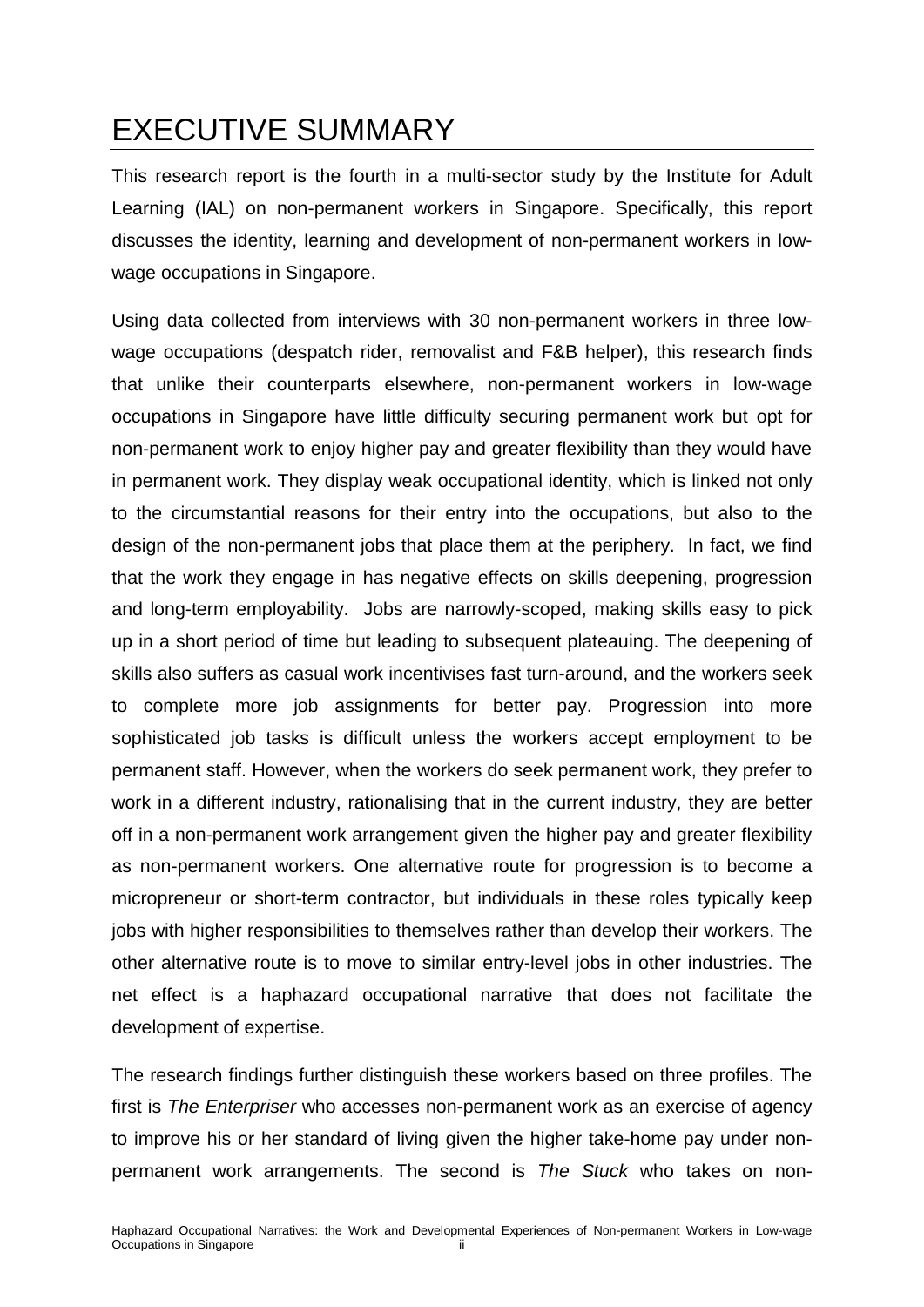permanent work as an interim measure, but is unwilling to transit into his or her desired permanent job usually due to the relatively low pay offered by employers. The last is the *Lifestyler* who opts for non-permanent work because of special lifestyle preferences or constraints such as wanting to be paid daily or because of family caring responsibilities. This group tends to have the highest visibility among policy-makers because they tend to seek social assistance. The *Enterpriser* and the *Stuck* differ from the *Lifestyler* significantly as the first two profiles access nonpermanent work as an active exercise to improve their economic situation, while the latter profile chooses a non-standard work arrangement for lifestyle reasons.

The findings add a new dimension to debates in policy and academic circles on depressed wages in Singapore, in that the low-income Singaporean worker is opting out of the permanent labour market as an exercise of agency to earn more. Enterprises offer such non-permanent work arrangements as a desperate strategy to overcome a short-term shortage of workers, but they find that the arrangements can be expensive and unreliable, because it is hard to plan ahead when the workers are not in the permanent workforce.

The study also notes that non-permanent jobs in low-wage occupations are not necessarily detrimental to skills development and progression. Taking reference from an earlier phase of the study on non-permanent workers in Singapore's technical theatre industry, we found that entry-level casual jobs in technical theatre became stepping stones for some workers to move into specialised roles that enable the deepening of expertise and allowing them to command a premium for such skills. In the low-wage occupations covered in this study, however, specialised roles are available mainly on a permanent basis, but workers avoid joining the permanent workforce in these industries because of the issue of lower pay.

In addition, we find that provisions in Continuing Education and Training (CET) have not adequately addressed the needs of this group of workers, and a "sense of betrayal" permeates when their efforts to up-skill do not lead to their desired jobs. Finally, we note that work is an important exercise in citizenry in Singapore in that access to housing, healthcare and retirement funds is greatly enhanced when the employee and his or her employer participate in the Central Provident Fund (CPF) scheme – a compulsory comprehensive savings plan for citizens and permanent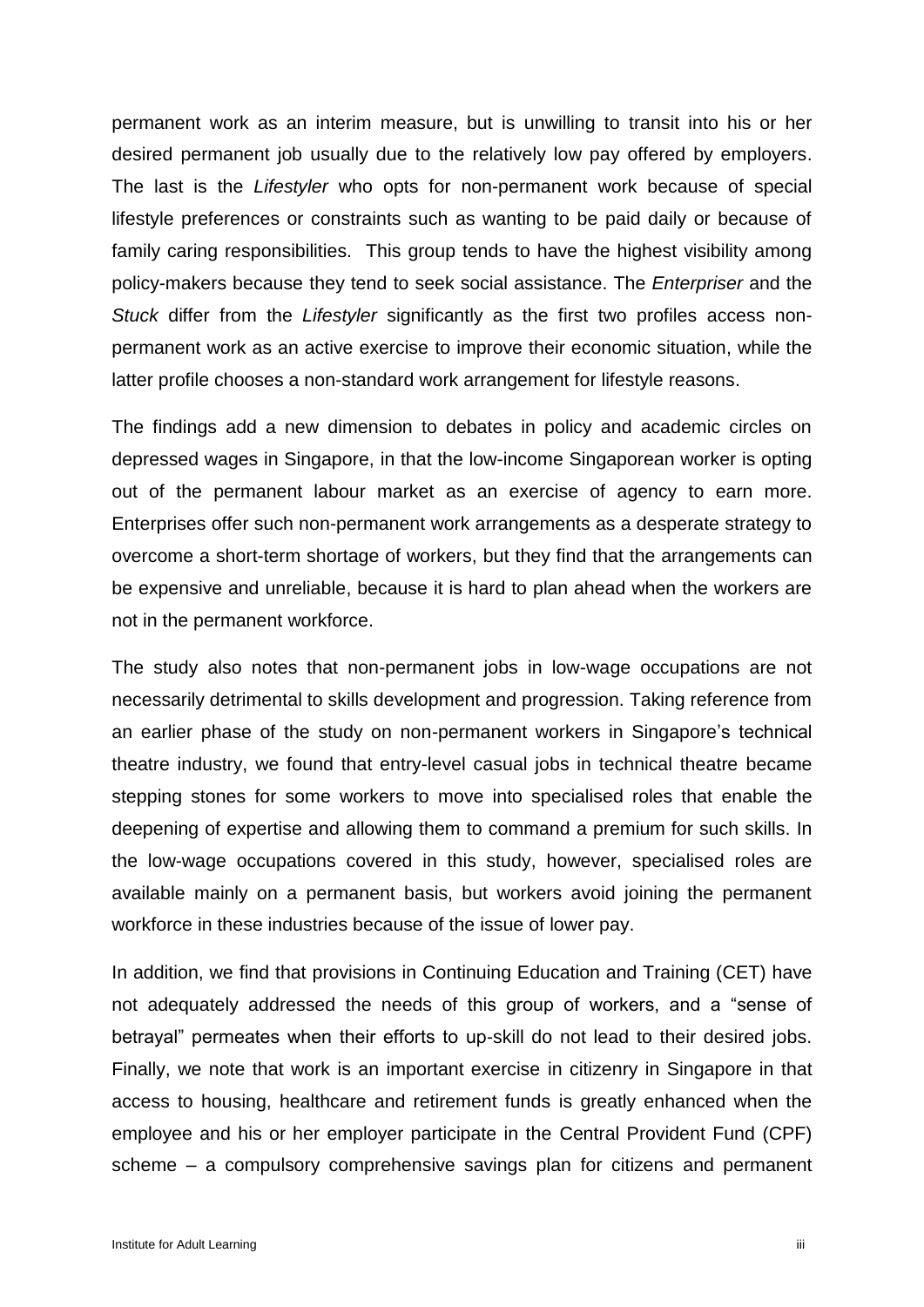residents in Singapore. The majority of our interviewees do not make or receive CPF contributions usually by choice as this would mean lower take-home pay, yet feel alienated because they do not enjoy the benefits from CPF like other Singaporeans do.

On the whole, the study has important implications in the context of Singapore's shift beyond competence to enabling the deepening of skills and expertise. It recommends the following:

- That along with looking at job redesign, government agencies look deeper into the issue of low wages for permanent work and the short- and long-term costs of non-permanent work arrangements to employers who may potentially benefit more by redistributing the expenditure to higher wages for permanent workers. It may also be useful to embark on a study of a 'tipping' point that will motivate nonpermanent workers in the surveyed occupations to move into permanent work, so as to enable opportunities for deepening of expertise and improvement of productivity;
- That industry, policy-makers and union develop a more in-depth understanding of the different factors shaping the experience of non-permanent work in order to guide intervention strategies, given that different casual work arrangements on different workers in different industries and occupational settings could give rise to different effects. While aspects to look out for include job design, remuneration structure, progression opportunities, access to experts and workers' profiles, the relationship among these different factors that engenders different types of behaviour, work identities and outcomes should not be ignored;
- That the provisions of CET for this group of workers be linked more clearly to their aspirations for better wages and less rigid working conditions, particularly by providing an enabling environment for workers to demonstrate their skills and be rewarded for their performance by the employer. This requires a holistic approach that also addresses employers' ability to design 'good' jobs and developmental opportunities at good wages and conditions. The design and delivery of CET should also live up to the workers' preference of learning by doing, enabling them to access new networks and build capabilities to understand holistically the work that they do;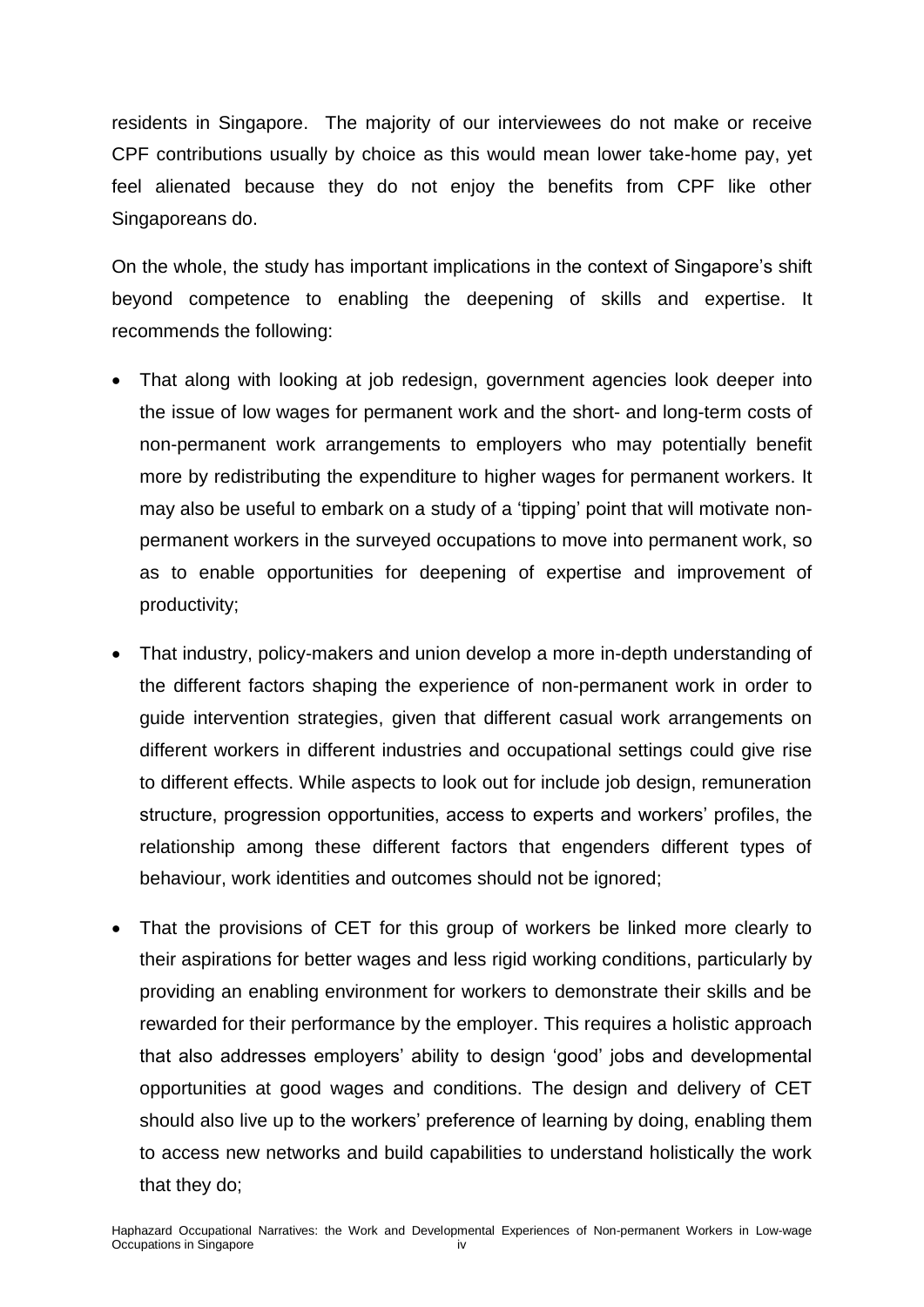- That non-permanent workers' access to state instruments for delivery of social goods that include housing, medical benefits and payments be looked at more robustly, so that the worker does not lose all when he or she opts out of the mainstream labour market and thus stops receiving CPF from the employer; and
- That further research be conducted to understand the unique circumstances of the *Lifestyler* group, given that they make their employment choices based on non-economic considerations, thus rendering work intervention solutions as well as career services and job redesign less meaningful for this group than for the *Enterpriser* and *Stuck* groups.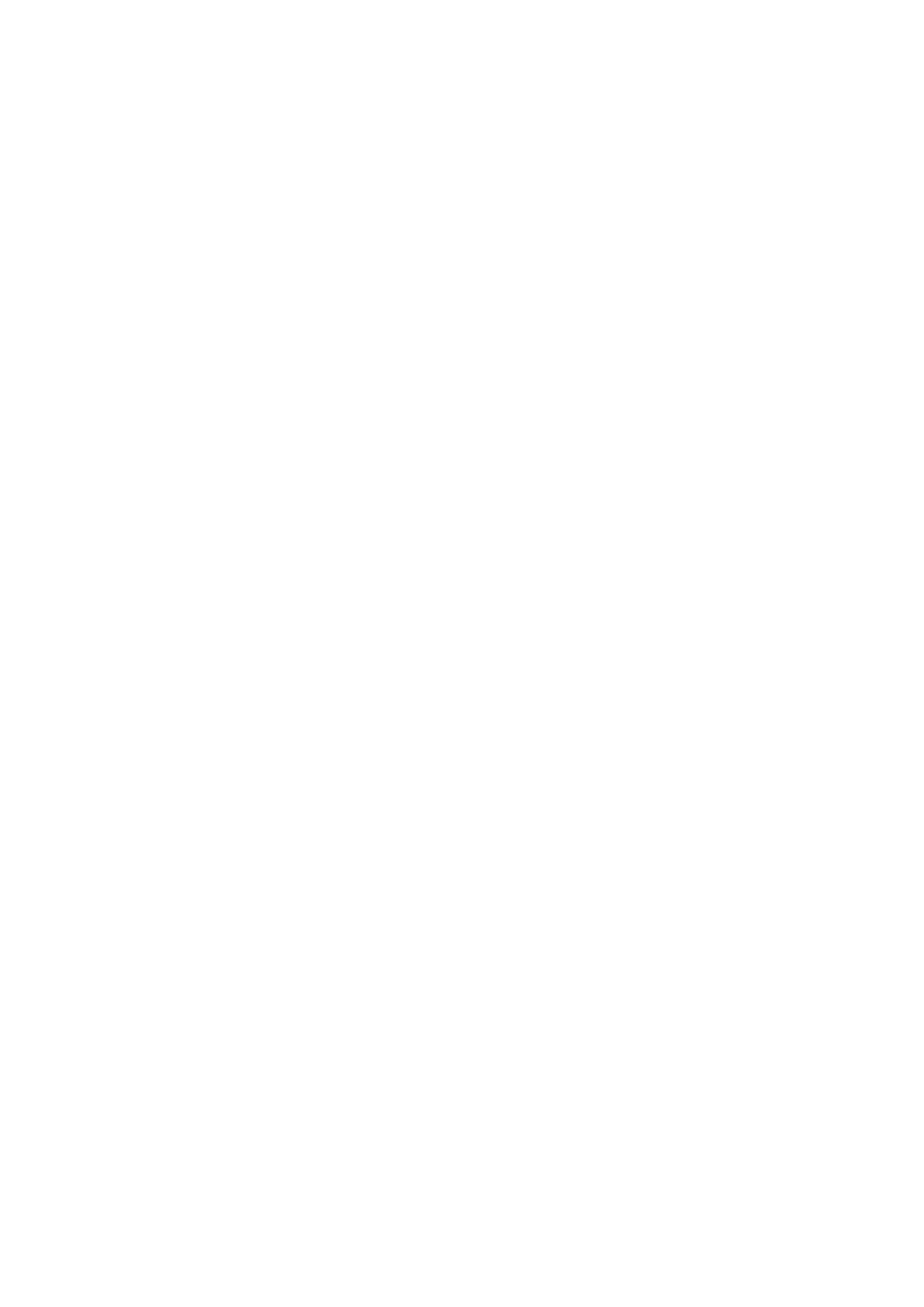## <span id="page-12-0"></span>1.0 INTRODUCTION

## <span id="page-12-1"></span>1.1 Non-permanent Work in Low-wage Occupations

While there has been growing policy and research interest in low-wage workers and low-wage occupations in Singapore, little is known about the low-wage casual labourer. A study by Singapore's Ministry of Manpower (2014) identified a number of low-wage worker archetypes, and highlighted the casual/odd-job worker as among the specific profiles of low-wage workers that require more attention.

The growing interest in the plight of the low-wage workers in Singapore stems from a growing wage gap in Singapore. In 2013, the city-state registered the highest Gini coefficient globally at .4784, indicating a correspondingly high level of inequality in income distribution that has significant economic and political implications (Loh 2011; Ng 2013). A slew of measures has been introduced progressively to improve the plight of this group of workers, beginning with Workfare in 2007 as a key income supplement that included cash payouts and top-ups to the workers' Central Provident Fund. Currently, workers are eligible for Workfare if the average gross monthly income during the period worked is S\$1 900 or lower. The island-state's tightly-regulated union additionally champions the Progressive Wage Model or PWM, which was formalised in 2012. Under this model, business licensing is tied to the adoption of a tiered wage ladder that also supports workers' skills upgrading and enhanced productivity. The most extensive application of the PWM is in the cleaning industry, where a basic wage of \$1 000 is mandatory for any cleaning business to secure an operating license.

In a tight labour market where employers are screaming for permanent workers, oddjob workers form a critical pool to supplement or bridge the gap while recruitment is on-going. In industries such as F&B and retail, manpower initiatives have been introduced to tap into part-time/casual labour pool to provide enterprise flexibility, but such programmes face significant challenges in attracting and retaining such workers.

Globally, studies indicate that casual work arrangements are set to intensify in a post-Fordist environment that is characterised by shorter business cycles (Brown, Ashton and Lauder 2011; Ross 2008). The upward trend in casual work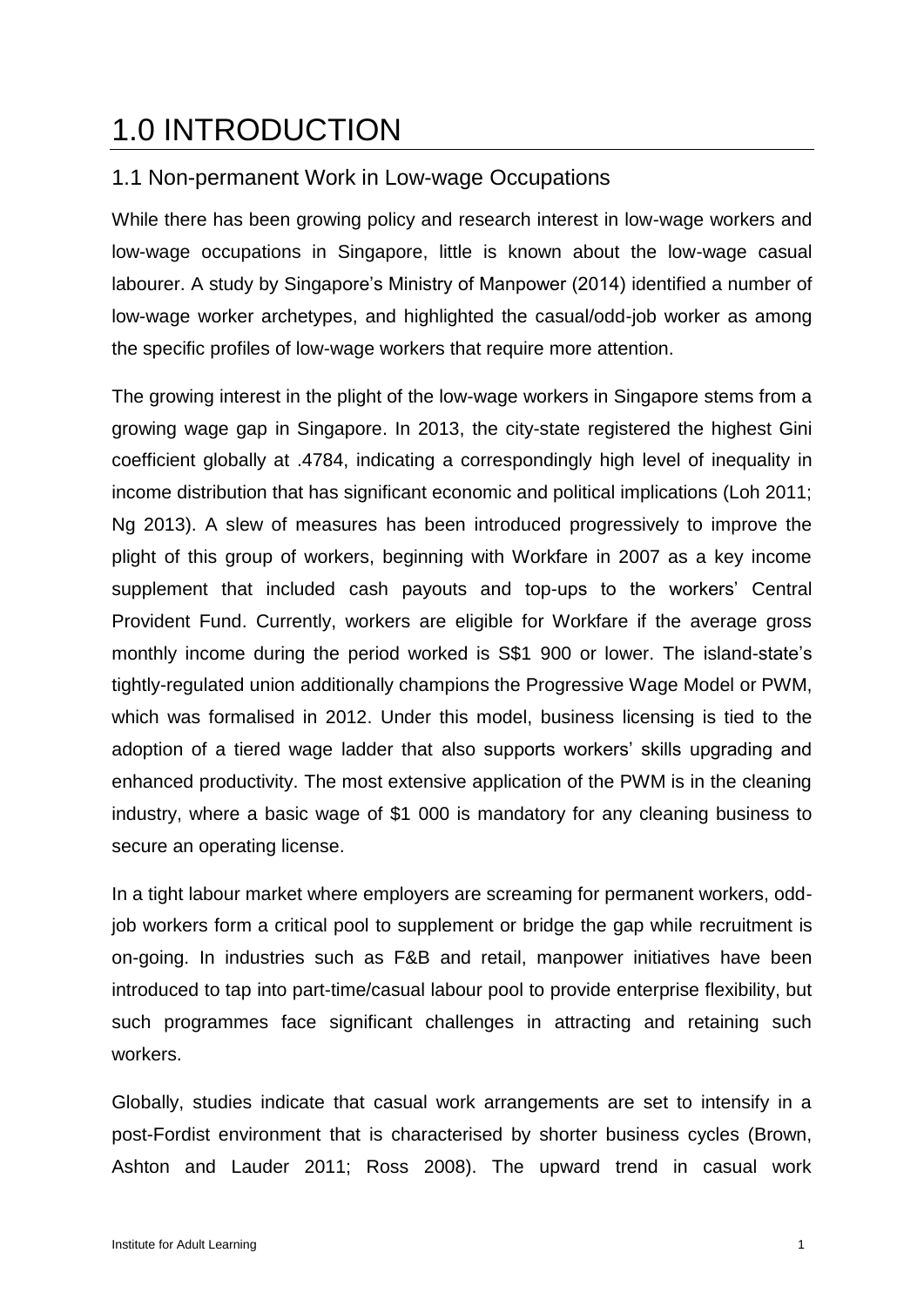arrangements is also reflected in MOM's data on Singapore's labour force participation. Between 2006 and 2012, the number of resident employees on shortterm contracts of less than a year (including casual workers with no contracts) increased from 85 400 in 2006 (4.8% of the resident workforce) to 108 200 (5.3% of the resident workforce) in 2012. Of the 108 200 resident employees on contracts of less than one year in 2012, the median gross monthly income (excluding employer CPF) was S\$1 800 per month. Of those on contracts of less than six months, the median gross monthly income was S\$1 000 per month. This suggests that a large proportion of workers on short-term contracts were low-wage workers who earned significantly lower than the income cap of S\$1 900 under Workfare. Between the ages of 25-59, there was a positive correlation between age and those on contract terms of less than one year, suggesting plausibly deeper structural barriers to permanent forms of employment. Moreover, it is also noteworthy that the number of those on short-term contracts declined with higher educational qualifications.



#### **Figure 1: Term contract employees by age (in thousands)**



Research has suggested that non-standard employment in general creates a class of workers experiencing anxiety and uncertainty because of irregular income, reduced benefits, and unclear progression. This view is by no means conclusive, as another camp suggests that such workers are in fact the vanguard of an emerging group of flexible and motivated workers, and the direction in which entire workforces are heading (for a discussion, see Allan 2002; Evans and Gibbs 2009; Felstead and Ashton 2001; Kalleberg 2009).

Previous research by IAL in other work sectors with high non-permanent work arrangements, such as Film & TV and Adult Education, highlights that non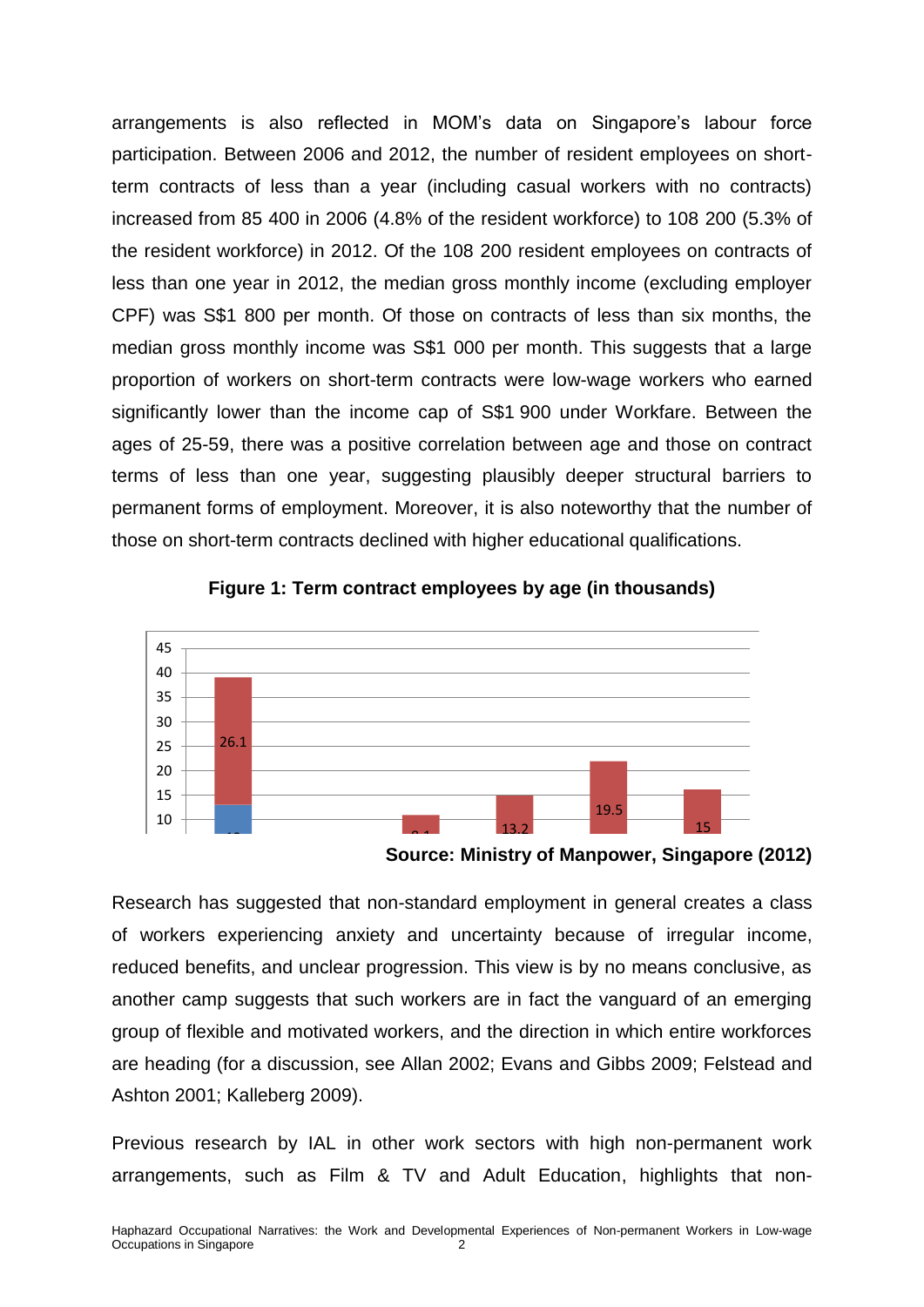permanent workers face particular challenges in terms of building career and maintaining ongoing flow of work, which permanent workers do not. This makes it valuable to understand the experiences of the low-wage, non-permanent worker as being plausibly distinct from that of the low-wage, permanent worker. The findings will be valuable in informing policy measures that target low-wage workers in Singapore in general. They will also be valuable in augmenting industry or workforce development programmes that have largely catered to workers in stable, ongoing employment.

#### <span id="page-14-0"></span>1.2 Aim, Methodology and Sampling Frame

The focus of this study is to understand the identity, learning and development of the casual labourer in low-wage occupations. The objective is to understand what "nontraditional" work patterns mean for their occupational identities, which in turn shape the developmental opportunities of the workers. Our interest is in understanding how these non-permanent workers experience their work arrangements, how they acquire their practice-based skills, and how they progress (or lag behind) over time. We put the individual at the centre of the analysis as most of the existing tools employed in research, policy-making and pedagogical practice privilege workers in stable, permanent forms of employment. We use vocational identity as the starting point for analysis, and consider the individual in relation to the wider eco-system that is related to industry practices, production processes, job design and work norms, among others. This focus on workers' identity is significant in piecing together a narrative that gives a voice to their experiences. Identity is not static, it is relational and is developed as a result of a social process based not only on an individual's background but also on the environment he/she is in (Du Gay 1996).

The specific research questions guiding this study are:

- 1. How do non-permanent workers in low-wage occupations in Singapore identify with their work and circumstances?
- 2. How do they learn and grow through their work and work-related choices?

Consistent with other sectors in IAL's research on Singapore's non-permanent workers, this study adopts qualitative methods to collect data, which involves semistructured interviews with non-permanent workers in low-wage occupations (n=30).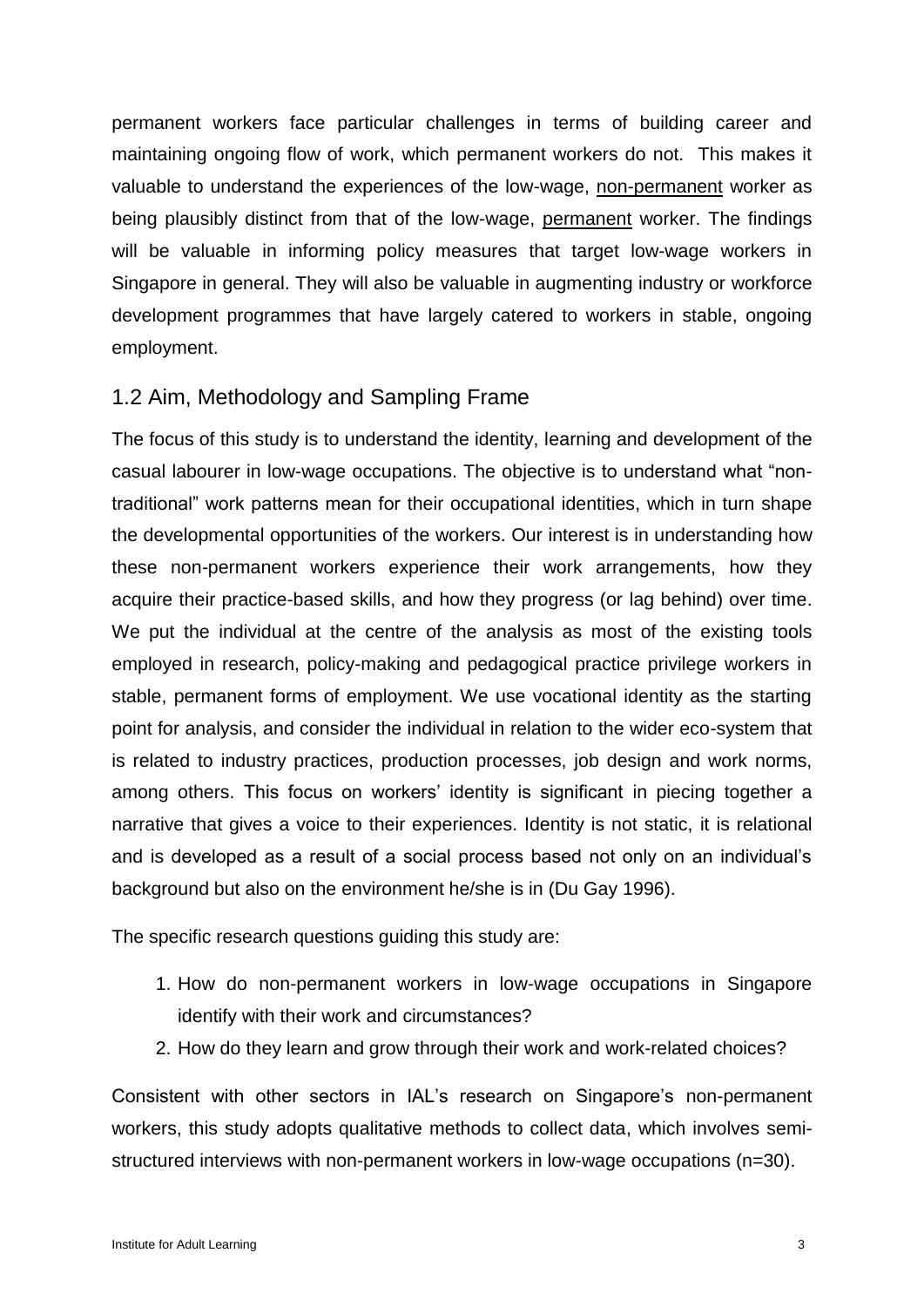The non-permanent workers in this study are defined as individuals employed either with no contract or on short-term contracts of less than 12 months with one or more organisation. This excludes permanent workers as well as those employed on contracts of one year or more.

We also focus only on workers who take on non-permanent work arrangements on a full-time basis. This study thus includes only those workers engaged in nonpermanent work arrangements as the form of full-time employment and as the sole source of income. It excludes students, pre-NS men and retirees, as well as permanent workers taking on non-permanent work to supplement their income.

This study also intentionally avoids imposing a maximum monthly income upfront, given the expected fluctuations in income among this population. Instead, we begin from the list of low-wage occupations identified by MOM. Three low-wage occupations, namely the despatch rider, the removalist, and the F&B helper, were selected because of anecdotal evidence showing high prevalence of casual work arrangements in the industries. These occupations merely serve as the starting points, as casual workers tend to have multiple occupational roles and may also slip in and out of employment.

Table 1 lists the selection criteria for the interviewees.

| <b>Included</b>                                                                                                                                                                                                           | <b>Excluded</b>                                                                                                                                                                                                                        |
|---------------------------------------------------------------------------------------------------------------------------------------------------------------------------------------------------------------------------|----------------------------------------------------------------------------------------------------------------------------------------------------------------------------------------------------------------------------------------|
| Singapore citizens or permanent<br>residents<br>Workers currently (or within the last<br>$\bullet$<br>month) working as despatch riders<br>$(n=10)$ , removalists $(n=10)$ or F&B                                         | Non-Singapore citizens or non-<br>$\bullet$<br>permanent residents<br>Workers not currently working as<br>$\bullet$<br>despatch riders, removalists, or<br>as F&B helpers                                                              |
| helpers $(n=10)$<br>Workers who are engaged on fixed-<br>term contracts of less than 12<br>months or who engage in work<br>without formal contracts<br>Workers who have been working on<br>short, fixed term contracts/no | Permanent employees and<br>$\bullet$<br>workers whose work contract<br>terms extend for 12 months or<br>more; students, pre-national<br>service men<br>Workers who have been working<br>$\bullet$<br>on short, fixed term contracts/no |

|--|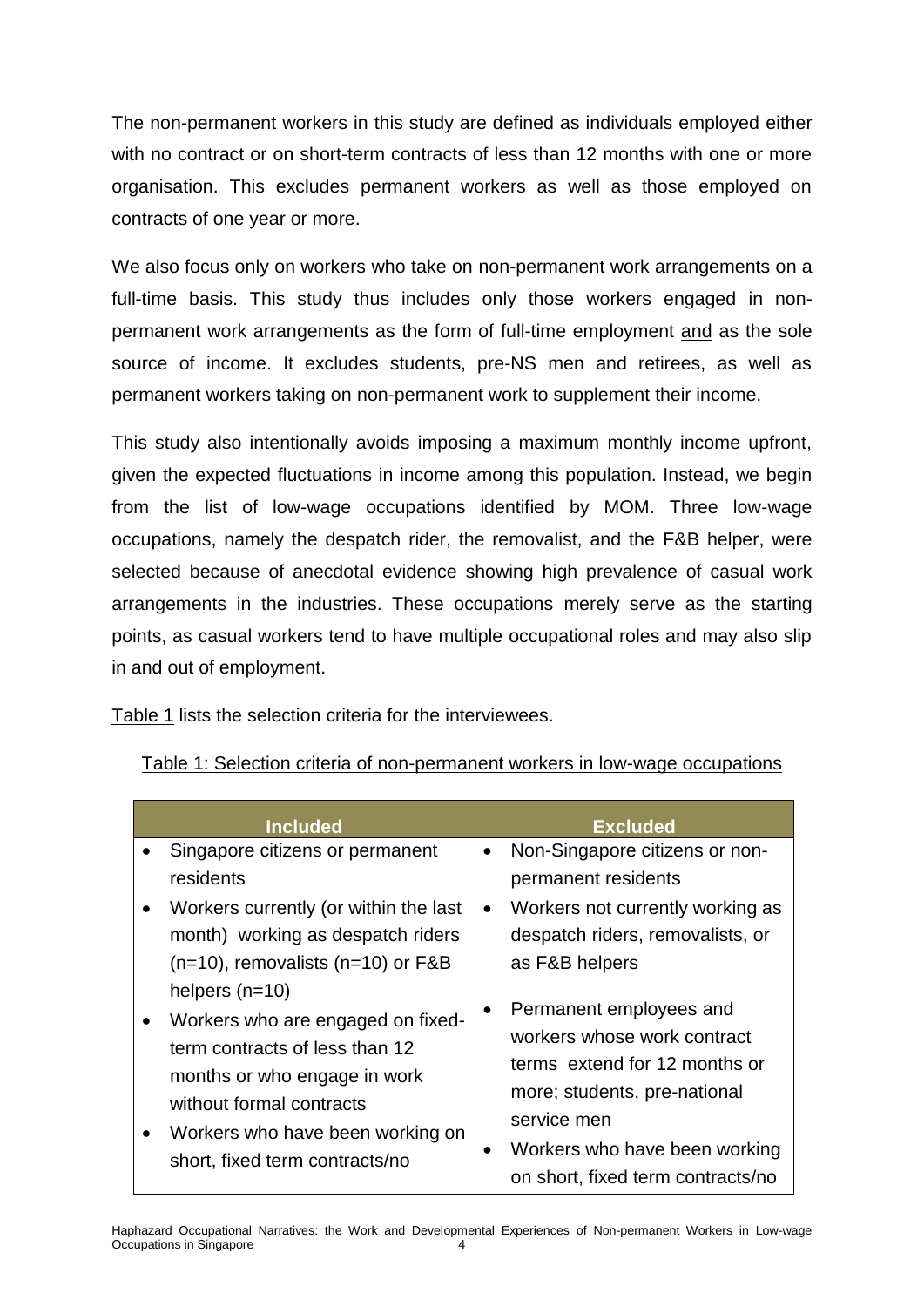| <b>Included</b>                   | <b>Excluded</b>                |
|-----------------------------------|--------------------------------|
| contract/as casual workers for at | contract/as casual workers for |
| least six months                  | less than six months           |

### <span id="page-16-0"></span>1.3 Data Collection and Data Analysis

The research team relied on a range of sources to secure the interviewees. Significant difficulty existed in locating these workers, as well as in gaining their trust and interest to participate in the study. To secure interviewees, we first relied on GumTree, an online free classified listing. We indicated that a \$30 shopping voucher would be given as a token of appreciation for their time. At the same time, we cast the net wide among our personal contacts. Interviews secured through personal contacts proved to be the most valuable in helping the research team gain an initial understanding of the workers. These personal contacts pointed us to "ports" where casual workers tend to congregate. For instance, despatch riders have meeting points at two coffee shops in Tanjong Pagar, among others. Removalists congregate in several ports, such as a coffee shop in Holland Drive and an alley in Sixth Avenue. These are not mere meeting points, but entire support communities where workers not only report for work or seek work, but also hang out with one another after work, accompanied by their family members at times. The research team devoted time at the different ports to introduce themselves and the research project to the workers in order to build rapport and gain their goodwill to participate in the research. Many were apathetic, and some were hostile and suspicious of our intentions. Over time, some of the workers agreed to participate, driven mainly by the recognition of the effort put in by the research team. Our interviewees also informed us that they rely on Facebook pages that advertise part-time and temporary jobs, so we advertised the call for interviewees in those pages as well. Those who responded to our online advertisements were mainly motivated by the \$30 shopping voucher. Given the time taken to build relationships and to ensure that the interviewees were sourced from a range of sources, data collection inevitably stretched from July to November 2014. A good mix mainly in terms of age and ethnicity was ensured. The profile of the 30 interviewees is shown in Appendix 1.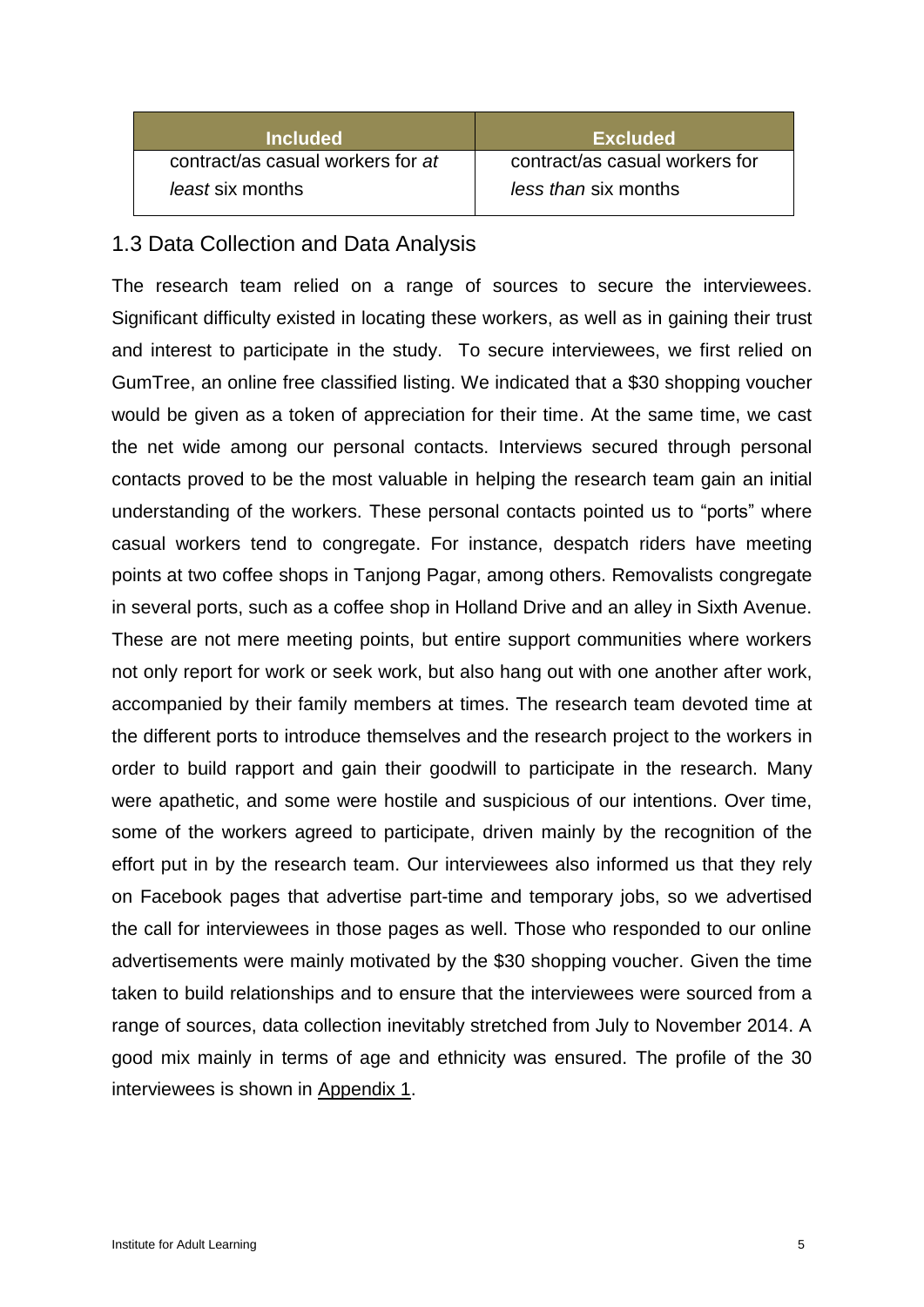We also sought inputs from five employers, one work supervisor, two representatives from self-help groups, and two career coaches. This data was collected through face-to-face meetings, email or phone interviews.

All data collected was subsequently analysed using the principles of analytic induction (Charmaz 1983). Interview transcripts were coded iteratively as and when new categories emerged. This process entailed repeatedly returning to earlier coded transcripts for recoding. When the categories that emerge failed to support findings in existing academic literature, another round of transcript examination was undertaken. Interpretations stemmed from our understanding of theory and research, which was developed in a process that always called for a return to the data for support.

The preliminary findings were then put up for discussion through a reference group session that was organised in January 2015, which comprised 31 representatives from the government, companies, unions, self-help groups and academia. The reference group session also discussed the implications arising from the findings, and suggested areas for intervention. The composition of the reference group is shown in Appendix 2.

#### <span id="page-17-0"></span>1.4 Structure of Report

Chapter Two reviews the relevant academic literature. Chapter Three outlines the key findings in relation to the identity, learning and development of non-permanent workers in the three low-wage occupations. Chapter Four discusses the key implications to policy and pedagogy. Chapter Five summarises the study's recommendations.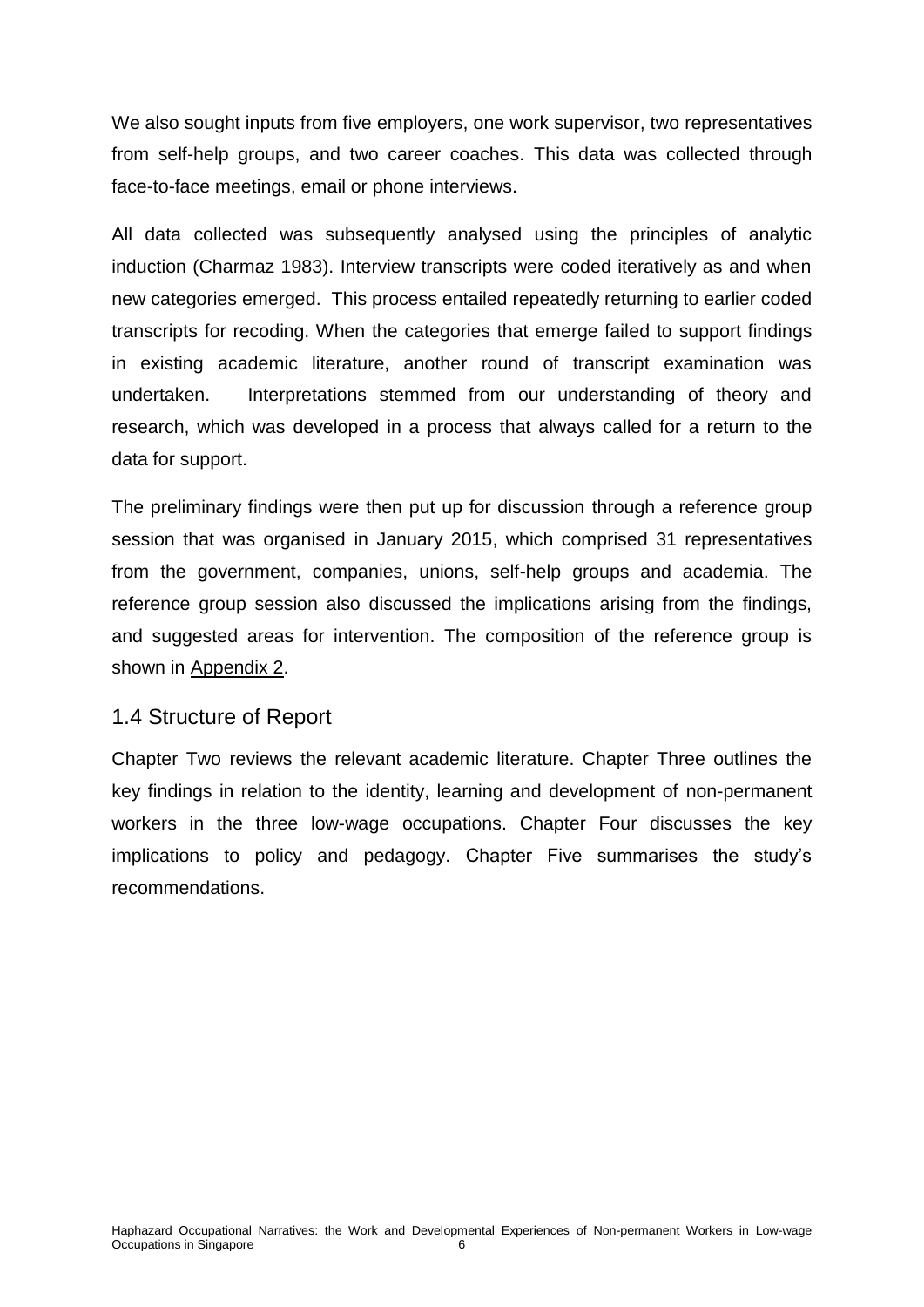## <span id="page-18-0"></span>2.0 LITERATURE REVIEW

### <span id="page-18-1"></span>2.1 Clarifying Terminology

There is a multitude of terms and metaphors to describe workers who are the subjects of this study, as shown in Table 2. At the commencement of the larger study of non-permanent work in Singapore, the research team started off by using the terms 'contingent' and 'precarious'. However, as explained in the review of the literature for the whole study (see Bound, Rushbrook, Evans, Waite and Karmel 2014), 'contingent' and 'precarious' are loaded terms. 'Contingent' workers are perceived as those who are able to navigate the getting and keeping of work to their own advantage through the development of social and mobility capital networks as well as the management of work-life balance and permeability; they possess the capacity to maintain current workplace skill and knowledge capabilities, and competently pursue meaningful, creative and self-fulfilling work. Moreover, they possess the aptitude to earn a 'comfortable' income and maintain a self-selected lifestyle (Allan 2002; Arthur and Rousseau 1996; Hall 2002 and 2004; McKeown 2005). On the other hand, 'precarious work' offers another discursive view that originates predominantly within the disciplines of sociology, industrial politics, adult education and workplace learning; and supported by global labour organisations and social movements, where precarious work suggests that the fundamental relationship between worker and employer is one of rupture, exploitation and manifest disadvantage (Brophy 2006; Ross 2008; Kallerberg 2009).

The definition is contested, so for these reasons we coined the term 'transmutable' workers when referring to non-permanent workers that are the subject of this study, as they are constantly transitioning across sites, types of work, projects and communities, and and are adapting or 'mutating' to adapt. Interestingly, however, this study of non-permanent workers in Singapore's low-wage occupations indicates a need to further refine and develop this concept, as the findings indicate that the 'low wage' casual workers in this study make fewer transitions than those in the other occupations studied. We will undertake further work on this conceptual knot in an upcoming research study that will be a cross-case analysis of all the occupational groups in this study – occupations in film and television, adult educators, technical theatre occupations and low-wage occupations. For the purposes of this report, we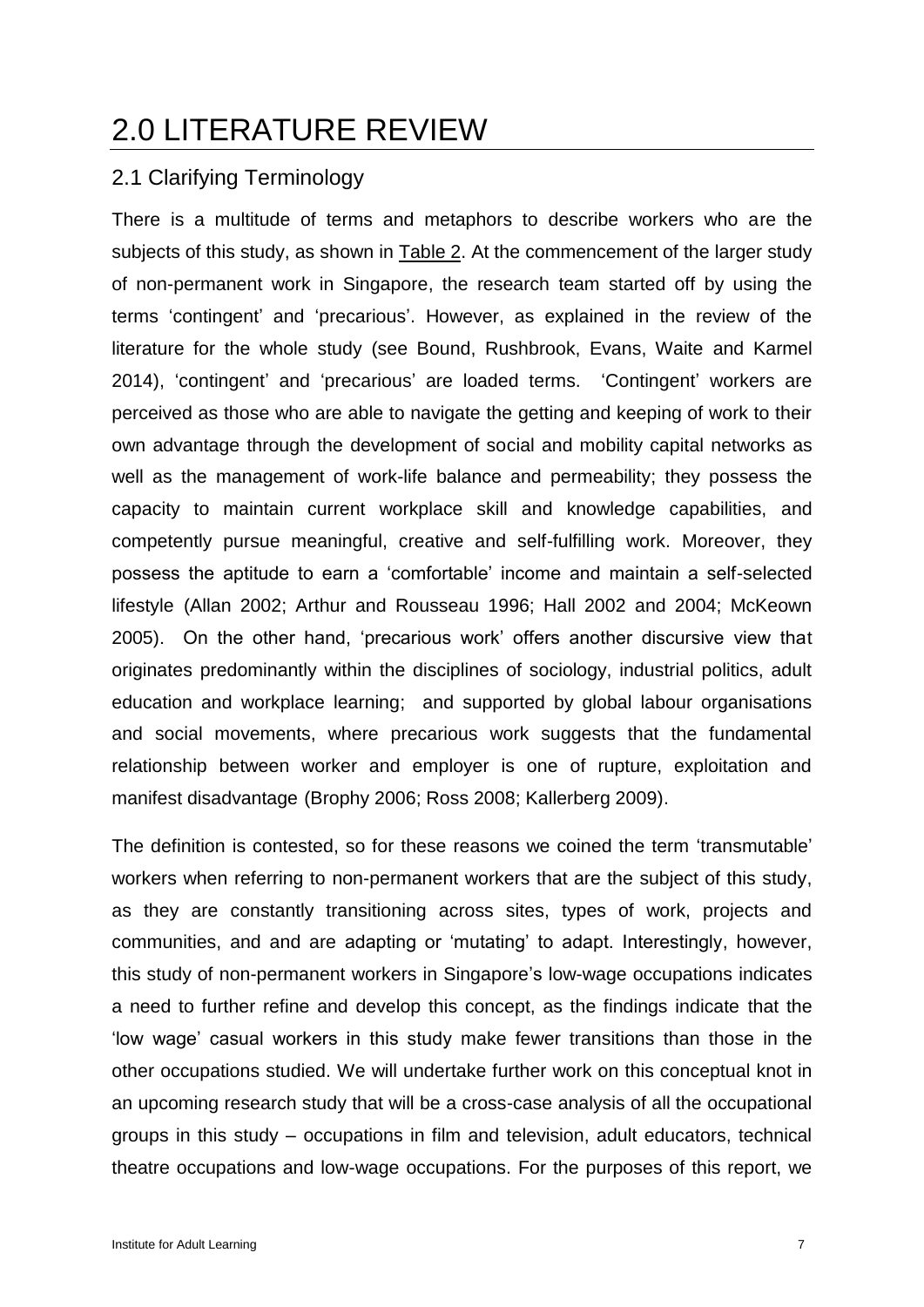will avoid the use of 'contingent' or 'precarious', and will use the less loaded term 'non-permanent work'. However, we shall keep the terminology used by the authors when discussing the literature.

| Contingent workers              |                            | <b>Precarious workers</b> |
|---------------------------------|----------------------------|---------------------------|
| temporary labour                | itinerant experts          | cognitariat               |
| non-standard<br>employment      | protean workers            | pre-cogs                  |
| self-employed                   | contract workers           | disrupted workers         |
| portfolio workers               | freelancers                | expendable workers        |
| own account<br>employment       | boundaryless workers       | bulimic workers           |
| part-time workers               | temporary employees        | 'feast or famine' workers |
| market-mediated<br>employment   | sole proprietors           | carnival workers          |
| off-shore contingent<br>workers | just-in-time workers       | exploited workers         |
| self-designed careers           | non-standard<br>employment | immaterial workers        |
|                                 |                            | own account workers       |
|                                 |                            | itinerant experts         |
|                                 |                            | permatemps                |

| Table 2: Metaphors of non-permanent workers |
|---------------------------------------------|
|---------------------------------------------|

*Source: Bound, Rushbrook, Evans, Waite and Karmel (2014)*

### <span id="page-19-0"></span>2.2 A "Precariat" Class or "Flexi-workers"?

By and large, we observe that 'precarity' is articulated more clearly in relation to the experiences of low-wage, non-permanent work. Academic research, grounded mainly on the experiences of non-permanent work arrangements in the U.S., Europe and Australia, indicates that non-permanent work is more likely to occur in low-wage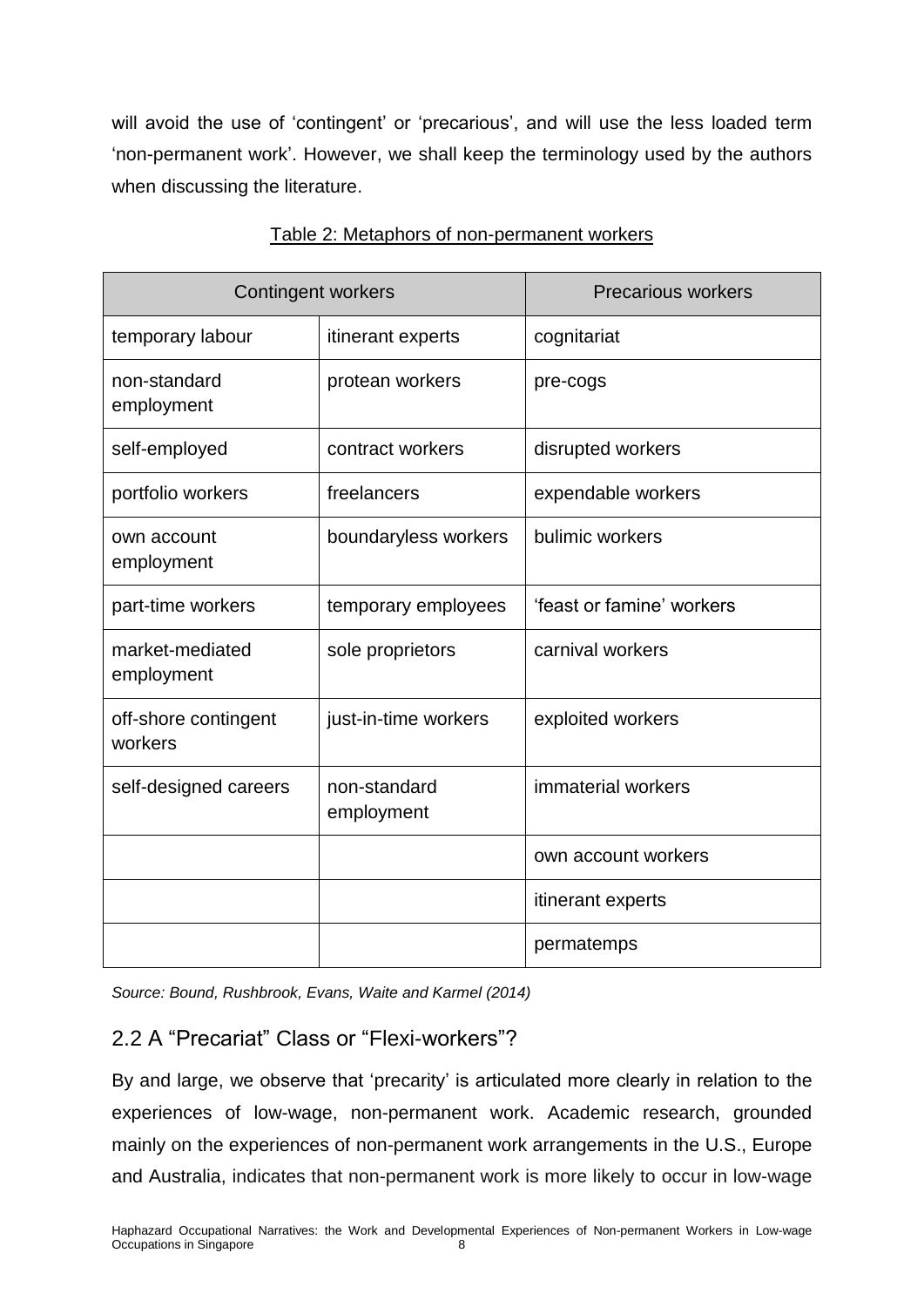occupations and industries such as retail trade and services, and has a greater chance of being non-unionised. The work is characterised by jobs that require minimum skills, lack employment certainty and offers limited career progression. Because non-permanent workers are not seen as a permanent part of the workforce, employers do not typically invest in human capital development for this group. Intermediaries, such as temporary agencies, likewise do not consider them as part of their workforce even if the workers are on their payroll. Compared to their regular counterparts, non-permanent workers are said to earn reduced wages (approximately one-third less than those of regular workers on average) and receive fewer benefits such as health insurance and pensions. They are more likely to be immigrants, people of colour and women (Kalleberg, Reskin and Hudson 2000; Kalleberg 2000).

The evidence put forth in the literature is particularly damning with regards to the effects of non-permanent work on the skills development of workers. Lautsch (2002) finds that non-permanent workers tend to be assigned to positions that have more narrowly defined tasks than regular workers. Cappeli and Keller (2012) find that nonpermanent work arrangements are utilised more where jobs appear easier to monitor, have clear deliverables and are less firm-specific. This also suggests the lack of opportunities for skills deepening. Padavic (2005) surfaces complaints by temporary workers about employers' desire to "drive" them to perform under pressure, as they are extra bodies called in because of time crunch. However, many studies have highlighted that non-permanent workers display pride and professionalism in their work just as their full-time counterparts do. Standing (2011) suggests that by design, however, non-permanent work arrangements tend to undermine work ethics and standards, as workers and employers are always entering into new arrangements.

In the context of employment uncertainty, progression is especially complex for the non-permanent worker in low-wage industries. Some may aspire for permanent positions in their current industries, while others seek positions outside the industry. In addition, the nature of these work arrangements compels individuals to attempt to increase their pay by increasing their paid working hours in similar occupational areas. This limits these workers' time to search for better jobs, learn new skills, take classes or obtain credentials (Smith and Halpin 2011). Where they pick up new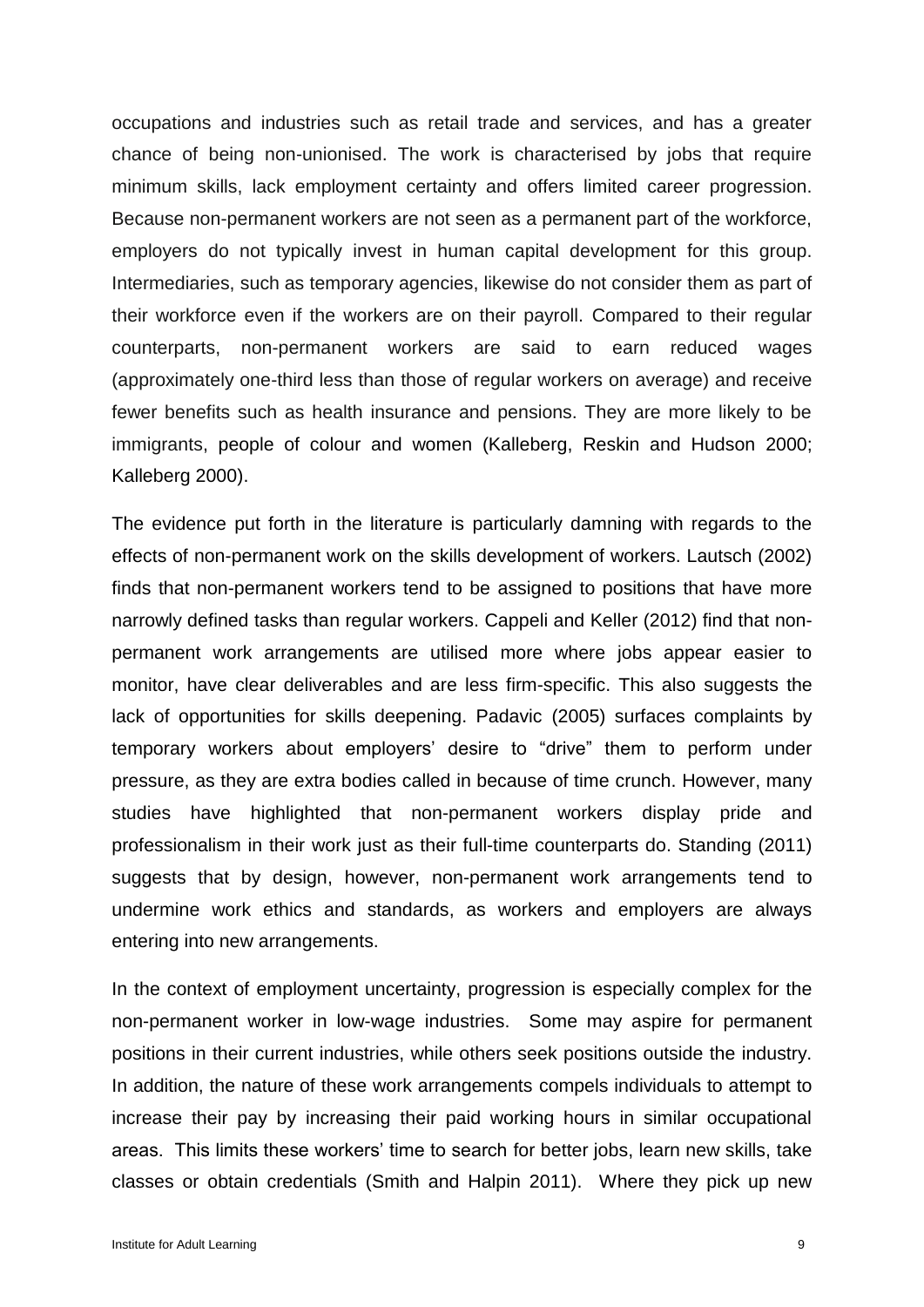skills, these tend to offer horizontal but not vertical mobility. Admittedly, horizontal mobility is a challenge linked to low-wage work in general, given the absence of clear progression structures. Consequently, Smith and Halpin (2011) argue that given the barriers to building human capital, policy-makers should focus on improving the conditions of low-wage work and the design of jobs, rather than expect workers to move out of the non-permanent labour market on their own. This necessitates a closer look at the industry structure and job design in assessing the effects of nonpermanent work for the low-wage worker.

Indeed, non-permanent work arrangements fit squarely into the global discussion in academic and policy circles regarding the rise of "bad jobs". Researchers and observers are increasingly calling for governments to look beyond job creation by also looking at the quality of jobs being created. A range of job quality indices have been proposed, but typical components include pay, skills, autonomy, contractual stability, health and safety risks and work-life balance (see Warhurst et al. (eds) 2012, for a robust discussion). Non-permanent work in low-wage occupations thus tend to be seen as a category of "bad jobs" that require urgent attention. In particular, they fall short in terms of autonomy, contractual stability, and health and safety risks.

It has been argued that the 'precarious' worker may be found in sites that are pay lower and require less formal education, while the 'contingent' worker may be found in sites that pay higher and require more formal education. The latter is said to have the capacity to develop social and mobility capital networks to negotiate work, maintain workplace skill and knowledge capabilities, and competently pursue meaningful, creative and self-fulfilling work through non-permanent work arrangements. Other research suggests a conflation of the two types of workers (Holly and Rainnie 2012; McKeown 2005; Ross 2008; Waterhouse, Wilson and Ewer 1999). In a study of Australian nurses, for instance, part-time nurses demonstrate lower levels of identity commitment and more negative career success perceptions than full-time nurses (Allen 2011). IAL's own research study on non-permanent workers in creative sectors suggest that the workers too have difficulty mitigating income and employment risks at varying levels, even when they value nonpermanent work arrangements as vital to the development of their craft (Bound et al. 2014; Karmel, Bound and Rushbrook 2014; Nur et al. 2014).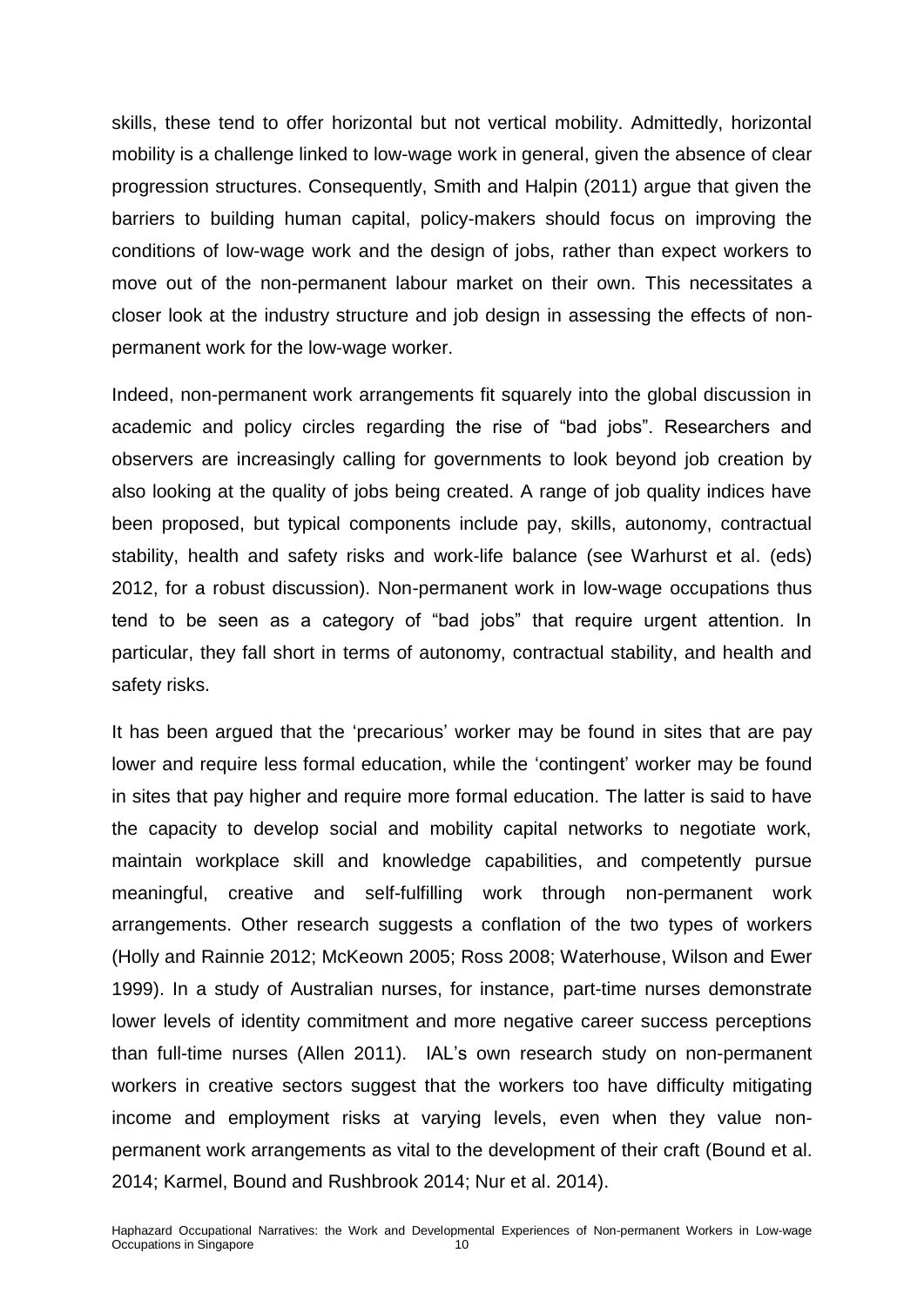In the final analysis, it is necessary to move beyond rigid conceptualisation of the non-permanent worker as either 'precarious' or 'contingent'. The evidence in the academic literature suggests that the experience of non-permanent work in lowwage sectors is experienced differently by different workers. For some, nonpermanent work is seen as inferior to full-time, permanent employment, which becomes a "marker of success" and even a "adult status" (Barker 1998; Newman 1999:Chap. 4). Consequently, the workers in such arrangements are said to have a "spoiled identity" (Henson 1996). In interviews with temporary workers, Padavic (2005) notes that many in effect experience isolation. Some display themselves to their current employers with a view to being re-contracted into a permanent position, the opportunities for which were typically not forthcoming. Others see it as an interim arrangement while they seek for their dream job in another industry. However, not all have negative experiences of non-permanent work arrangements in low-wage occupations. There is also evidence that some workers opt for such arrangements for reasons like the need for flexible hours because of caring responsibilities, or a general preference for jobs with lower accountability. While the understanding of the nature of the job and working conditions is valuable, it is equally crucial to understand how workers view themselves and their work, as this shapes their agency in terms of learning and development. It is important to understand their vocational identity formation because such identity is fundamental to the "how" and "why" of workplace practice.

#### <span id="page-22-0"></span>2.3 Identity, Learning and Development

The relationship between identity and learning is relational, dynamic and provisional (Fenwick 2004; Fenwick 2000). Learning, identity and what is generally referred to as 'context' (situated and wider contexts) are embedded within one another. Agency for learning is mediated by individual sense-making of the context, as the context is mediated by the actions of individuals and groups, informing "ways of knowing, doing, and feeling", or in other words, "a way of being" (Edwards and Usher 1996). Any identity is "relational to its conditions of existence; any change in the latter is bound to affect the former" (Du Gay 1996, p.184).

Identification with an occupation can take different forms and has multiple facets. It is largely dependent not only on the individual but on the context, and can include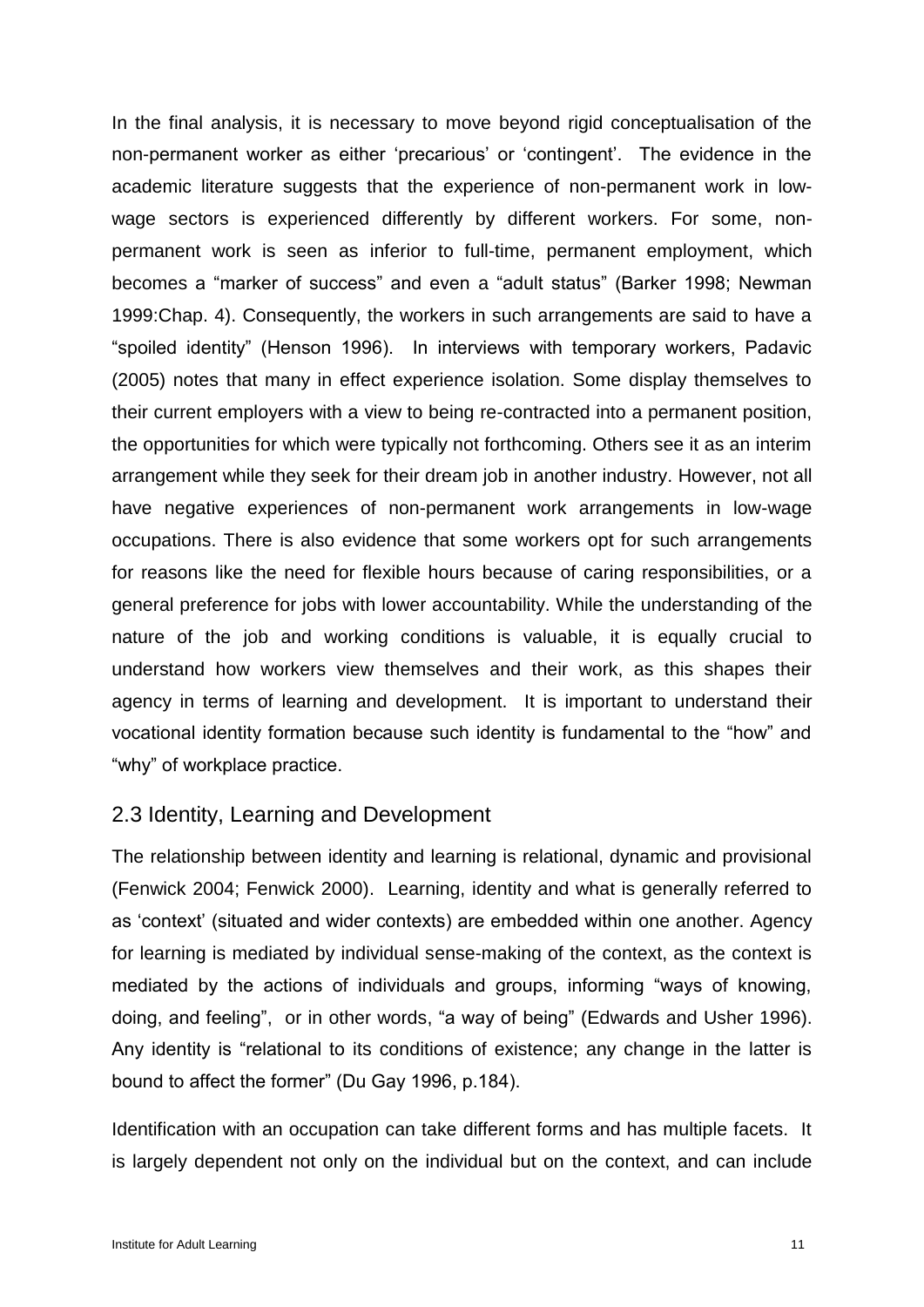visible and invisible aspects, flexible and resistant forms (Kirpal, Brown and Diff 2007); it can be negotiated by employees contributing to, reinforcing, or perhaps changing corporate and/or vocational practices. The ways in which people forge identities, individually and collectively, within and through their practices are wellcaptured by Kirpal (2011). Cases drawn from IT professions and nursing, in particular, radiate different senses of themselves as particular kinds of workers as well as people with particular personal interests and commitments. These senses of self are thus multi-dimensional, and represent the variety of ways in which people position themselves in relation to their employment, professional development and other purposeful activities that constitute work. All forms of work contribute to identities, which are realised through unpaid as well as paid work, whether at home, in the family or community.

Much literature emphasise the importance of identity "realisation" through undertaking different roles (see "Identity Theory") and developing identities through doing work tasks competently (Stryker 1980; Brockmann 2012). Wenger argues that we produce our identities through the practices we engage in (and we also define ourselves by those we do not engage in) (Wenger 1998, p.164). Felstead, Fuller, Jewson, and Unwin (2009) emphasise that occupational/work identities are always performed. The role of individual agency and co-participation are important in the development of occupational identities through doing the work (Billett 2001).

Unlike permanent workers, non-permanent workers move across organisations, work with different teams and undertake different aspects of work within their field of expertise. Permanent workers have opportunities to align their goals and search for personal meaning within the cultural norms and forms of conduct of the company they work for (Du Gay 1996). Non-permanent workers, however, may stand apart from these norms, including aspects of identity such as individual responsibility and personal accountability (Cote 2006; Gotski et al. 2010).

As non-permanent workers move between sites of practice, they think and feel their ways in occupational and social identities, necessitating different modes of knowledge recontextualisation and a capacity to develop and maintain "mobility capital" or an ability to transition from one job to another (Forrier, Sels and Stynen 2009). Knowledge recontextualisation, including attitudes, values and beliefs, lead to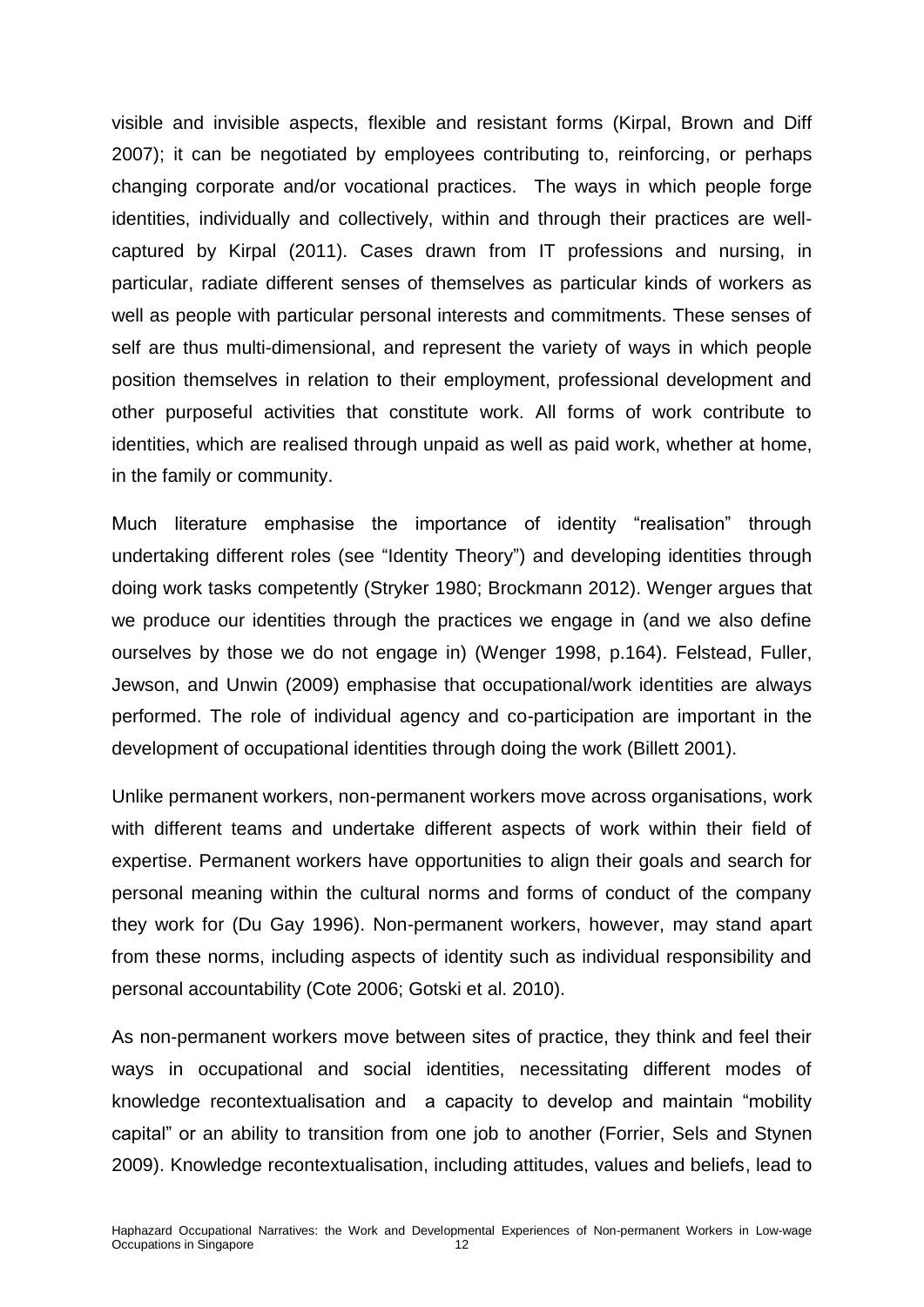longer term and ongoing recontextualisation in the learner/ adult professional (Evans, Guile and Harris 2009).

Some argue that non-permanent workers are denied the opportunity to develop cohesive work-based identities because these workers are not part of workplace interaction in the same ways that more permanent workers are. Richard Sennett has argued that 'flexible capitalism', with its concomitant turn towards short-term, contractual work, has corroded the capacity of individuals to form meaningful and coherent identities and has promoted social anomie (social instability and alienation) (Sennett 1998). In a similar vein, Guy Standing argues that "those in the precariat lack a work-based identity*…* The precariat does not feel part of a solidaristic labour community. This intensifies a sense of alienation and instrumentality in what they have to do." (Standing 2011, p. 12). According to Standing, labour flexibility also hinders peer group interaction and has negative impact on work ethics which become "constantly contestable and opportunistic". (Standing 2011, p. 23). Winson and Leach argue that non-permanent work in Canada has disrupted communities and has undermined "sustained organisational contexts in which workers often develop cohesive relationships, even long-term friendships, and collective support." (Winson and Leach 2003, as cited in Fenwick 2012 p. 597). According to Boswell et al., contractor employees may feel like lesser employees or "second-class citizens" relative to standard employees of a company or organisation (Boswell et al., 2012, p.456). In keeping with "social exchange theory" (Blau 1964; Homans 1958, as cited in Boswell et al. 2012, p. 456), which maintains that individuals exchange their contributions for certain inducements provided by an organisation, non-permanent work may lead to individuals expressing less "affective commitment" to the organisation in question. However, Perrons (2003) cautions against assuming that non-permanent employment inevitably creates social fragmentation, and draws attention to the potential for communal and affective ties to be fostered through the development of new working arrangements.

This contested terrain of identity formation among non-permanent workers arises because of the many different forms of engagement of these workers. It is valuable to understand how non-permanent workers in low-wage occupations in Singapore see themselves and identify with the people they work with. By understanding the motivations the nature of the work relationships and the social interactions and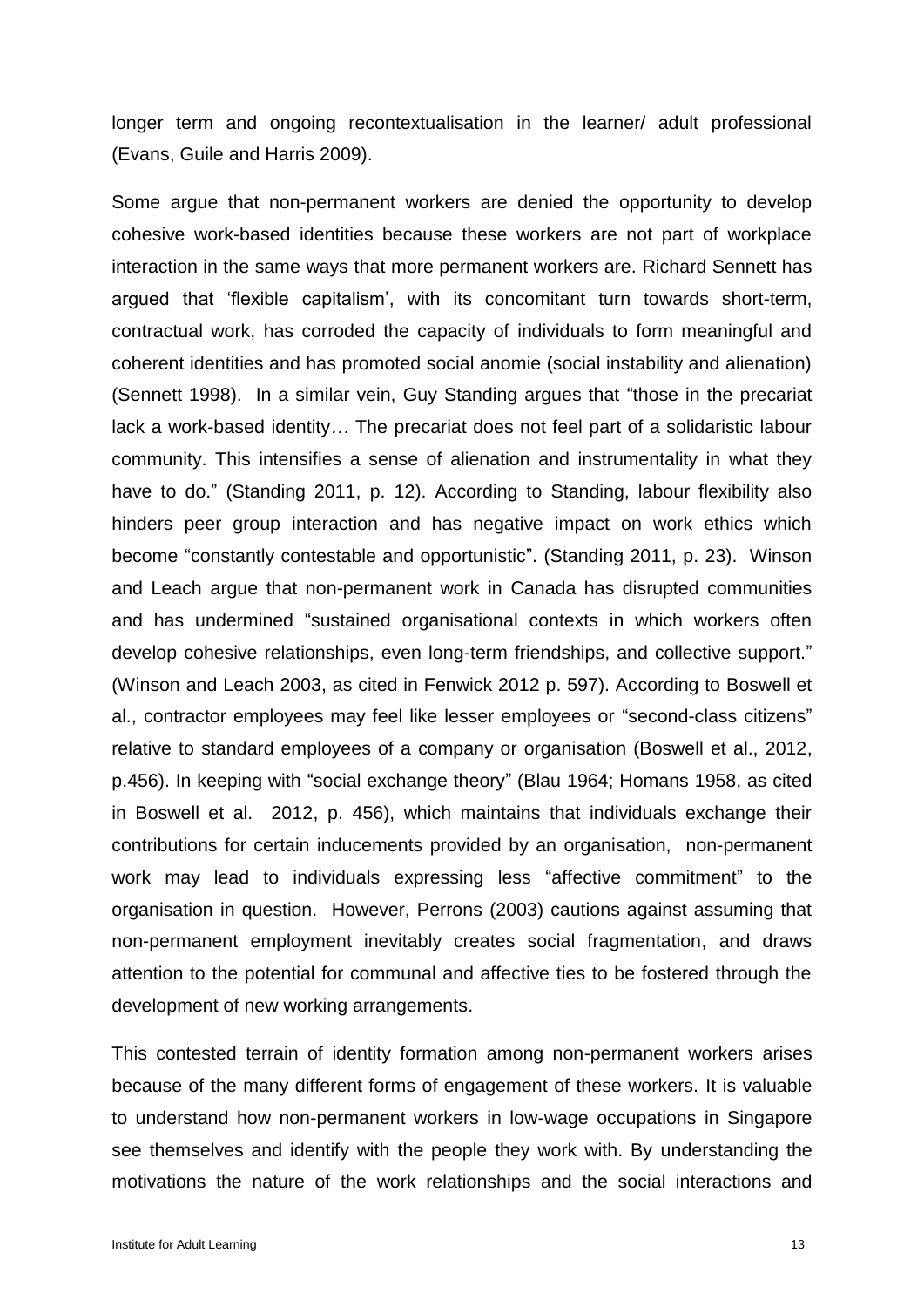practices of the workers, we develop a better understanding of how they grow, develop and constantly evolve in their identities as they constantly move across organisations, teams and roles, including their expectations in different working environments.

#### <span id="page-25-0"></span>2.4 The Singapore Developmental State

A very important context in understanding vocational identity-formation of the lowwage worker is the nation-state, and this is especially so in Singapore which has been conceptualised as a "developmental state" in the political economy literature. A "developmental state" refers to a state that actively intervenes in both the economic and social spheres to organise activities that drive economic growth (Doner, Richie and Slater 2004; Sung 2011). Research conducted in Singapore suggests that globalisation and economic restructuring have contributed to widening income inequality and stagnating wages for low-skilled occupations (Lim and Lee 2010; Yeoh 2007 in Ng 2013). Some analysts go further to suggest that the stagnating wages is a residue of Singapore's earlier successes as a developmental state in the 1980s, which was built on an export-oriented growth based on low costs and low wages. The local workforce participated significantly in the activities, and low-skilled foreign labour was brought in to "supplement" the local workforce. On balance, this had the effect of raising wages across the board and through sustained economic growth. The 2000s saw Singapore shifting to more knowledge-extensive activities, but it did not close the floodgates to low-skilled foreign workers who now are said to have "supplanted" the local workforce, leading to depressed wages (Tan 2012; Thum in Low and Vendaketh 2014). Although by no means conclusive, this analysis suggests that the foreign labour policy of the Singapore developmental state may contribute in no small ways to the deterioration of the plight of the Singaporean lowwage worker.

Ng (2013) specifically identifies the emergence of low-earning families in Singapore who cannot sustain their livelihoods without a helping hand. To this, the government has responded with various social policies and short-term financial assistance schemes that emphasise movement into employment. Ng, however, found this to be insufficient because of the complexities among Singapore's "working poor" that require solutions beyond short-term financial assistance and training that functions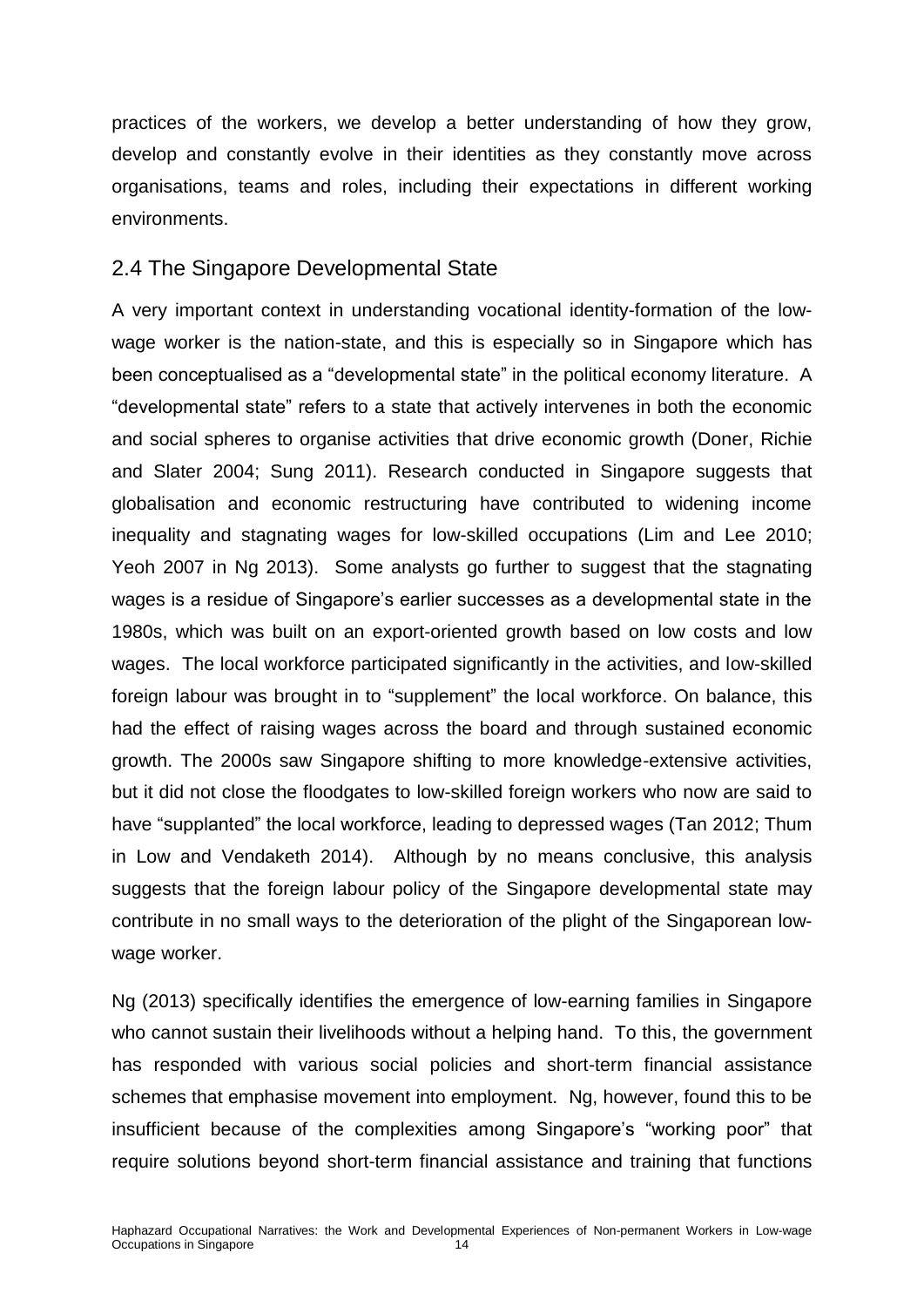mainly as a means to reduce barriers to employment. Based on a survey of 466 Work Support Program (WSP) recipients, Ng found that the mean household earnings of recipients was \$942, that 1.34% had polytechnic or above education (compared to 33% of individuals in a comparable age range) while 41% had only a primary education or below. 58% of the respondents were working, with 6.9% having husbands and wives working fewer than three out of every six months. Noneconomic stressors such as divorce and health issues were found to be higher for this group compared to national rates (e.g. divorce rate of 17% compared to general divorce rate of 0.75%; 19% with prison experience; 40% with a chronic health condition that limited work performance; 39% had generalised anxiety disorder; 21% had child-related problems).

Like the above-mentioned study on WSP recipients, research in low-wage work in Singapore often includes non-permanent workers. However, there has been no dedicated study focusing solely on the experiences of these non-permanent workers. IAL's earlier study on non-permanent workers in the technical theatre industry (Nur et al. 2014) suggests that a marked distinction may exist between the low-wage permanent and non-permanent worker that will make zooming in on the experiences of the latter valuable in informing policy and academic debates on low-wage work in Singapore. Our study found that in the context of stagnating or declining real wages, the worker with limited qualifications engages in non-permanent work arrangements as he or she can potentially earn more in such jobs than the permanent jobs he or she is eligible for. This finding may put the experience of the Singapore's low-wage, non-permanent workers as fundamentally different from their counterparts in the advanced economies. We aim to deepen this finding in this study of non-permanent workers in low-wage occupations in Singapore. The omission of maximum income in the design of this study is driven by this purpose.

At another level, academic literature indicates that, as a means to instil broad-based labour discipline and incentivise workers' participation in the state's economic activities, the developmental state delivers broad social security payments as opposed to narrow payments to specific labour sectors, (Doner, Richie and Slater 2004). In Singapore, this is done through the Central Provident Fund (CPF), whereby forced compulsory savings is mandated through employers (Sung 2011). Through the CPF, workers' access to basic needs such as housing and retirement are greatly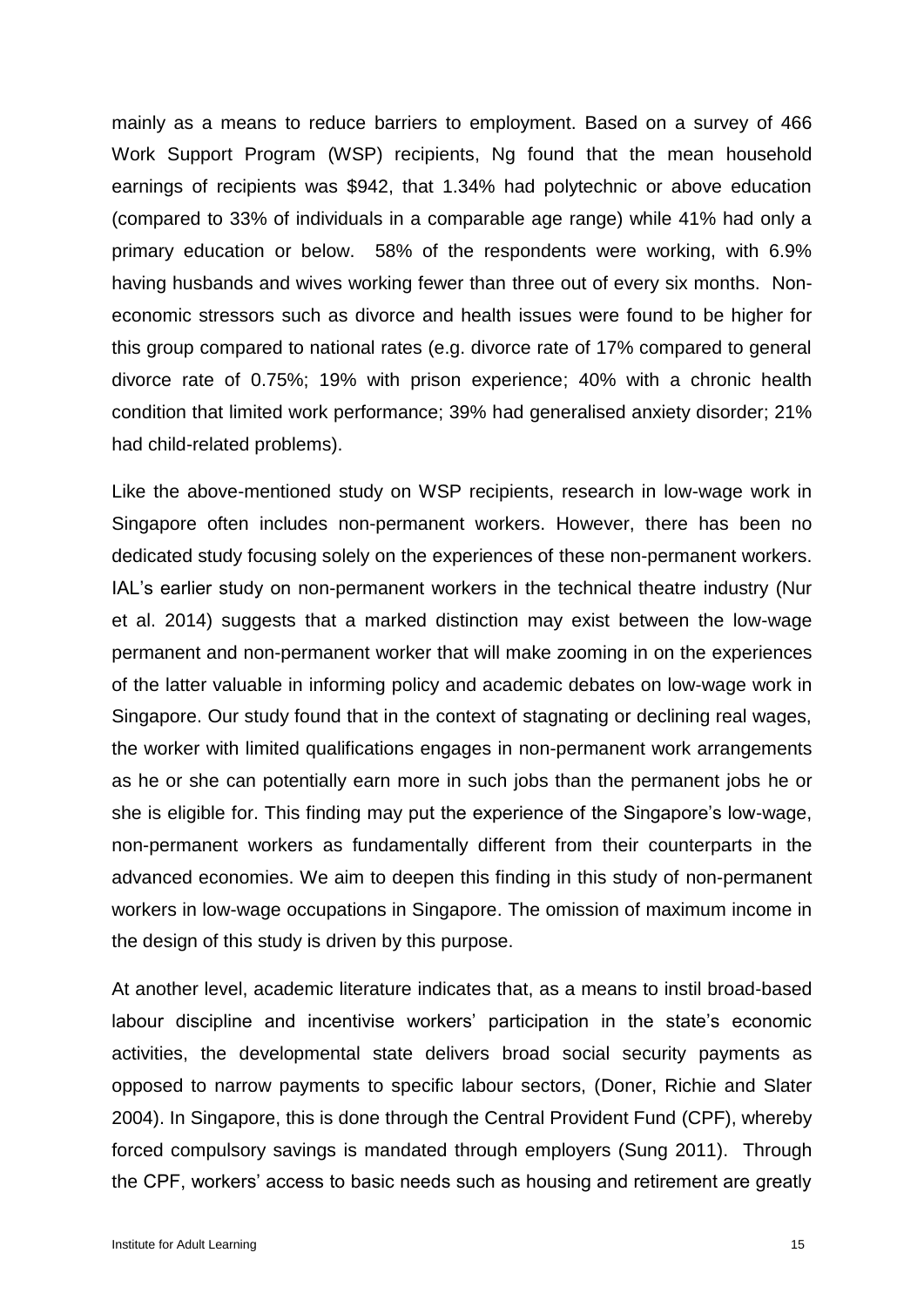enhanced. Because non-permanent work tends not to include CPF contributions, taking on such work arrangements has far-reaching consequences in the exercise of citizenry in ways beyond the employment rights discussed in Western-based academic literature.

#### <span id="page-27-0"></span>2.5 Summary

In summary, academic literature that captures the experiences of workers in the West tend to conceptualise non-permanent arrangements in low-wage work as leading to precarity, given that workers tend to be paid less, experience poorer working conditions, and are limited in their ability to develop their skills and progress at work. The extent to which this concept applies to the non-permanent workers in Singapore's low-wage occupations deserves closer examination. Research on Singapore's low-wage workers tends to focus on the trend of stagnating wages, and the effects of non-economic stressors on this group of workers. They typically do not put the spotlight on the casual workers, who might experience low-wage work differently. We surface here an important conceptual tool of vocational identityformation to enable a more holistic understanding of the worker in his or her context. The context does not relate only to the workers' personal context and workplace practices in non-permanent work, but also to the nation-state of Singapore as a developmental state with strong intervention in various economic and social spheres. We shall present the main findings of this study in the next chapter.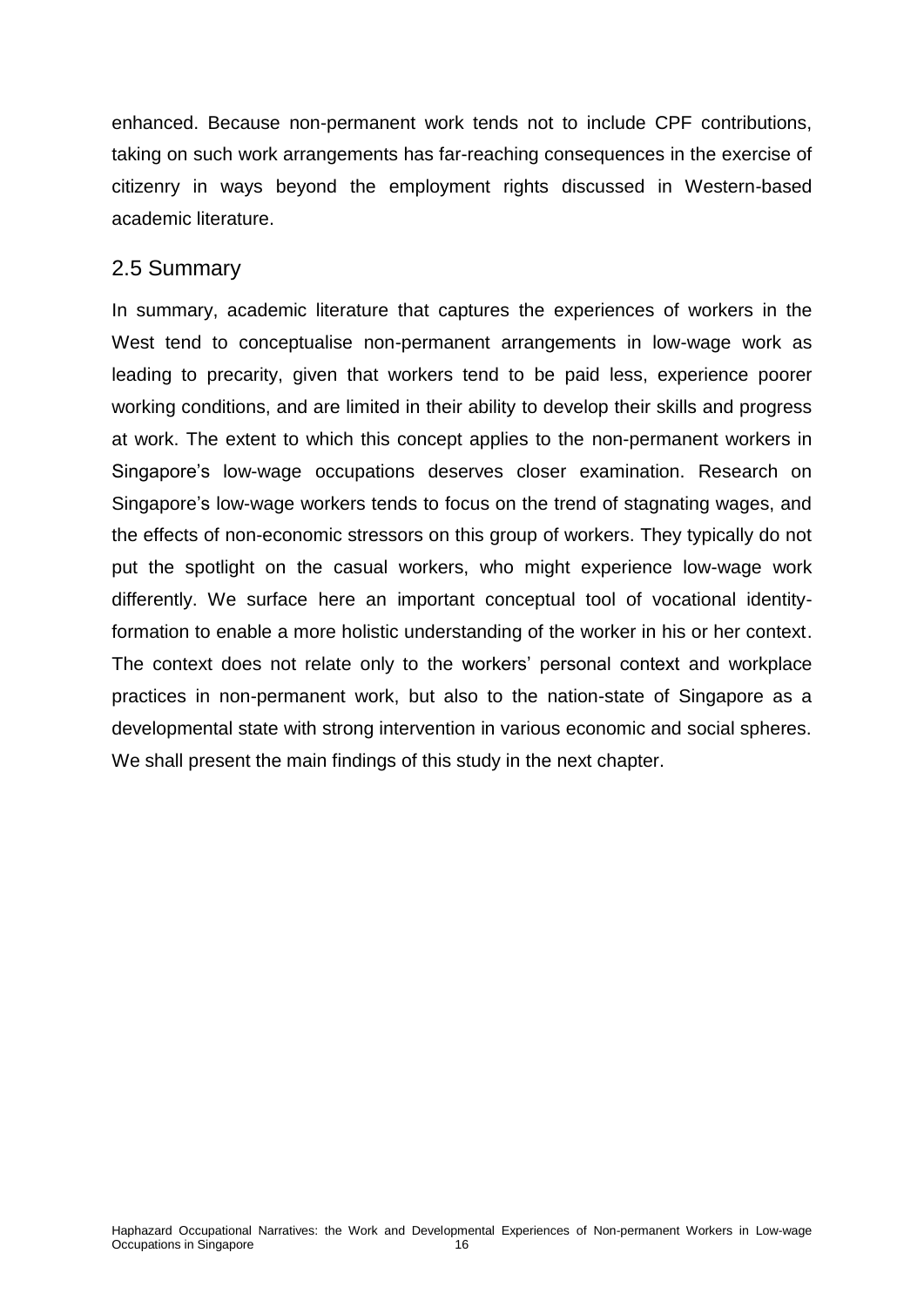## <span id="page-28-0"></span>3.0 FINDINGS

### <span id="page-28-1"></span>3.1 Overview

We present here our key findings in relation to the identity, learning and development of non-permanent workers in low-wage occupations. The findings are summarised across the following areas:

- Descriptions of non-permanent work arrangements
- Motivations for entry into non-permanent work arrangements
- Development of a work identity
- Skills development and progression opportunities
- Attitude to and opportunities for learning
- Social assistance and the Central Provident Fund (CPF)

### <span id="page-28-2"></span>3.2 Description of Non-permanent Work Arrangements

How workers describe their work arrangements offer one lens to gain understanding of how they see themselves and their work. In our interviews, the most popular terminology that the workers use is "part-time", even as they go on to elaborate that they work from Mondays to Fridays and from 9am to 5.30pm. The next popular term is "freelance". Other terms used are "temporary", "casual", "sub-con(tracting)" or "commission-based." One interviewee shares that he proactively checked his employment status with Ministry for Manpower (MOM), and was given the term "selfemployed." The five employers we spoke to likewise use the terms "part-time", "temporary", and "casual".

While the terms that the workers use tend to evoke some sense of impermanence, their actual description of the work arrangements suggests otherwise. As one F&B worker puts it, "this is permanent…every day work, every day money…either I want or don't want [sic]". This may suggest that non-permanent work in the occupations surveyed is taken up by the workers on a full-time basis, and they have the flexibility to take it on and reject it at will. This mirrors the complaints by employers that these workers "come and go". It appears to suggest that it is the workers that have the upper hand in these arrangements, and that they do not experience the kind of employment uncertainty illustrated in the academic literature discussed in the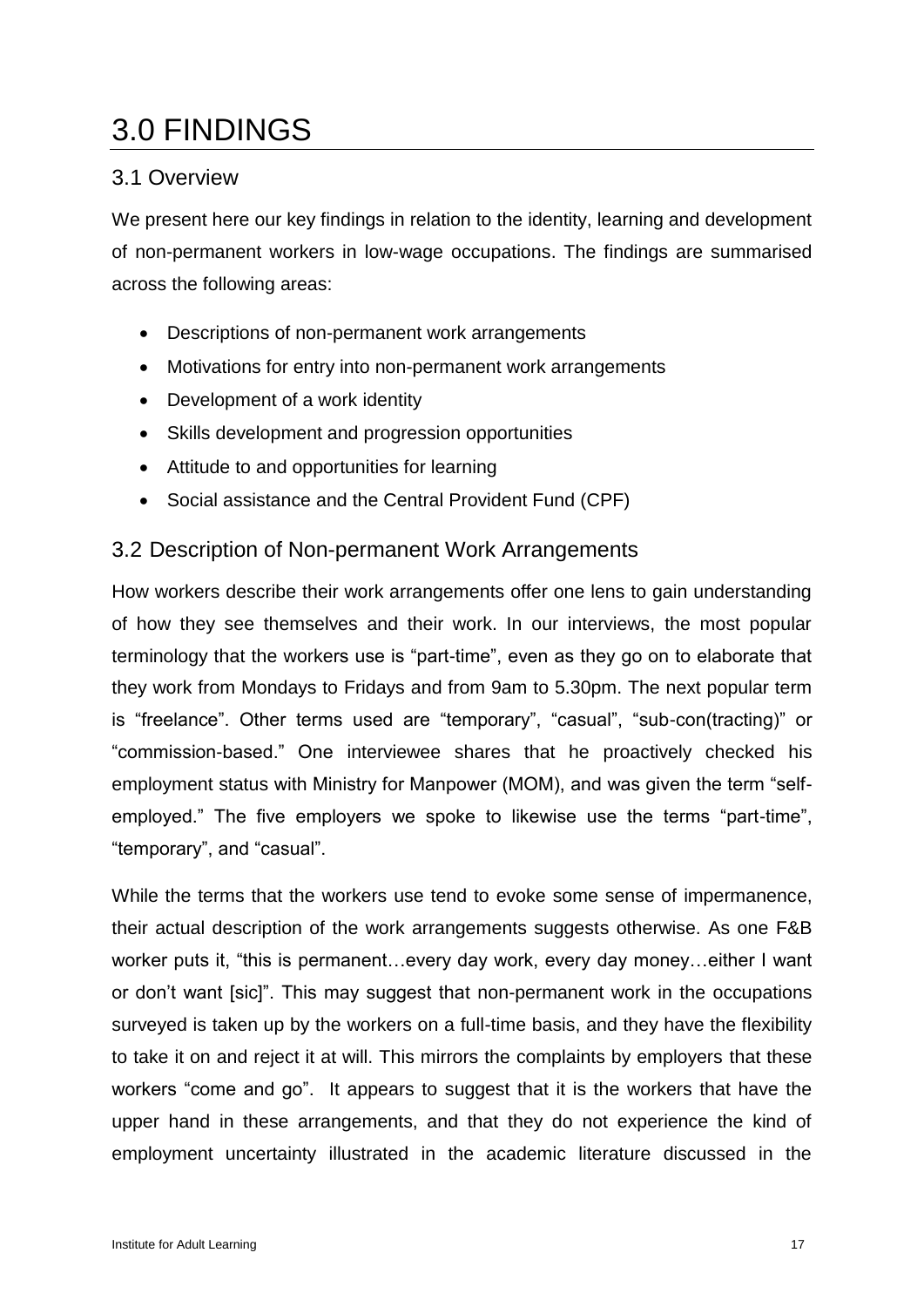preceding chapter. We will investigate this difference further in this chapter. Because of the lack of consistent terminology used by both interviewees and employers, we will use the term 'non-permanent' when describing the work arrangements broadly, and employ the specific terms used by the workers when they describe their own work.

## <span id="page-29-0"></span>3.3 Motivation for Entry into Non-permanent Work Arrangements

It is easy to enter the low-wage sectors in Singapore and elsewhere, and this is even more so for non-permanent work. For despatch or delivery jobs, a riding or driving license is the main requirement for entry. In F&B, the National Environment Agency (NEA) requires workers to undertake a 7.5 hours of WSQ's Follow Food and Beverage Safety and Hygiene Policies and Procedures course. Beyond these national-level requirements, there is practically very little requirement at the firm level beyond a demonstration of the individual's willingness to work. Low-wage sectors thus attract a range of non-permanent workers. From our interviews with the 30 nonpermanent workers, we identify three distinct profiles that give an insight into the workers' motivations for entering non-permanent work, which in turn shape their work identities considerably. The profiles are summarised in Table 3 and Chart 1.

## Table 3: Key profiles of workers in low-wage occupations working full-time in nonpermanent work arrangements

| <b>Type</b>        | <b>Description</b>                                                                                                                                                                           |
|--------------------|----------------------------------------------------------------------------------------------------------------------------------------------------------------------------------------------|
| The<br>Enterpriser | Workers who assess that they can earn more and enjoy greater<br>autonomy if they are in a non-permanent work arrangement                                                                     |
| The Stuck          | Workers who take on non-permanent work as an interim<br>arrangement, but are unwilling to transit into their desired<br>permanent jobs                                                       |
| The Lifestyler     | Workers who opt for non-permanent work because of lifestyle<br>needs or preferences (e.g. preference to get daily wages or less<br>demanding work scope, those with caring responsibilities) |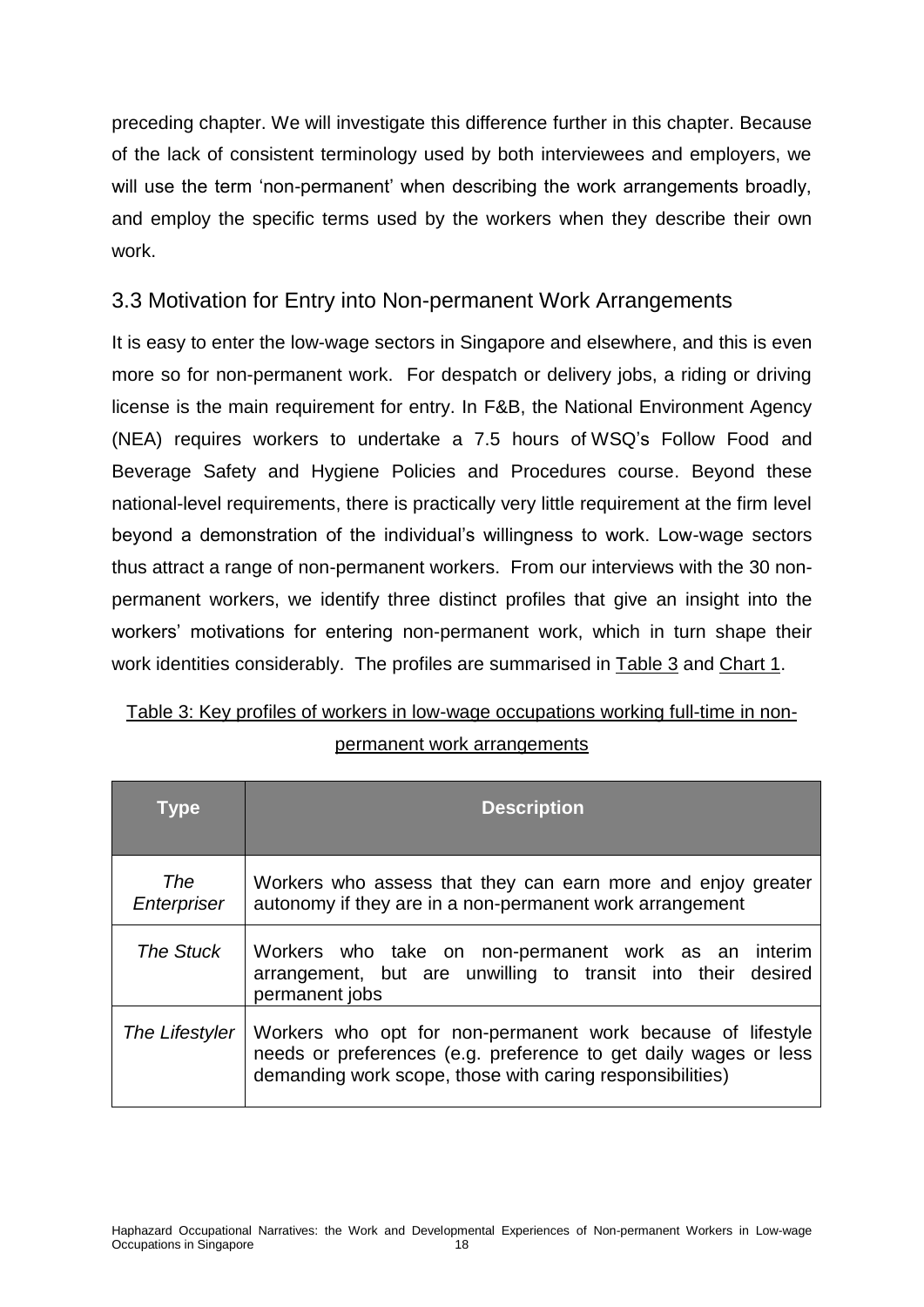#### Chart 1: Breakdown of key profiles of respondents



#### **Profile 1 -** *The Enterpriser*

*Lai Ming, 38, started work at the age of 14 in a range of casual F&B jobs immediately after completing his Primary 8 education. After National Service, he worked as a despatch rider in a permanent position for four years before opting to work on a commission basis. He made the switch because "it pays better". "You work more, [you] earn more." The pay for permanent work, on the other hand, never increases, he says. Freelancing also offers greater flexibility or "freedom" as he calls it. Once he completes his work, he can head home, and this is difficult to do for permanent work. He laments the lack of CPF contributions and medical benefits in his current work. He puts in some contributions into his Medisave account, but is unable to save more. For these reasons, he is thinking of securing a permanent job as a delivery man driving a "big lorry", but only if the pay is right.*

*Kamal, 51, amassed 20 years of experience in the hotel industry, but was laid off as part of his company's cost-cutting measures. His attempt at finding a similar job as a bell captain was met with little success. Employers wanted him to begin all over again as a bell boy drawing a pay of \$1 400-\$1 500. This was unacceptable to him as his children were moving into higher education. He took on two despatch jobs, a main position to deliver letters on a commission basis, and a part-time position in a fast-food outlet. This currently nets him \$3 500 a month in total, much higher than the \$2 000 pay that he drew as a bell captain. Having checked with MOM that he is identified as "selfemployed", he makes sure that he has insurance coverage, and makes self-contributions to CPF. It has been 10 years since he moved to the despatch position. From time to time, he would try to apply for permanent jobs (e.g. as a tower crane operator) when he*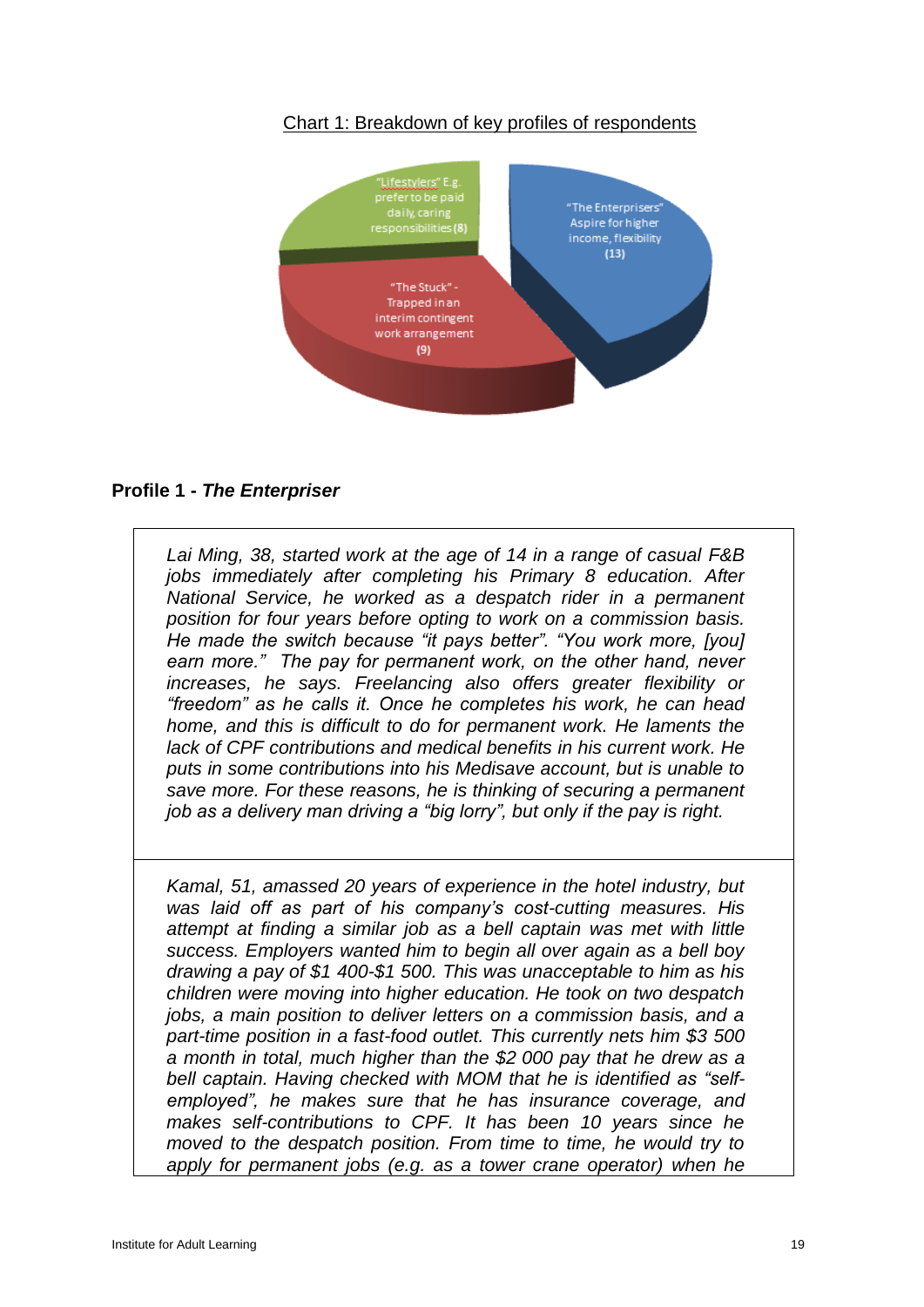*gets tired of the hours and income uncertainty in his current position. However, the generally higher income and greater flexibility as a nonpermanent worker remain compelling.*

*Khairi, 45, was working as a storeman earning \$1 000+ when he heard from his despatch rider friends that they earned much more. That motivated him to join a courier company as a despatch rider, drawing an income on a commission basis. Inspired by his boss, whom he said became a millionaire through the delivery service, he decided to get his own contracts. It was tough initially, but soon his business took off. He began recruiting despatch riders to assist him, and currently has 4 such staff whom he employs on a permanent basis. He draws a monthly income of \$4 000 for around six hours of work each day, excluding additional profits he might make in a financial year. On whether he plans to scale up his business, he says he lacked capital as well as "flowery language" that would help him net more lucrative contracts. Given his educational qualifications as a VITB graduate, he says he is pretty contented with the current arrangement.*

*The Enterprisers* have, first and foremost, determined that they have weak economic worth in society because of their perceived low level of educational qualifications. They tend to have undertaken permanent work previously but reach a barrier in progression. They make the best of their situation by opting for non-permanent work arrangements to enjoy better pay and a higher level of flexibility. Both Lai Ming and Khairi deliberately left permanent work to take on non-permanent work in the same industry. Their experience thus stands in sharp contrast to those surfaced in literature on non-permanent work arrangements in advanced industrial economies, in which non-permanent work was accessed because permanent jobs were hard to get. The *Enterprisers* note that the higher pay excludes important benefits like CPF contributions, bonuses and medical leave. However, because of the potential to scale their income to double or triple what they would have earned in permanent work, they opt to take the risk. Kamal is highly unusual in how he plans his finances through selfcontributions to CPF. Some are like Lai Ming who puts in a small amount into the Medisave Account. However, by and large, our interviewees say that many of their peers do not even do this bare minimum, and in fact tend to ask for advance pay. There is a segment displaying entrepreneurial spirit like Khairi,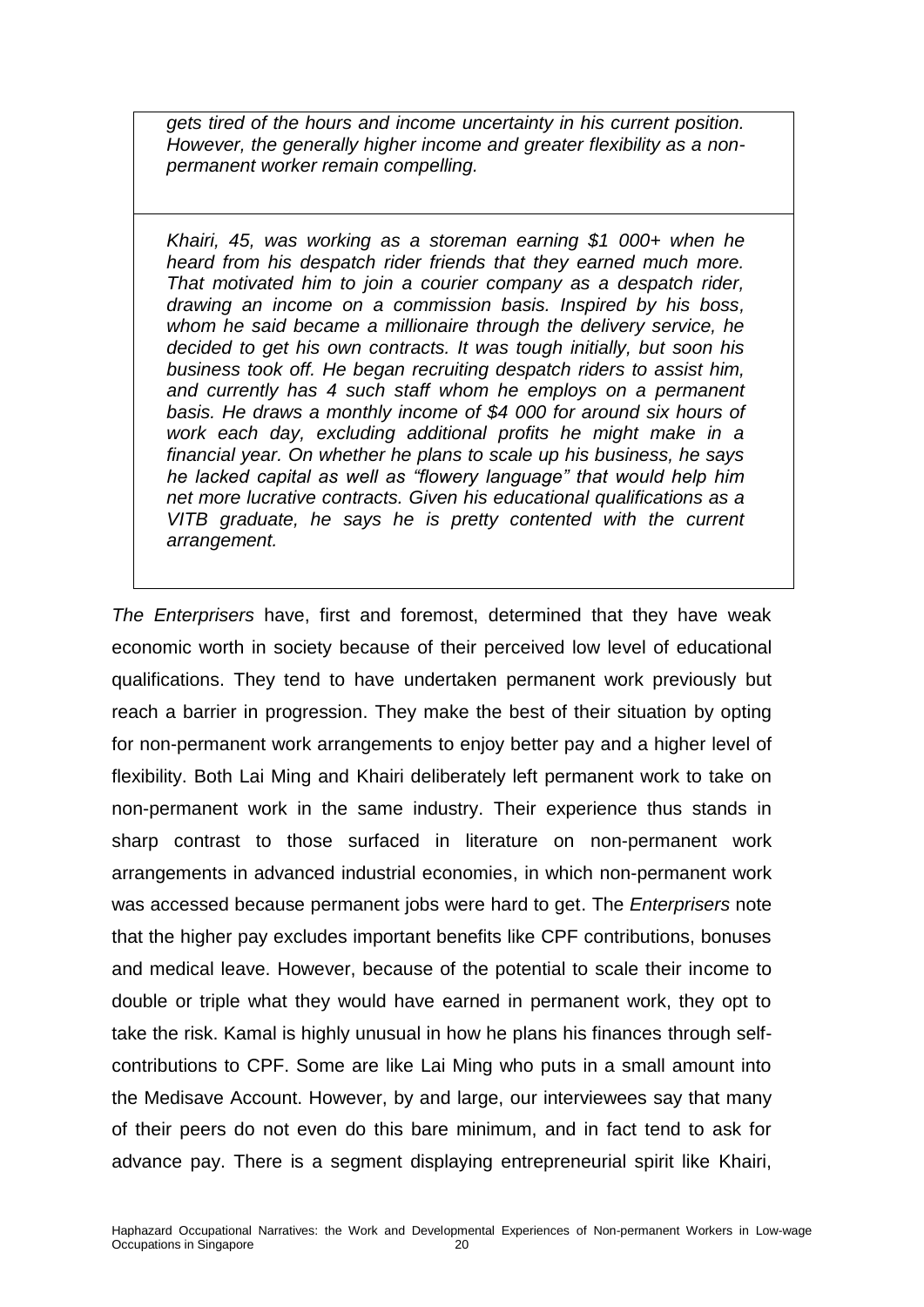who moves on to open a micro-business securing contracts and maintaining a pool of staff. From time to time, the long hours and lack of benefits prompt *The Enterprisers* to seek out permanent positions. Having assessed that they are better off in a non-permanent work arrangement in the industry they are in, they tend to look outside of their industry when seeking permanent work, leading to fragmentation in their occupational narratives. Kamal, for instance, has taken up courses as a tower crane operator. Another *Enterpriser*, Jefri, a removalist, applied to be a cleaning supervisor which was his last permanent job, even though he had left the industry 30 years ago. That they seek out opportunities outside the industry they are in has important implications on their identification with their work, a point which we will discuss in the next section.

#### **Profile 2 -** *The Stuck*

*Faris, 32, was working in the security line before he left to take up a work-cum-study position to pursue a diploma in the construction industry. The job did not materialise when his new employer opted to retain him as a worker at a lower pay, and did not send him for studies. As an interim measure, he took on a despatch job with a subcontractor that provided delivery services to a restaurant chain, while applying for permanent positions. However, most jobs offered less than \$1 500 which is unacceptable to him. The very restaurant chain that he supports offered him a full-time position at \$1 100-1 200, which also comes with wider responsibilities as he has to cover island-wide delivery. Securing a job with a higher basic is important to him as he is trying to apply for a HDB loan for his flat. It has been almost a year since he started his job search, and his current interim job adds little to his resume, as employers even ask if he might moonlight as a despatch rider if they were to take him. He is worried about his job prospects, as he is "already 32" and no one employs him.*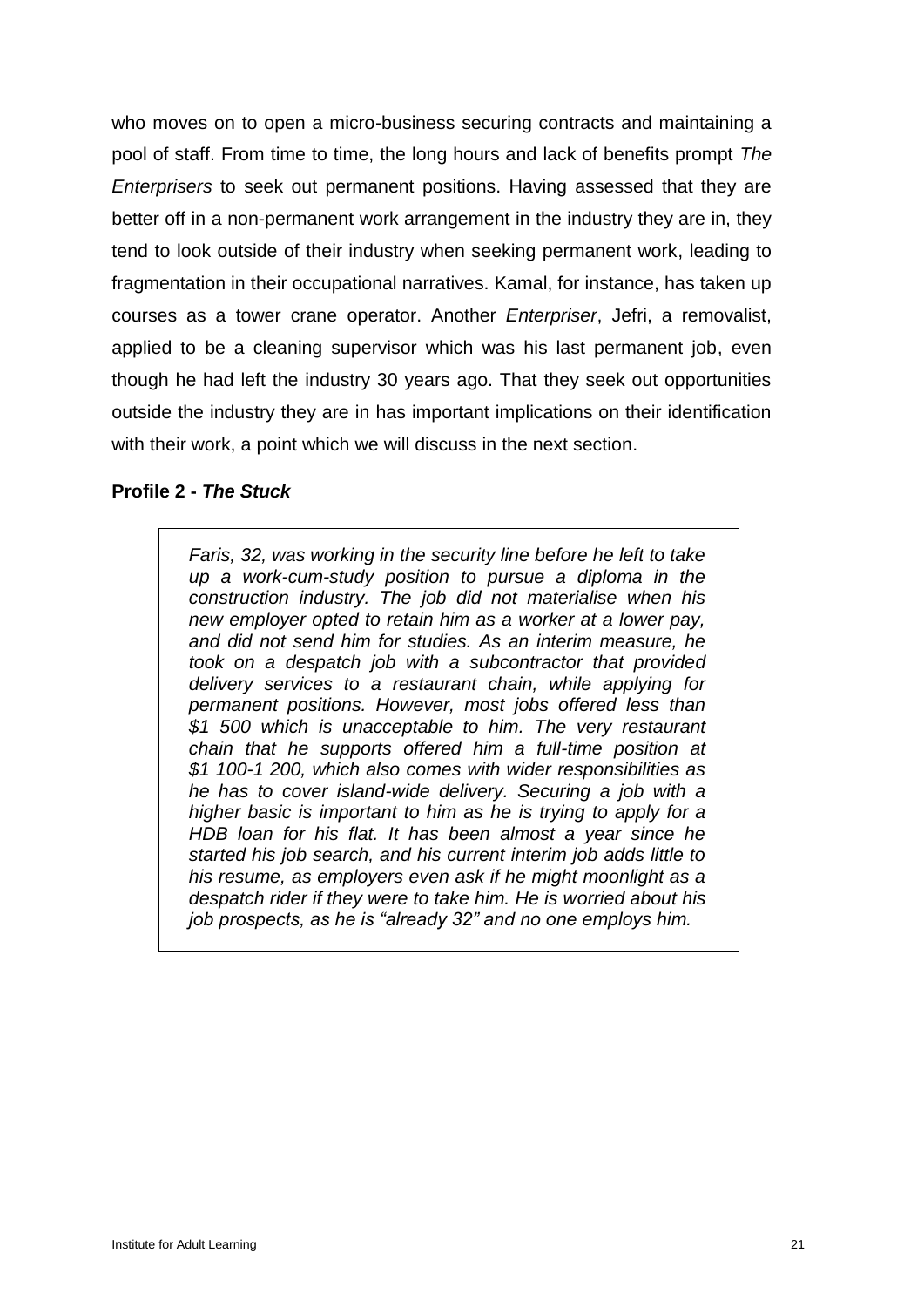*Tisha, 26, has been working in the banquet industry for three years as a casual worker. She holds this job while looking for a permanent one. She has Secondary 3 qualifications, and 10 years of experience in a range of administrative contract positions. Her last contract position ended just as she was about to deliver her first child. Upon re-entry into the job market, she has had little luck in securing similar administrative positions, which she prefers because of childcare responsibilities. She sought the assistance of the Community Development Council (CDC) that arranged for her to go for interviews, but she was unsuccessful in her job applications. As an interim measure, she signed up with a job agency as F&B server. Under this arrangement, she is given a list of hotels and timing slots, and she moves across hotels throughout the week. The CDC stopped helping when they knew that she was drawing an income based on CPF contribution records. Although she now works as a casual worker six times a week, she does not want a permanent position in the industry because of the long hours. She continues to apply for permanent positions in administration as and when she comes across them.* 

Those who are stuck have troubles navigating the employment terrain to seek their preferred jobs. In our interviewee pool, they may be young people in their 20s and 30s, and usually have O-levels or ITE certification but have difficulty finding their preferred permanent jobs. They may also be older workers, who have been laid off and are still trying to secure their desired permanent work. They may also be ex-offenders. Typically, low pay is an issue. Zainal, who fits in the "Stuck" profile, is currently working in F&B company as a kitchen helper. He has had 30 years of experience as a forklift driver, and left his long-time job because of cost-cutting measures. He currently helps out in a relative's *satay* stall in the interim. He recounts that he "laughed" when he was offered a permanent job as a forklift driver for \$1 400 during his job search. Faris has the same complaint. Employers offered him a salary of less than \$1 400, which was much reduced from the \$1 800 that he had been drawing previously. This is unacceptable to him as he requires a higher basic income to secure a HDB loan. Aside from these, the "Stuck" may also perceive other barriers to employment. Tisha is not alone in citing ethnicity as an issue, as employers are said to prefer Mandarin-speaking staffs. On the whole, their non-presence in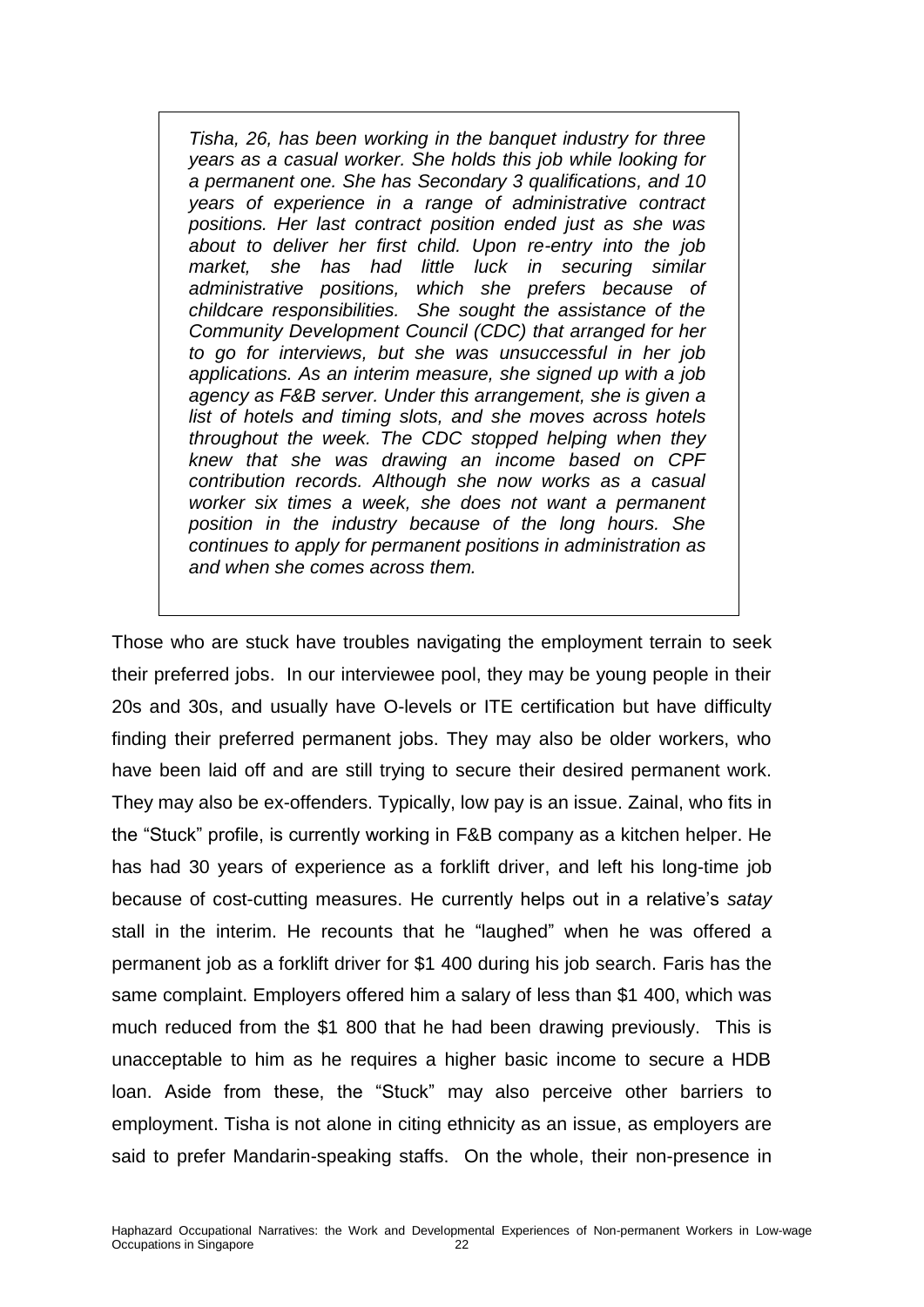the industry they are seeking employment in is detrimental to their employability. Faris, for instance, was asked by employers if he might moonlight as a despatch rider if he were offered a permanent position. Tisha's chances of securing an administrative job are further dimmed now, since she has worked in another industry for three years. We note that this group are not adverse to seek training and re-training, but the jobs they are interested in value recent work experiences as opposed to skills qualifications. As grudging participants in non-permanent work arrangements, their motivation for entry impacts the development of a vocational identity in the industry they work in.

#### **Profile 3 -** *The Lifestyler*

*De Wei, 58, has been working in daily-rated positions in the shipping industry for most of his working life. He was first an electrician and then did plumbing and fitting because "the pay was higher". He honed his skills by learning from others, and also has a series of licenses. He claims that the entry of foreign workers into the shipping industry in the 1990s affected the job opportunities for Singaporeans in terms of availability of jobs, pay, and job scope. He left the industry and has since been working in a range of casual positions such as F&B helper, flyer distributor and removalist. He is unhappy as the "pay is low and the bosses' demands are high". He claims that he can get a permanent job for \$2 000, but it might lead to him losing his rental flat, which is more valuable to him. He also prefers to be paid daily, because it is easier to manage his finances that way. For these reasons, casual jobs continue to appeal to him.* 

*Natalie, 27, worked in the retail sector until her grandmother fell ill and required dialysis. This means that she needs a job with more flexible hours. She first worked part-time in F&B before taking on an hourly-rated assignment as a sales and marketing executive in a mover company, where she also doubles as a removalist. She values the flexibility, and also notes that she could earn as much in her current job as before by working similar hours but on a schedule that fits her caring responsibilities.*

De Wei and Natalie make their employment choices based on lifestyle preferences or constraints. For De Wei, being paid daily was important as he was unable or unwilling to plan out his finances over longer stretches of time. Those like De Wei tend to be on some form of government support, usually through the rental flat scheme. They may drift in and out of both permanent and non-permanent work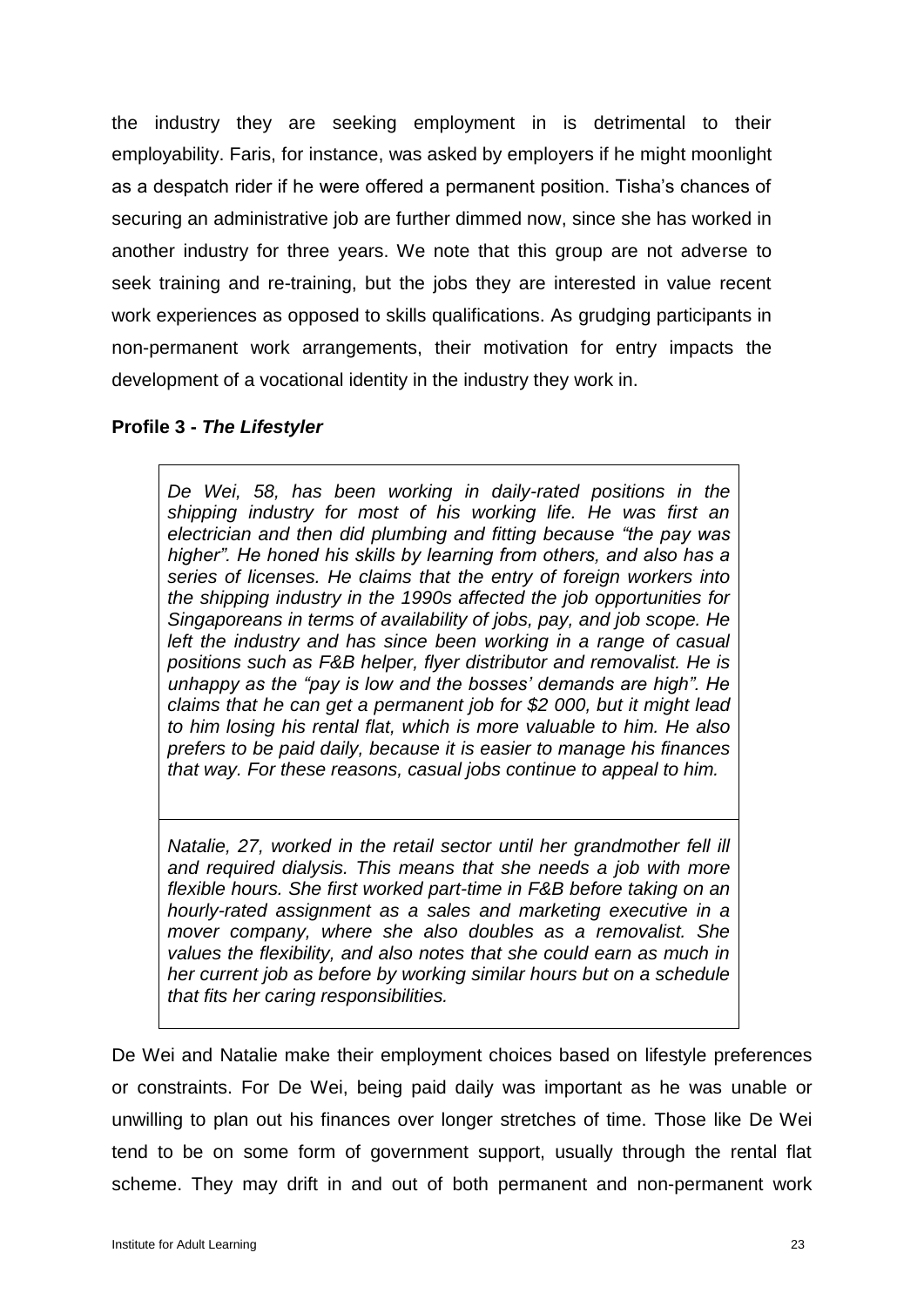arrangements, not staying long in jobs. De Wei for instance claims that he can easily secure a permanent job that will pay him \$2 000 a month, but he avoids such jobs as he may then lose his rental flat. Jobs, he says, are "never permanent". The case of Natalie points to the need to offer more flexi-work arrangements in the context of caregiving for an ageing population. Again, it is circumstances that motivate the workers' entry into the non-permanent work industry.

#### <span id="page-35-0"></span>3.4 Development of a Work Identity

In analysing the workers' motivations for opting for non-permanent work arrangements in low-wage occupations, it becomes valuable to contrast their experiences with the non-permanent workers in professional sectors like the creative industries or adult education which were covered by IAL's earlier phases of study (see Bound et al. 2014; Karmel, Bound and Rushbrook 2014; Nur et al. 2014). For non-permanent workers in low-wage occupations, their entry into the industry is motivated by personal circumstances such as low initial qualifications, retrenchment or caring responsibilities. Freelance or casual work gives them access to higher income, fits their lifestyle better or functions as an interim measure. It is not fundamental to craft development, as they would prefer a permanent job if their needs or wants are met. This motivation for entry stands in sharp contrast to the "way of being" for most freelancers in professional sectors who value non-permanent work arrangement as a means to access diverse jobs and experiences that are vital to honing their craft.

Correspondingly, while the "way of being" of freelancers in professional sectors values access to multiple employers, casual workers tend to demonstrate loyalty to one or a few employers at any one time in order to secure a steady stream of work. In the moving industry for instance, casual workers have official polo T-shirts from a few mover companies, and don them just like their permanent counterpart. The difference, one supervisor tells us, is insidious. The casual worker tends to bend the rules such as tucking out his T-shirt or donning long hair. Permanent employees, however, have to abide by strict dress code of tucked-in polo T-shirts and neatlygroomed hair. That the workers value demonstrating their worth to one or a few employers but openly flaunt company's rules and regulations suggest the upper hand that they have in the context of the tight employment market, in which the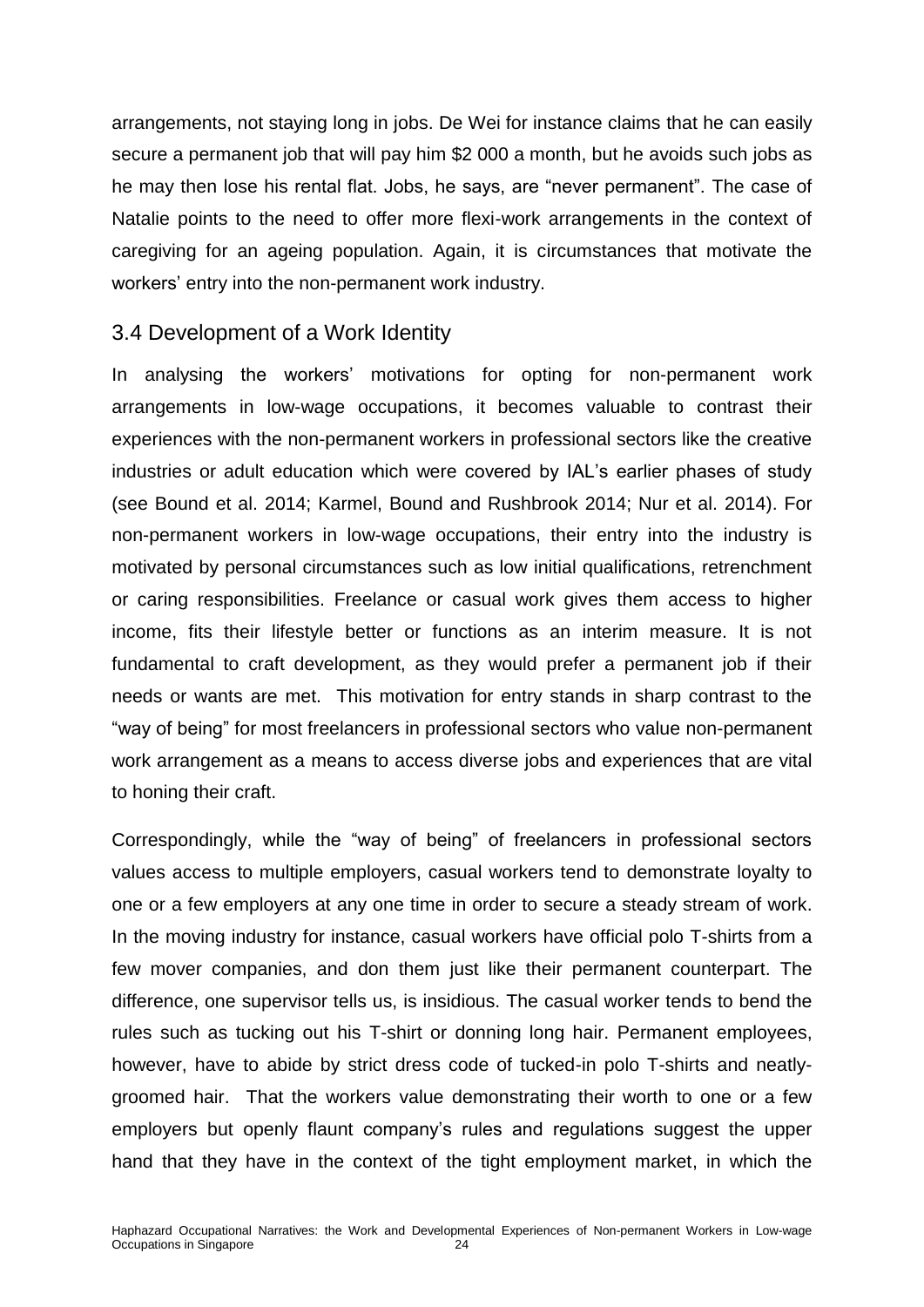demand for such workers is high and the supply is short. Employers opine that it is not easy to get them as they "choose and pick their work and pay". The demand situation is exacerbated when others or players in the same industry recruit from the same pool of casual workers.

Indeed, while freelancers in professional sectors stay in their industry to hone their craft, the casual workers are open to moving across industries to another casual job. Tisha, 32, is employed by a manpower agency to work as F&B casual worker across a range of hotels. From time to time, she will take up other casual work assignments such as stock-taking for supermarkets. Nazri is a freelance mover during weekdays, and a F&B casual during weekends. Chart 2 shows that one-third of our interviewees have a supplementary job outside the main industry that they are in.



Chart 2: Supplementary job(s)

If the casual workers are to seek permanent work, they will opt for opportunities outside the industry they are in, having rationalised at the onset that permanent positions in the industry they are in are not worth it. Our data suggests that more than half of our interviewees are in fact attempting or have recently attempted to access permanent jobs outside the industry they are currently in (Chart 3).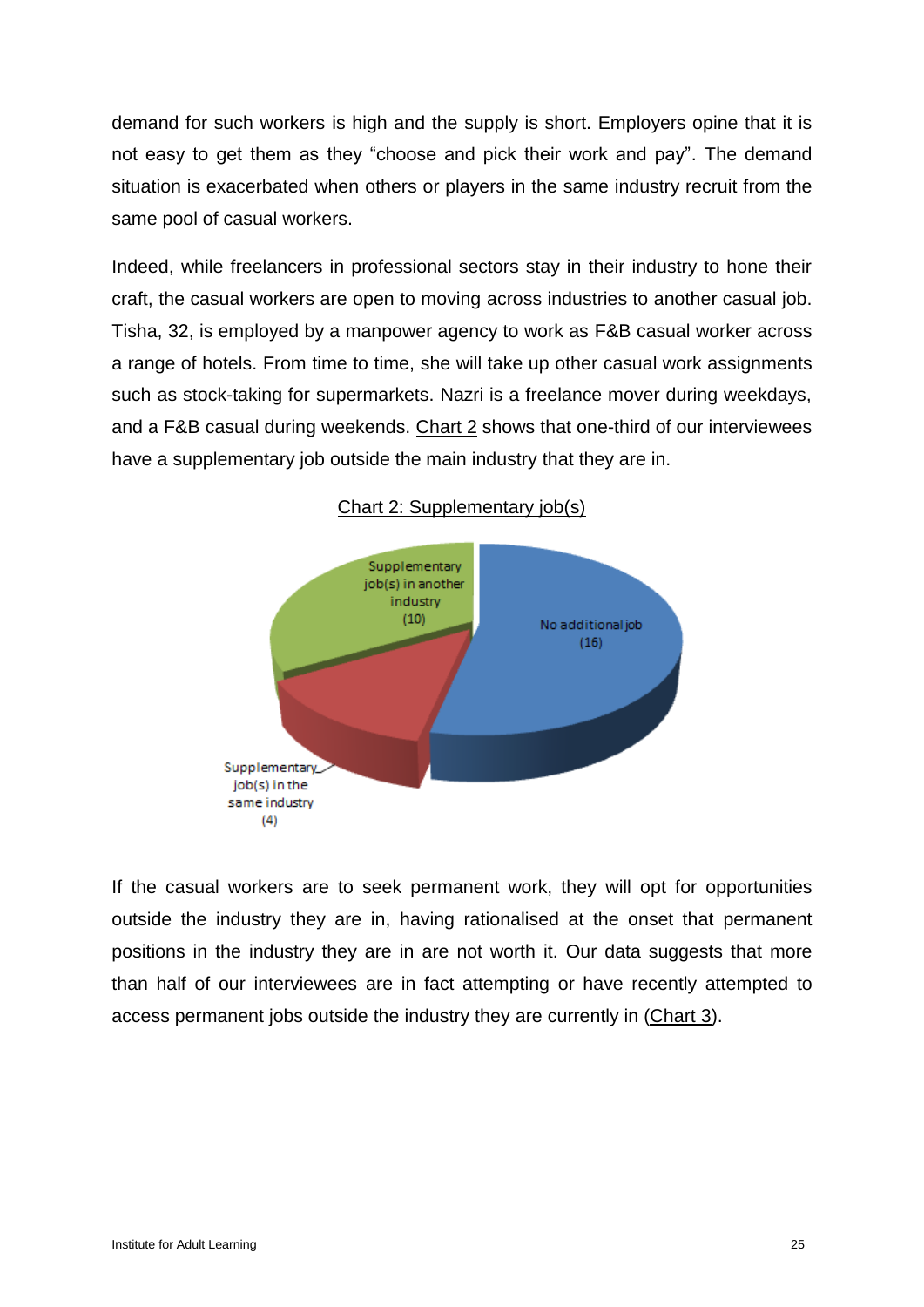

Chart 3: Attempt(s) to access permanent jobs

The raison d'etre for engaging in casual work is thus linked more to wider structural issues related to pay and other forms of labour market inflexibility, rather than craft development. During our interviews, the casual workers speak widely of their perceived barriers to seeking permanent employment. The most oft-cited reason is low pay that is insufficient to keep up with rising costs of living. Many lament that employers offer unrealistic pay at under \$1 500, which means a lower take-home pay because of CPF contributions. Non-permanent work offers the promise of much higher pay, and comes with greater autonomy. Some interviewees share that they can earn as high as \$6 000 a month and it is this possibility that keeps many going. The reality is that the median monthly income of the workers interviewed is between \$1 001-\$1 500 a month (see Chart 4). However, because they do not pay employee CPF contributions, their take home pay is higher than if they were to settle for permanent jobs.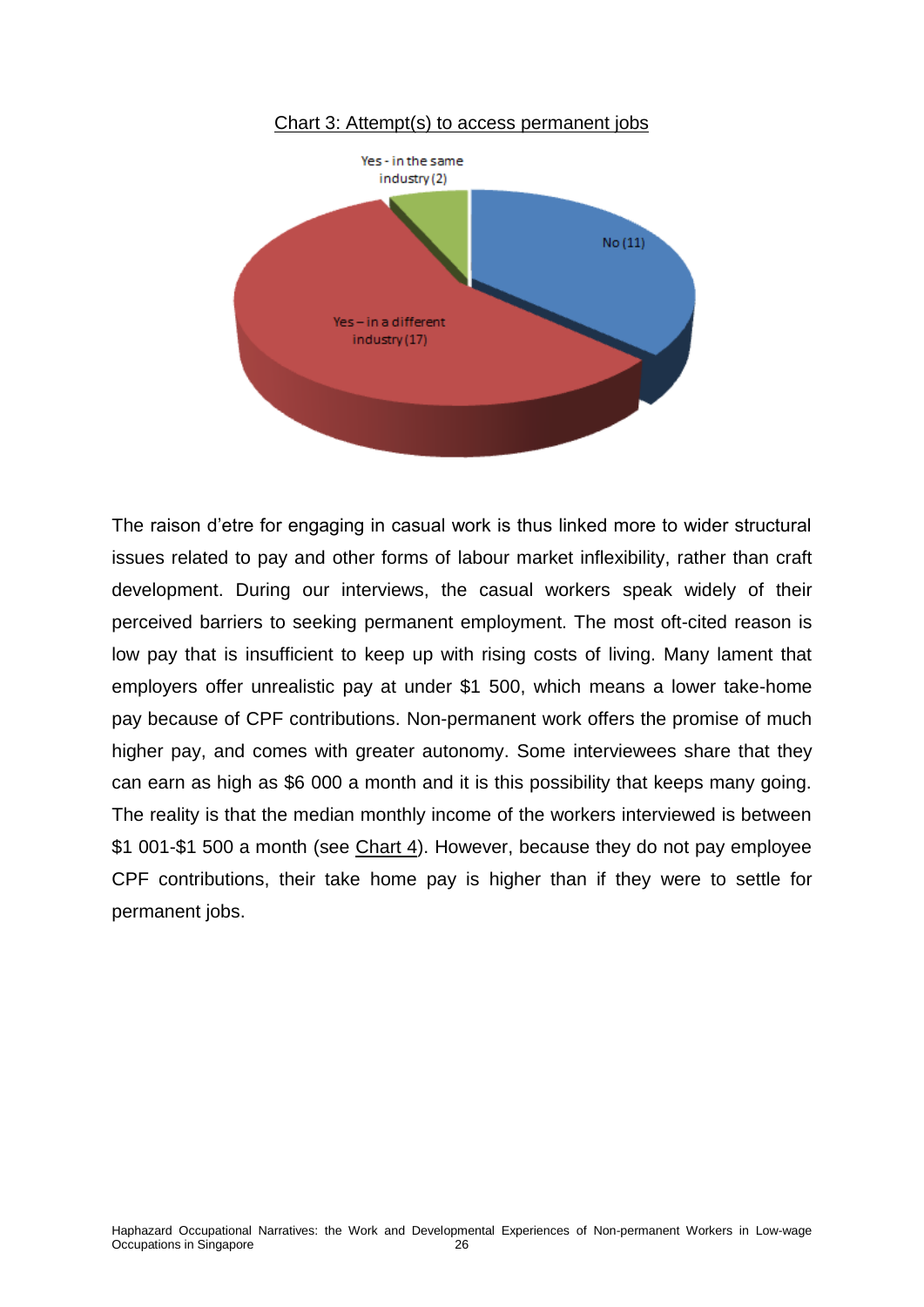

Chart 4: Monthly income in Singapore dollars

As noted in the preceding chapter, wage depression and the role of foreign labour policy are recurring themes within the academic and policy circles in Singapore. For the non-permanent workers interviewed, they typically do not speak about the influx of foreign workers as driving down wages, but rather as unfairly altering job scopes and work norms. Interviewees explain that employers have unfair demands that a Singaporean will not comply with, but a foreign worker will because of fear of repatriation or other penalties. De Wei says that where previously a server's job was to serve, with the entry of foreign workers, the server now has to do three roles of serving, helping out in the kitchen, and cleaning – all at the same pay. This may be viewed by the employer as increasing labour productivity, and may not necessarily be linked to the influx of foreign workers, but is articulated by the Singaporean worker as exploitation because the remuneration remains unchanged. Chee Hwee, currently a freelance despatch rider, similarly talks about the difficulties in his old job in construction, from which he left after the industry started employing more foreign workers. As a Singaporean, he had objected when bosses made unreasonable work requests that posed safety risks. Foreign workers were unable to make the same objection, which made them more desirable to employers. It appears that it is this change in work norms that drives the Singaporean worker away and leads him or her to seek alternative work, only to get frustrated by the low wages offered by other employers.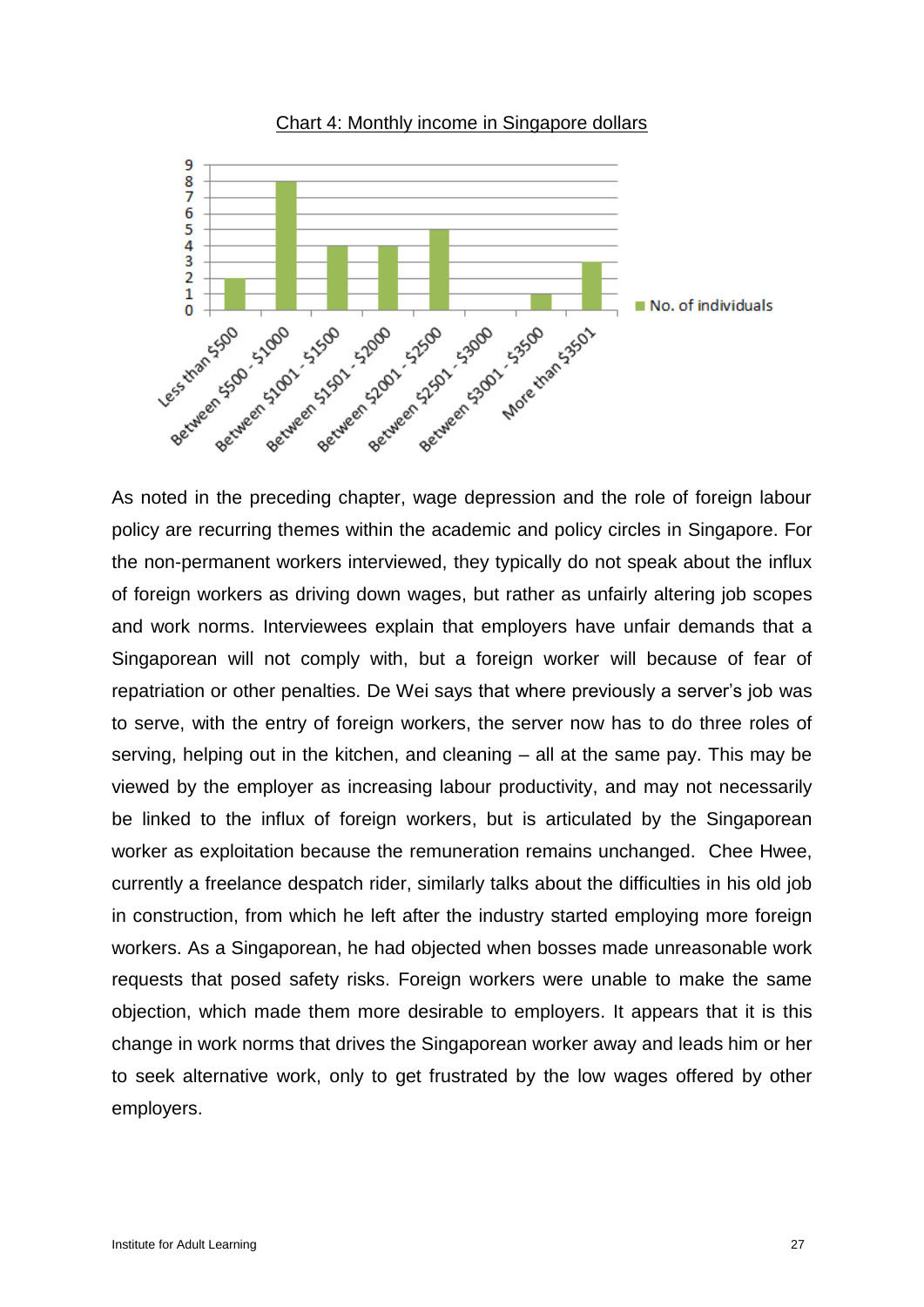Low educational qualifications have also been cited as a barrier to employment. Our data, however, suggests that more than half of the workers interviewed have O-level qualifications and beyond, but the qualification is insufficient to net a permanent job at their desired pay (see Chart 5).



Chart 5: Initial educational qualifications of respondents

Ageist practices have also been cited as barriers to entry into permanent jobs, but a closer examination demonstrates that the main barrier is employers' unwillingness to pay for accumulated skills and experience. Zainal, who has 30 years of experience as a forklift driver, does not have difficulty securing another job as a forklift driver, but the offered pay of \$1 400 is unacceptable to him. He appears to have a passion for his work in the logistics industry, but is now compelled to look elsewhere for more attractive job opportunities. He recounts with pride how his old boss relied on him for difficult jobs in the warehouse, which could not be done by less experienced forklift drivers. New potential employers will not be able to "experience" the skills he has, which he believes may help him justify a higher pay. Kamal, a bell captain turned despatch rider, is a similar example of a veteran having to start at the base all over again despite his strong interest and long years of experience in the hotel industry. Making Recognition of Prior Learning (RPL) more widely accessible may have been valuable in keeping them in the same industry, provided that employers not only recognise such certifications but are willing to pay for the accumulated skills and experience.

In addition to higher wages, the workers highlight to us that casual work offers greater autonomy for them in terms of flexibility in timing. For some, the work hours demanded of them becomes shorter than if they had been in permanent work. Both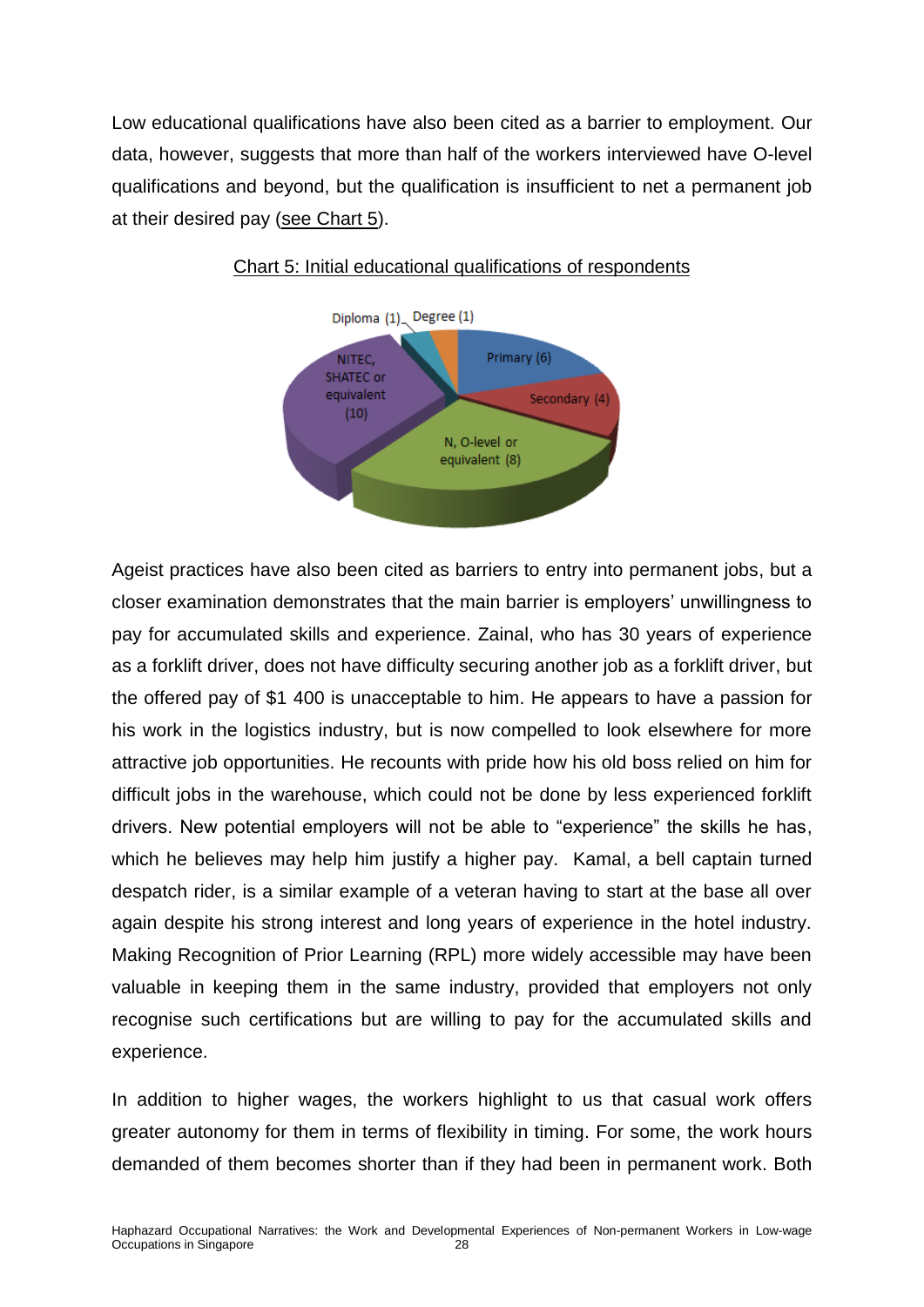Lai Ming and Khairi say their work starts at 10am, and finish by 3pm on most days. Kamal says that he has to perform shift work even on weekends when he was working full-time as a bell captain. His current full-time job as a despatch rider on a commission basis only requires him to work from 9am to 5pm, Mondays to Fridays. He is so bored after work, so he works on a part-time position as a fast-food delivery rider. One permanent supervisor in the removalist industry likewise relates that nonpermanent movers prefer such arrangements as they can go back home once they finish their work. On the other hand, the permanent staff has to report back to the operational department to wait for the next assignment. Again, such experiences stand in sharp contrast with academic literature regarding the experiences in Western economies where casual workers are compelled to put in long hours to boost their income, which come in the way of their job search (Smith and Halpin 2011).

On the whole, the development of a vocational identity is weak for the casual worker in low-wage occupation, who also tends to have a haphazard occupational narrative as a consequence of navigating across industries in search of his or her preferred job. Their work identity is first and foremost linked to their desire for a more comfortable standard of living for themselves and their families, or to the special lifestyle preferences or constraints, rather than to a passion for the vocation or craft as is the case for most non-permanent workers in the creative and adult education sectors. This does not mean that the casual workers do not talk about their work with pride. Like the interviewees of Pavlavi (2005), a sizeable number of workers we interviewed speak extensively about how they put in their best for their work, and give rich descriptions of the tasks they undertake. We note, however, that vocational identity is shaped not just by personal motivations but also by the workers' interactions with the wider environment. As Section 3.4 shows, there are limits to how the workers can hone their craft in the context of the design of casual work arrangements. The way they are fitted into the production process and the lack of progression routes limit vocational identity formation, and this is exacerbated by their circumstantial motivations for entering the sector.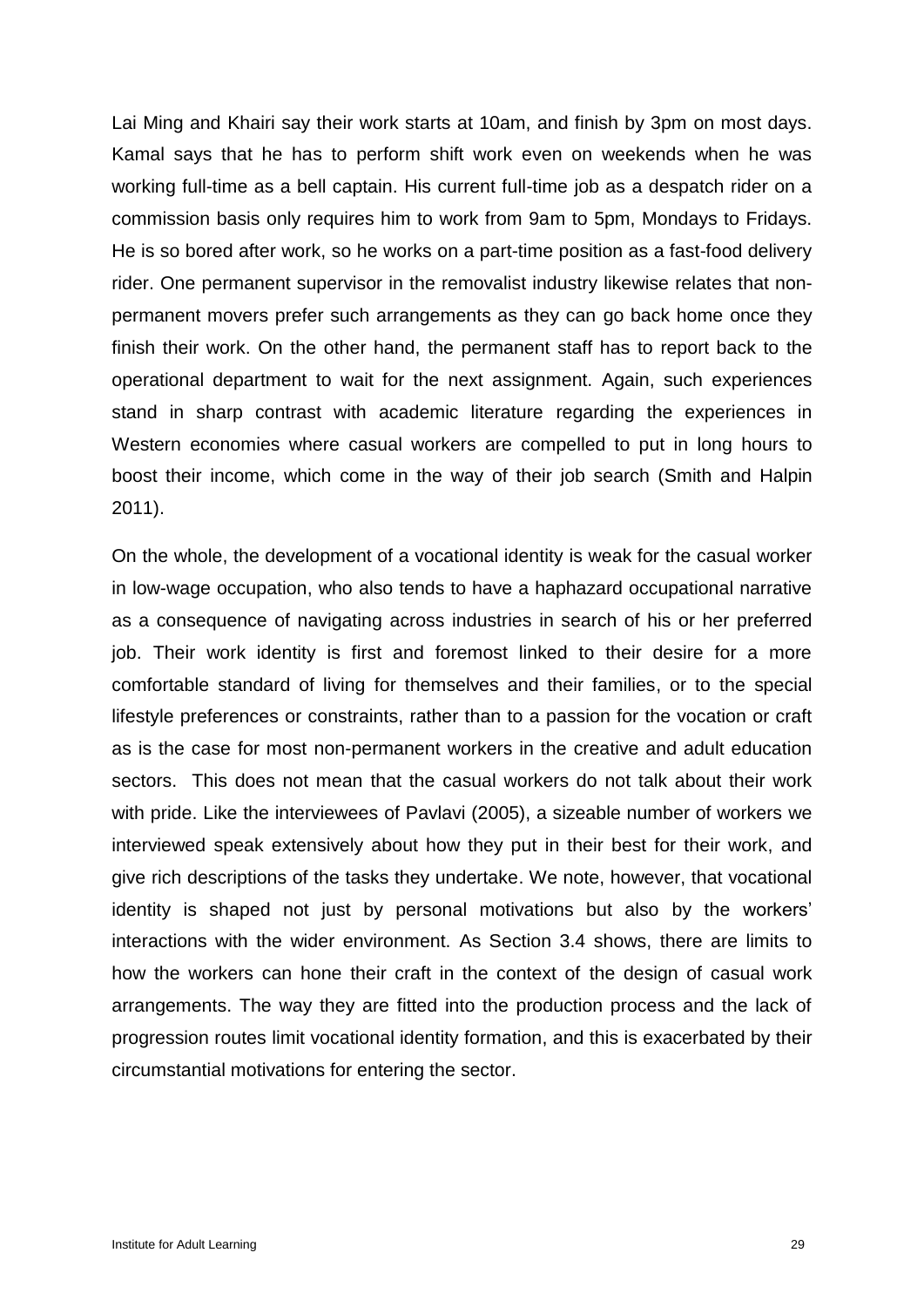#### <span id="page-41-0"></span>3.5 Job Design, Skills Development and Progression

By and large, while our interviewees can give rich description of the tasks they undertake, they have difficulty articulating their specific occupations. Esther, who works as a casual worker serving beer, describes her occupation simply as "pour beer". Borhan, aged 50, states that his previous permanent occupations were as moneychanger and retail assistant. Currently, he runs a *kebab* stall for his boss. Responsible for preparing and cutting the meat, he calls it an art to be mastered and even dons a chef apron. However, he is reluctant to call himself a chef, and insists on the term "run the show" as he says that is essentially what he does. Even those displaying the entrepreneurial spirit do not regard themselves as the boss of the pool of staff they manage – rather, they tend to identify themselves as "the coordinator" even though they are essentially the pay-master. Their work identity is thus conceived in terms of tasks, as opposed to job role or occupation that entails a broader sense of self and purpose. This in effect limits agency in terms of selfdevelopment, as the worker is unable to see the whole in terms of his contributions, which narrows his options.

Skills-wise, the interviewees indicate that there are challenges when one starts the job, but it becomes simple once the worker masters the routine. Kamal's job as a fast-food despatch rider entails knowing which food item to deliver, preparing the paperwork, planning his route, navigating weather and traffic conditions, looking out for his personal safety, and managing difficult clients. A range of skills is required, but this is picked up quite quickly. Consequently, he describes his job in very simple terms:

"Three magic words – 'good morning/afternoon', 'thank you', 'enjoy your meal.'. Take the money, go back to the (restaurant), and send again. That's all."

Kamal's experience suggests that there is likely to be a steep learning curve for casual work at the onset, but skills are picked up very quickly. Stagnation sets in because of the absence of opportunities for developmental learning and challenge linked to the way jobs are designed. Most challenges are recurring and are associated with the weather (e.g. rain) or rising costs such as the government's tax of owning a vehicle or Certificate of Entitlement (COE). The situation here thus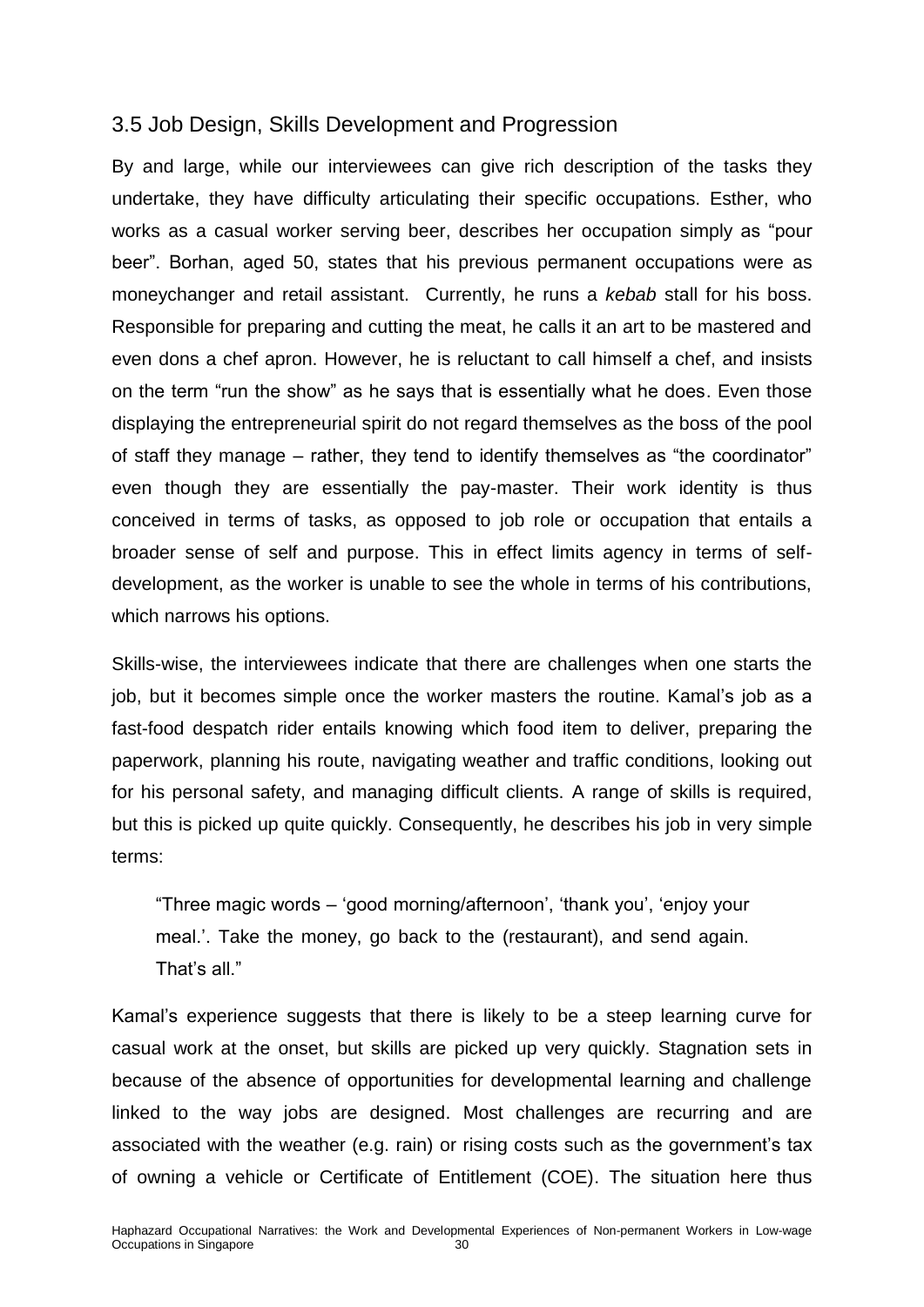mirrors that observed in non-permanent work arrangements in low-wage sectors in the West, which similarly entail a narrowly defined range of tasks that workers pick up easily with time. This same situation is also observed in the removalist industry. Jefri, a freelance mover who supervises a team, talks about the recurring challenge of managing difficult or fussy clients who do not trust the "professionalism" of his team to handle their precious belongings. Problems, however, are handed over to the "office" where a permanent employee takes over to manage the unreasonable customers. His main challenge is to protect his interest and that of his team in order to ensure that clients do not make wild claims such as his team has damaged their property, which would entail a penalty to the team. This is not to say that the casual workers do not present themselves as responsible professionals. Many do, and they take pride of their work. However, the job requirements in non-permanent work are defined narrowly for easy outsourcing. As one employer explains:

"Casual workers are assigned to take up much simpler tasks and jobs that may not require relevant experience, knowledge or skill set. They are extra pair of hands to aid the company especially for short-term assignments."

Indeed, narrowly-defined job tasks are characteristic of most low-wage jobs, but the above quote suggests that non-permanent jobs in low-wage occupations are even more narrowly-defined. In addition, the context of casual work arrangements poses a unique challenge to the deepening of skills in ways not experienced by the permanent worker. Bakar, a permanent quality surveyor in a leading removalist firm, explains:

"I spend more time doing QC (Quality Control) on jobs assigned to freelance movers. They are paid by day, so it is in their interest to finish a job quickly, so that they can do more jobs. Quality suffers. Permanent workers tend to take longer time to complete their jobs, but the quality is there."

The comments from Nazri, a freelance removalist, echo Bakar's observation. While Nazri articulates the importance of being attentive to details and being tactful in handling clients, he also highlights "momentum" in terms of how fast the team can complete a job, which Bakar says comes in the way of quality. This suggests that a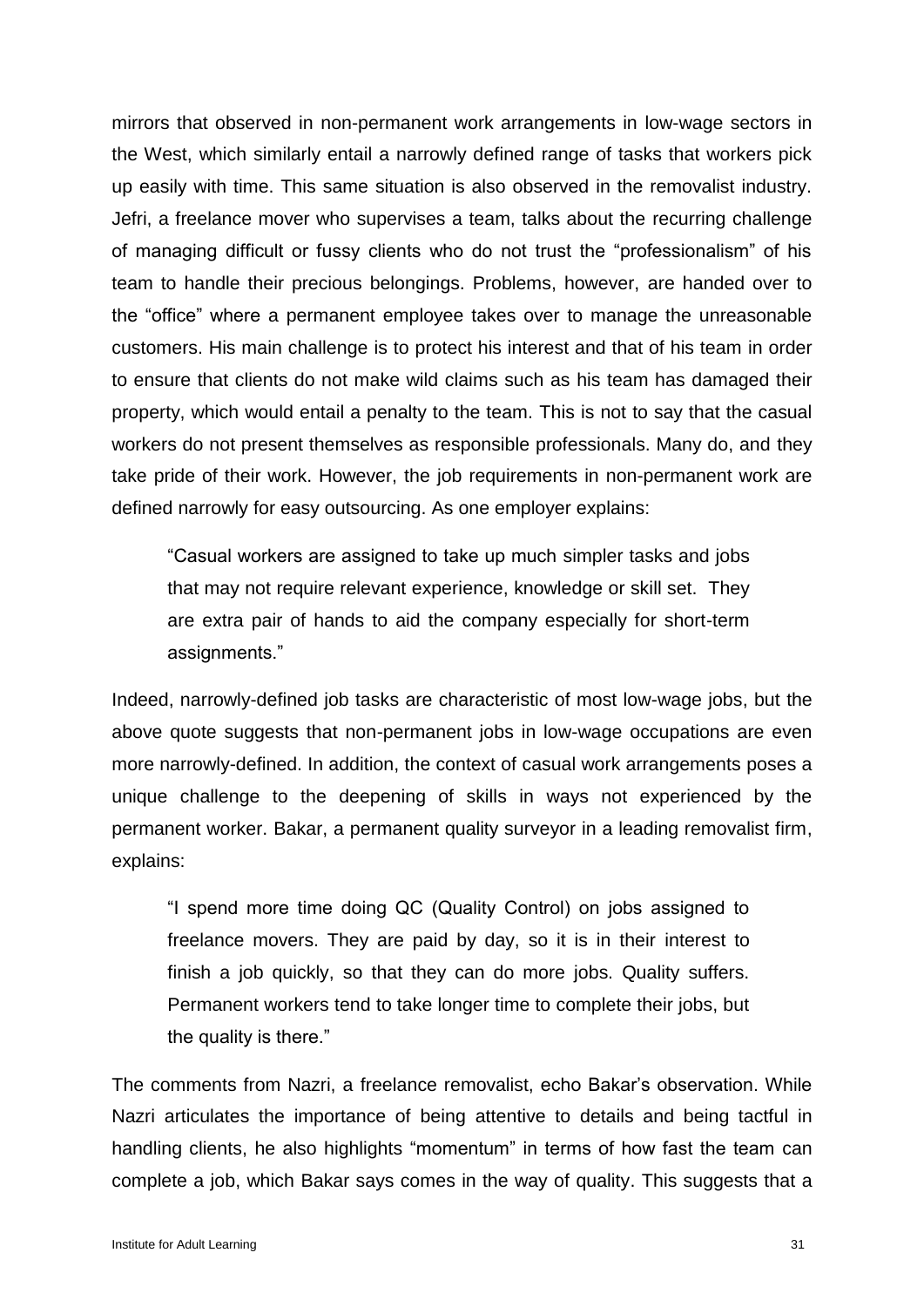non-permanent work arrangement may disincentivise skills development, because short-cuts pay better as workers can then move on to the next assignment. This mirrors the observation by Standing (2011) on the negative impact of non-permanent work arrangements on the development of work ethics and standards that becomes constantly contestable.

Another limitation of non-permanent work arrangements is that work is organised around homophilious (networks of similar people) informal networks. Nazri worked in the nightlife industry for 10 years as a permanent staff managing security in a nightspot. Personal circumstances compelled him to leave his permanent job, and he took on a freelance mover job that he has performed for two years. He was able to share in great detail the different career opportunities in the nightspot industry, and spoke fondly of being recognised by his big bosses who are key people in the industry. The highlight of his career then was being a finalist for an industry award. In his current capacity, Nazri appears to apply the same work ethics and describes in detail the high quality of customer service he strives to provide to the clients in his current job. However, he lacks information on the range of job opportunities in the removalist industry, and is unable to name the key people in the industry other than his immediate supervisor. Because non-permanent workers are employed as a team, they typically lack access to experts other than their immediate peers.

At another level, non-permanent work arrangements impede progression because such opportunities are open only to those in permanent work. For Omar, an exoffender, his dream job is to become "the quotation guy" who goes to the site, assesses the items and draws up a quotation for customers. This, however, is a permanent position, and he can move to such a position, only if he is first employed as a mover on a permanent position. The low take-home pay is a huge deterrence in this case. He says:

"They offer me \$1 200 to work on permanent basis with them. After CPF deduction, it is too low."

By not opting for permanent work, Omar is also kept out from higher-skilled work such as removalist jobs for data centres, which are entrusted only to permanent staff.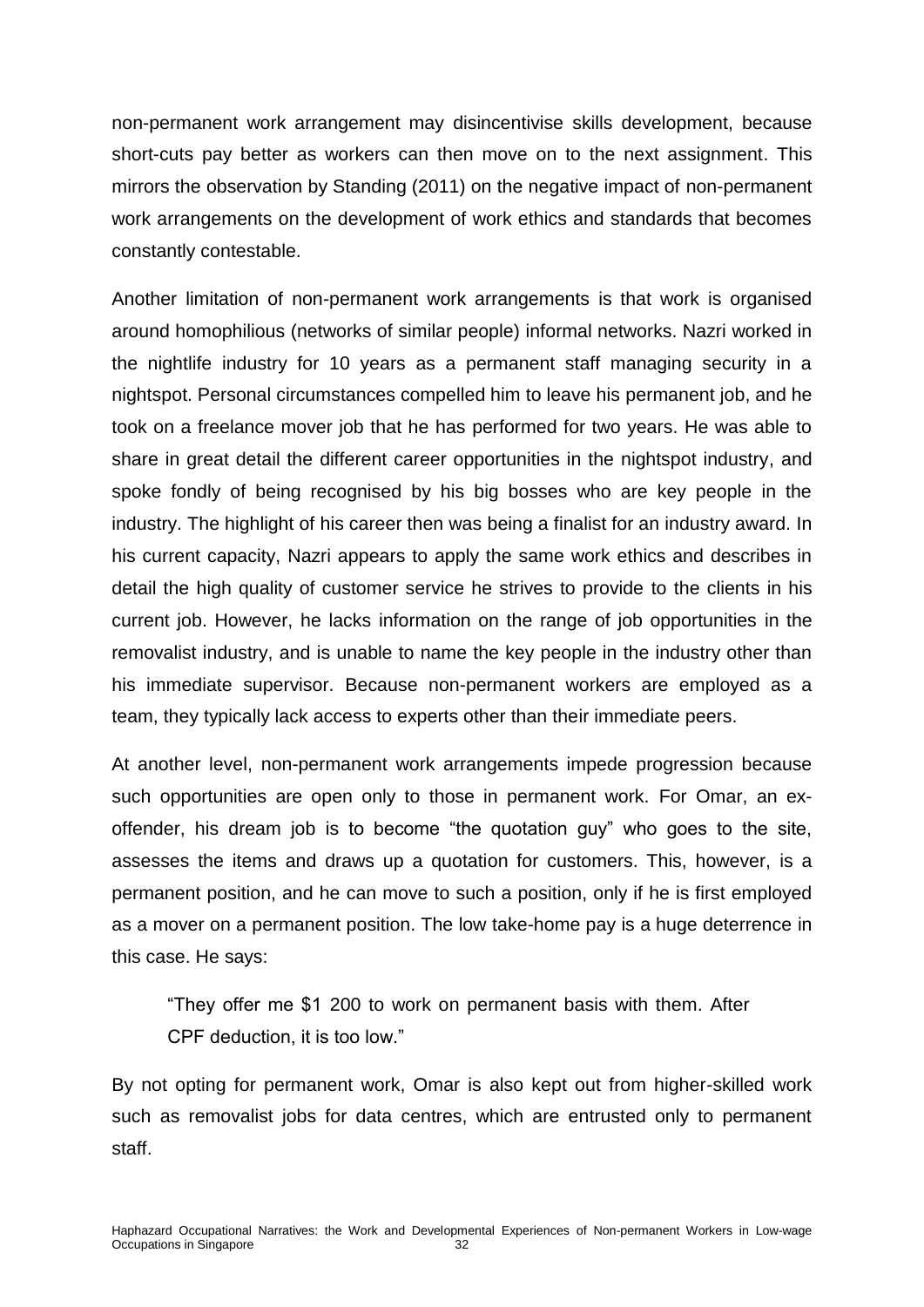Employers in the removalist industry we spoke to lament the fragmentation of the industry, and the effects on professional standards resulting from these daily hires. One employer says that he takes pains to explain to workers the benefits of full-time employment over the long-term, but many remain attracted to the higher daily pay. The situation in Singapore thus stands in sharp contrast to that in advanced industrial economies, where seeking permanent work is difficult. However, the much higher wages enjoyed by non-permanent workers with a lower set of responsibilities suggest some form of structural imbalance in the design of the remuneration structure of permanent work.

This is not to say that progression is totally absent in non-permanent work for lowwage occupations. Borhan, who runs a *kebab* stall for his boss, progressed from the entry-level job of chopping vegetables to his current capacity as the person "running the show". This demonstrates that job enlargement is possible for non-permanent work. However, such opportunities are few and dependent on the employer's business model. Unlike the "coordinators" in the despatch rider industry who see themselves as part of the team and keep jobs with higher responsibilities for themselves, Borhan's boss relies on him to run the business which provides opportunities for him to stretch himself in new ways. It is noted however, that Borhan's current capacity mimics more of an employer-employee relationship as he sticks to one boss. If he is to move to another employer, he will have to prove himself all over again.

At this point, it is valuable to contrast between the experiences of non-permanent workers in the low-wage occupations surveyed here, and those in the local technical theatre industry. Technical theatre not only attracts workers who enter the industry because of a passion for the arts, but also opportunistic workers with profiles similar to our non-permanent workers in low-wage occupations who take on such work in technical theatre because it pays better than the permanent jobs they are eligible for (Nur et al. 2014). However, some of these opportunistic workers have been able to evolve their careers meaningfully in ways not possible for workers in the low-wage occupations surveyed here. There is a lot of informal mentoring in technical theatre when the opportunistic worker encounters experts as part of work assignments, which is absent for non-permanent workers in low-wage occupations that rely solely on homophilious networks. Borhan, for instance, may have an enlarged job role but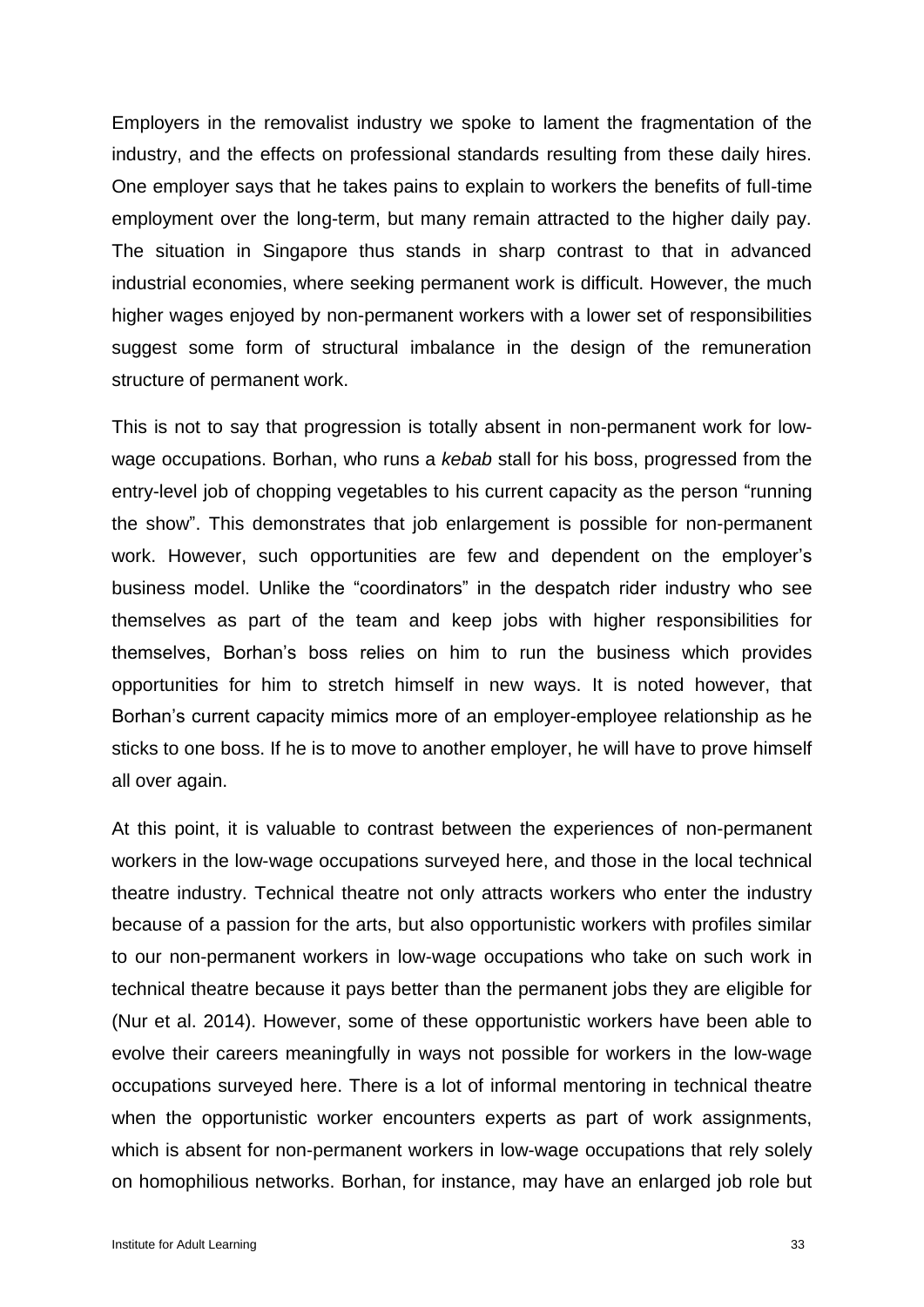works with similarly less-skilled peers with limited prospects to encounter trained chefs from whom he can pick up the technique of cutting meat, among others. Freelance workers in technical theatre can also move up to take on more sophisticated job roles. For instance, a freelance technical theatre worker may start off in an entry-level position as a loader, and move on to specialise and become a rigger, or a lighting operator specialising in certain consoles. Such opportunities are absent for non-permanent workers in low-wage occupations unless they join a company as permanent staff.

#### <span id="page-45-0"></span>3.6 Attitude Towards and Opportunities for Learning

A consistent theme in the narratives of the 30 non-permanent workers we interviewed is their poor experiences at school. Some bluntly say they are "stupid", while others describe school as but a rite of passage to go through as a young person in Singapore. Some went through a two- or three-year VITB or ITE course only to avoid the industry they were trained for. Faris was trained in precision engineering, and found a job soon after graduating but lasted barely a week. He says his hands were too sweaty to deal with metal. Benyamin took two ITE courses in Office Skills and Electrical Engineering, but could not find a suitable job in either job role at the pay he wanted. He ends up working as a freelance despatch for a fast-food restaurant, and is now pursuing a diploma programme in Mass Communications as an exercise of agency to get his preferred job.

Their poor school experiences may have influenced their subsequent attitude to learning as adults. Most workers surveyed are not averse to taking on learning opportunities (see Chart 6 for a breakdown of their participation in Continuous Education and Training [CET]). However, they see CET mainly in instrumental, immediate terms. They will be willing to invest their time and money to take on qualifications that give them entry to a desired job, but they do not see a need to acquire skills for the purposes of building their own employability. For instance, the lack of proficiency in English has been cited by many interviewees as a barrier to good jobs, but they have developed localised coping strategies that they are happy to continue with. Khairi laments that he lacks "flowery language" to access higher value contracts, but does not see a need to build the skills himself. Instead, he relies on his wife to write his business pitch documents. Borhan took up Security and F&B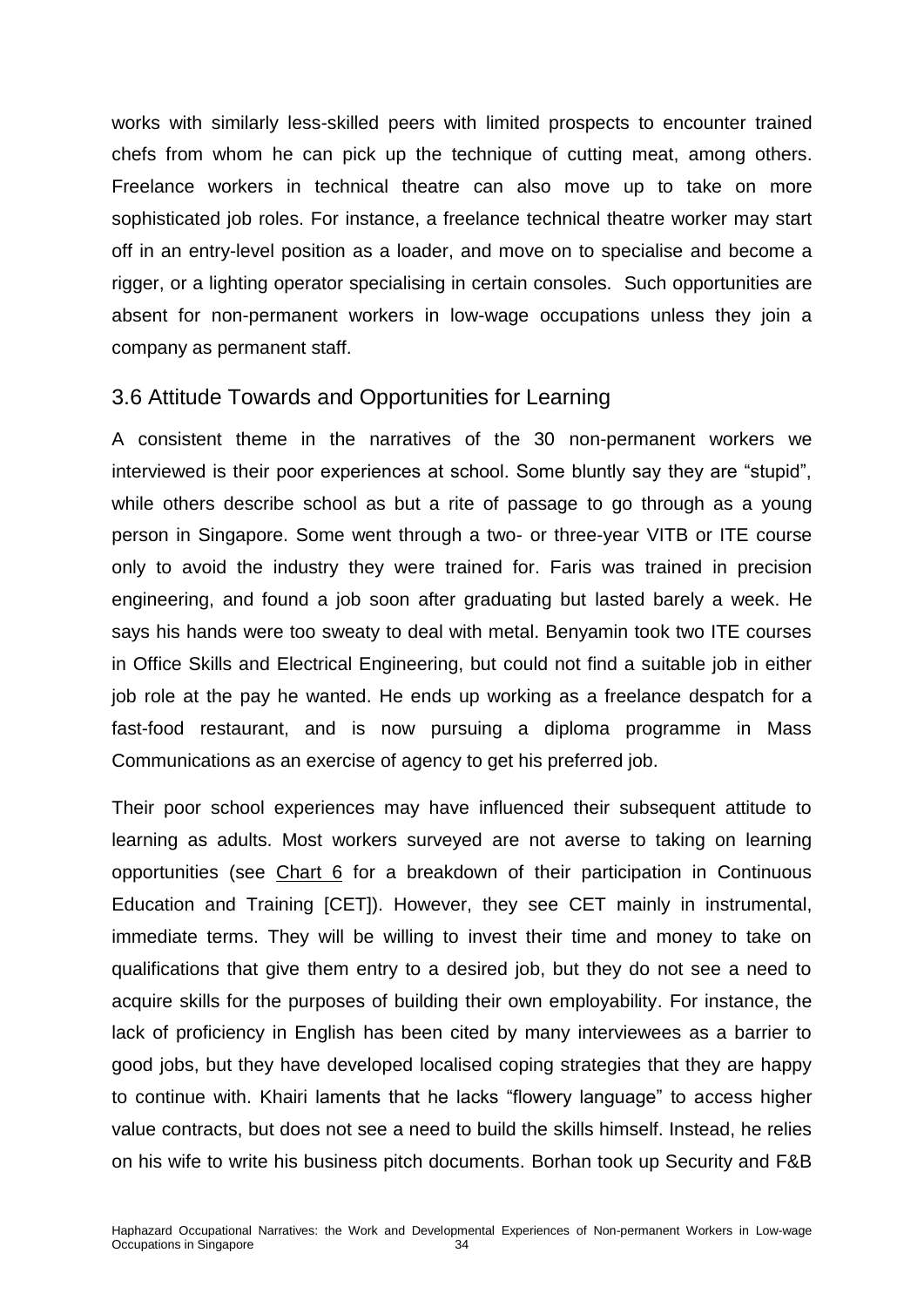WSQ courses to get jobs in these sectors. He gets his current trade skills as a *kebab*-stall helper through a one-day training by his boss, by observing other stallholders and through experimenting on his own. Learning by doing, including observing others on the job, is a consistent narrative by the workers when describing how they pick up their skills. Borhan is keen to start a business running his own *kebab* stall but sees no need to pick up additional skills. He says he has tried striking out on his own but failed to make money. We observe that he appears to lack numeracy skills as he struggles to calculate his pay on a monthly basis when asked by the research team. This suggests possible challenges for him in managing cash flow in a business. However, all that matters to him in business are "location" and "luck".

For those like Omera who have gone the extra mile to take on CET opportunities, they feel disillusioned that the trainings have not led them to jobs. They complain that CET certificates mean little to employers, unless it is entry-level qualifications mandated by regulatory agencies such as F&B Hygiene WSQ. Omera, aged 32 and a single mother of two, is on the government's home ownership-cum-education scheme or HOPE that targets low-income families. Three years ago, she utilised the funds set aside for training to take up a call-centre course. She has not had the opportunity to gain entry into the industry, and is currently working as a part-time banquet waitress in a hotel. Zainal, who helps out at as F&B helper, is a lot sharper in his criticism:

"If I come to attend these courses, [will] they employ this old man to work? Maybe they employ also [sic], but [we] cannot get the salary [we expect]."

A "sense of betrayal" is thus real for this segment of workers who despite their poor school experiences, is putting in the effort to improve their employability through taking up CET but are seeing limited outcomes. Indeed, government agencies can take heart that these workers appear to be fully aware of the ease of access to CET in Singapore. It is the limited outcomes from CET programmes as they are currently designed and delivered, which appears to frustrate them or make them dismissive of CET.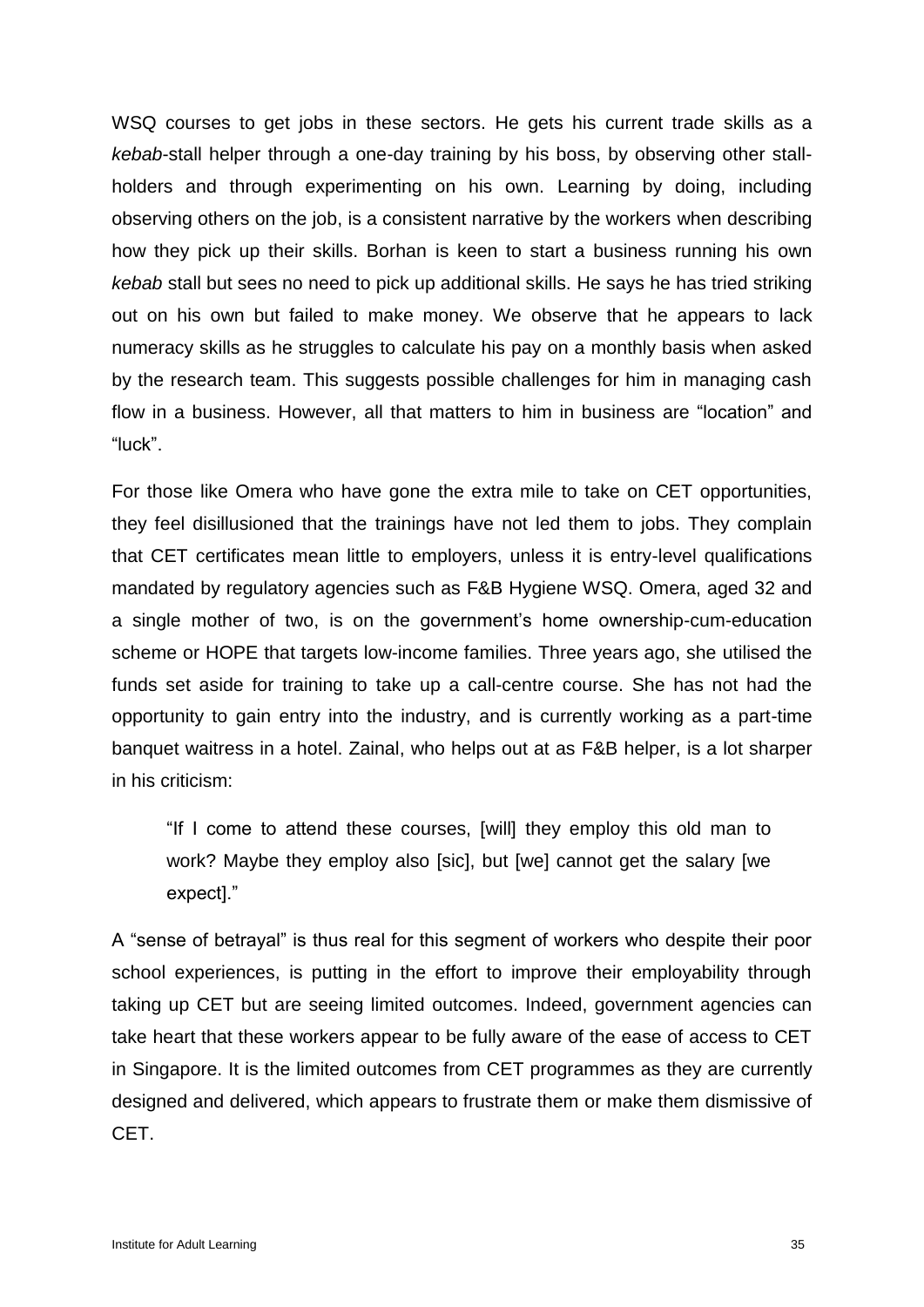

#### Chart 6: Participation in Continuing Education & Training

### <span id="page-47-0"></span>3.7 Social Assistance and the Central Provident Fund

Our interviewees are, by and large, self-reliant. About eight interviewees are or have been on social assistance and related government schemes, and an additional three are on the rental flat scheme only (Chart 7). This does not mean that the workers do not need support, but rather they have relied on their own resources to meet their needs. More than half of the interviewees do not own a flat, opting to stay with parents or relatives.



As highlighted in the preceding chapter, through CPF, workers' access to medical, housing and retirement funds are greatly enhanced. In recent times, Singapore's social spending has become more narrowly targeted at lower-income citizens through means-testing such as Workfare, but the main instrument deployed remains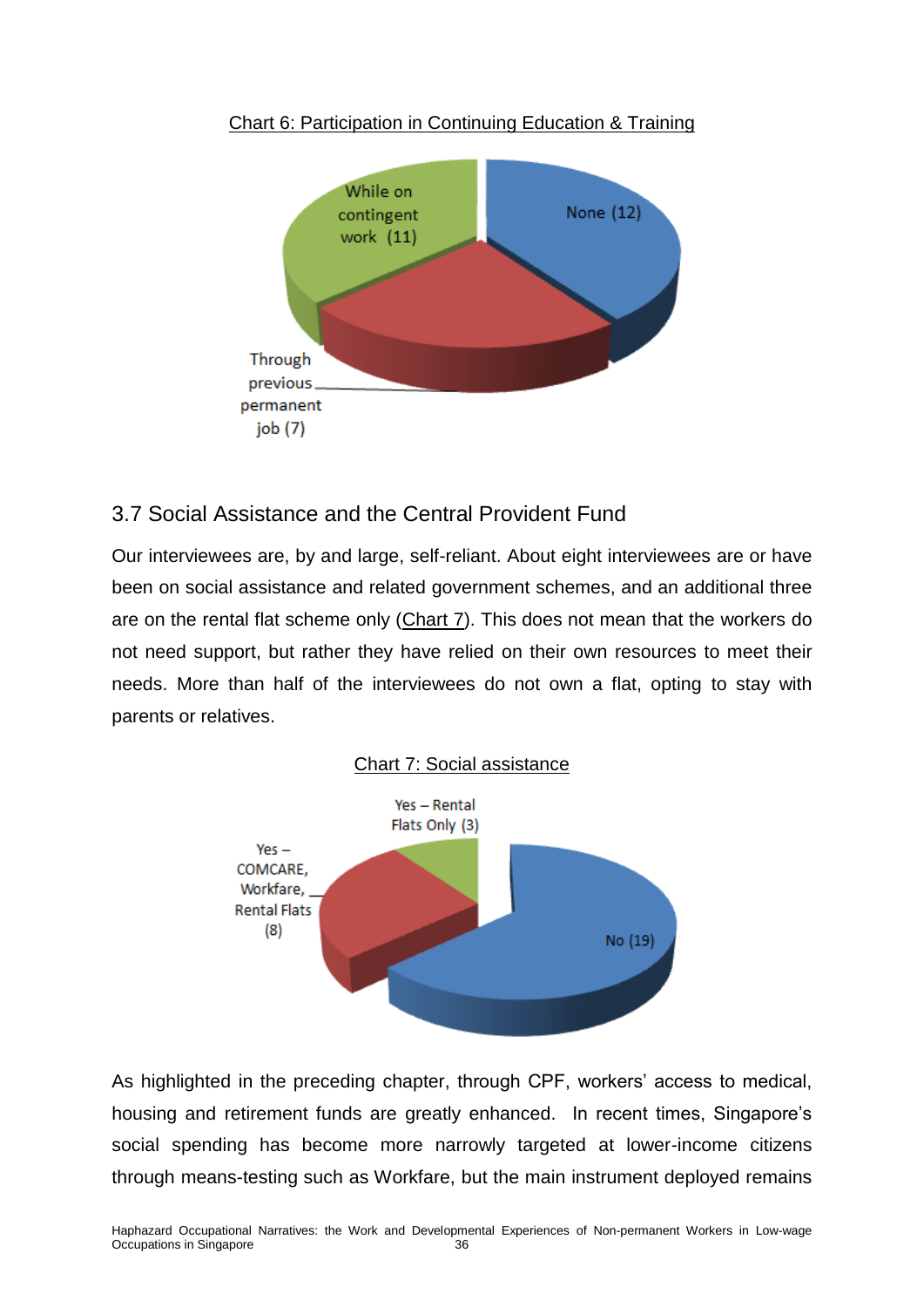to be CPF. This is a problem for our interviewees as the majority of them do not have CPF contributions (see Chart 8).





Under the CPF Act, employers must contribute to CPF if their employees earn more than \$50 a month, regardless of the terms of the employees' employment arrangement. This includes those who are working casually, part-time as well as those without employment contracts (MOM, 2015). The law excludes those hired on contracts for service or are self-employed. The experiences of our interviewees suggest that work arrangements are not so clear-cut. Kamal, for instance, was initially hired on a contract of service by a leading fast-food chain as a part-timer, but was subsequently offered a contract for service at almost 100% more but without CPF contributions and medical benefits. He did his calculations and took up the offer. He shares that there is no change in his job scope. Most of the movers do not get CPF contributions as daily hires of independent contractors hired on a contract for service. Despatch riders have the option to work either on a permanent or commission basis, and they are considered self-employed if they opt for the latter. Again the job scope remains the same. The extent to which organisations have the flexibility to offer contracts for service or hire individuals on a self-employed basis, even though the work relationship mimics an employer-employee relationship, is something that requires closer examination by regulatory agencies. At the same time, we note that there are workers who agree to no CPF contributions so as to enjoy higher daily pay.

It is not a simple case of beefing up enforcement, or making the law more stringent to ensure that a de-facto employee-employer relationship is not being passed off as a contract for service, or the label "self-employed" is imposed on the worker without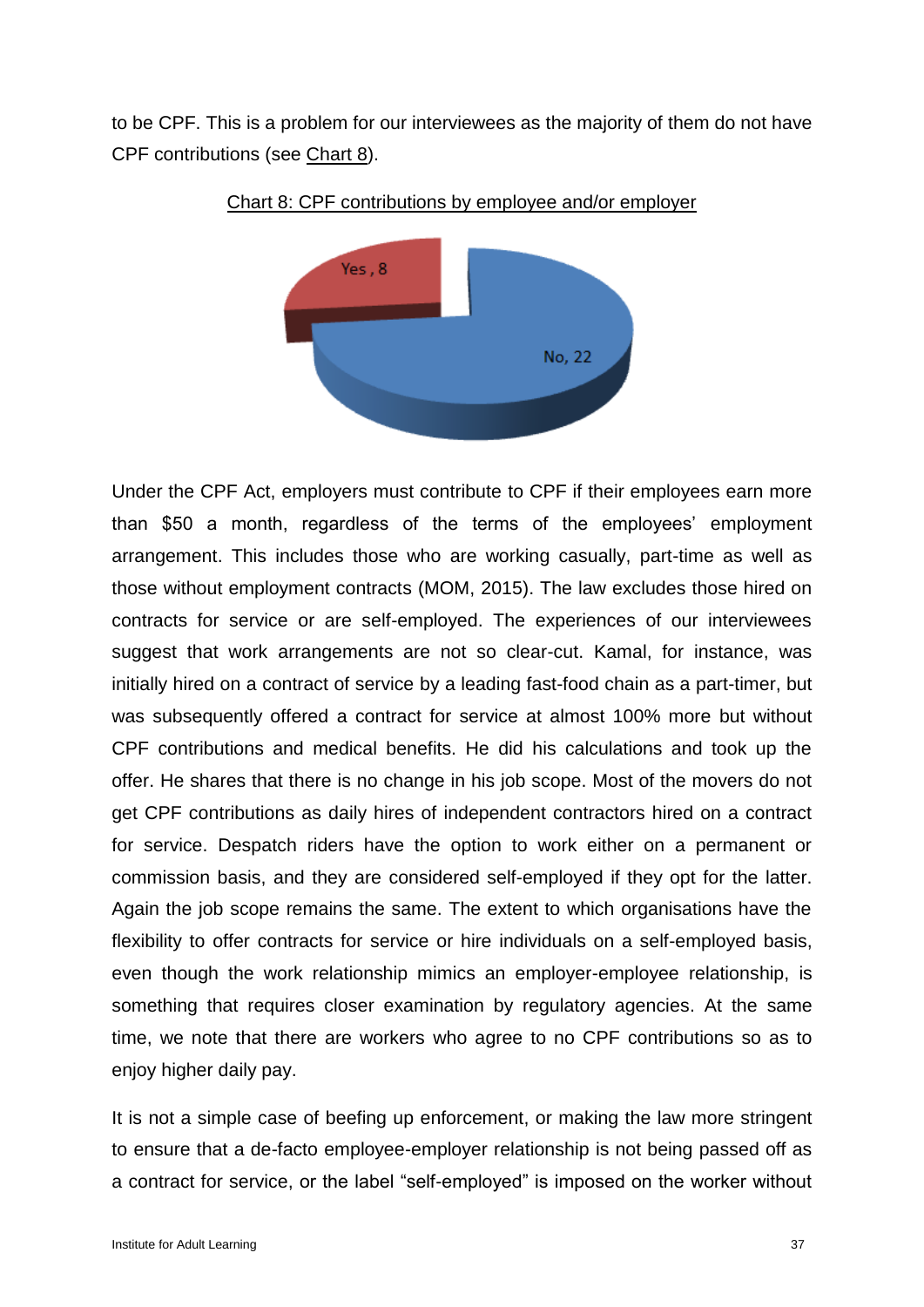him or her fully appreciating the extent of the responsibility of being self-employed. As our findings show, there is a demand for casual work because it promises to pay better, at least in the short-term, in order to help workers achieve a more comfortable standard of daily living. Low pay thus leads workers to opt for non-permanent work arrangement and out of the CPF scheme. That is, these workers are making the decision to prioritise income over employment security and other employmentrelated benefits. It is this aspiration that we need to be mindful of.

#### <span id="page-49-0"></span>3.8 Summary

In summary, the research finds that unlike their counterparts in advanced industrial economies, the low-wage workers in Singapore have little difficulty securing permanent work but opt for non-permanent work to enjoy higher pay and greater flexibility than they would in permanent work. They display weak occupational identity, linked not only to the circumstantial reasons for their entry into the occupations, but also to the design of the casual jobs that tend to place them at the periphery. In fact, we find that the work that they are engaged in has negative effects on the deepening of skills, progression and the workers' long-term employability. Progression into more sophisticated job tasks is difficult unless the workers accept employment as permanent staffs. However, they prefer to take on permanent work in a different industry, having rationalised that they are better off in a non-permanent work arrangement in the current industry. One alternative route for progression is to become a micropreneur or short-term contractor, but individuals in these roles typically keep jobs with higher responsibilities to themselves rather than develop their workers. The other alternative route is to move to casual jobs in other industries. The net effect is a haphazard occupational narrative that does not enable development of skills and expertise.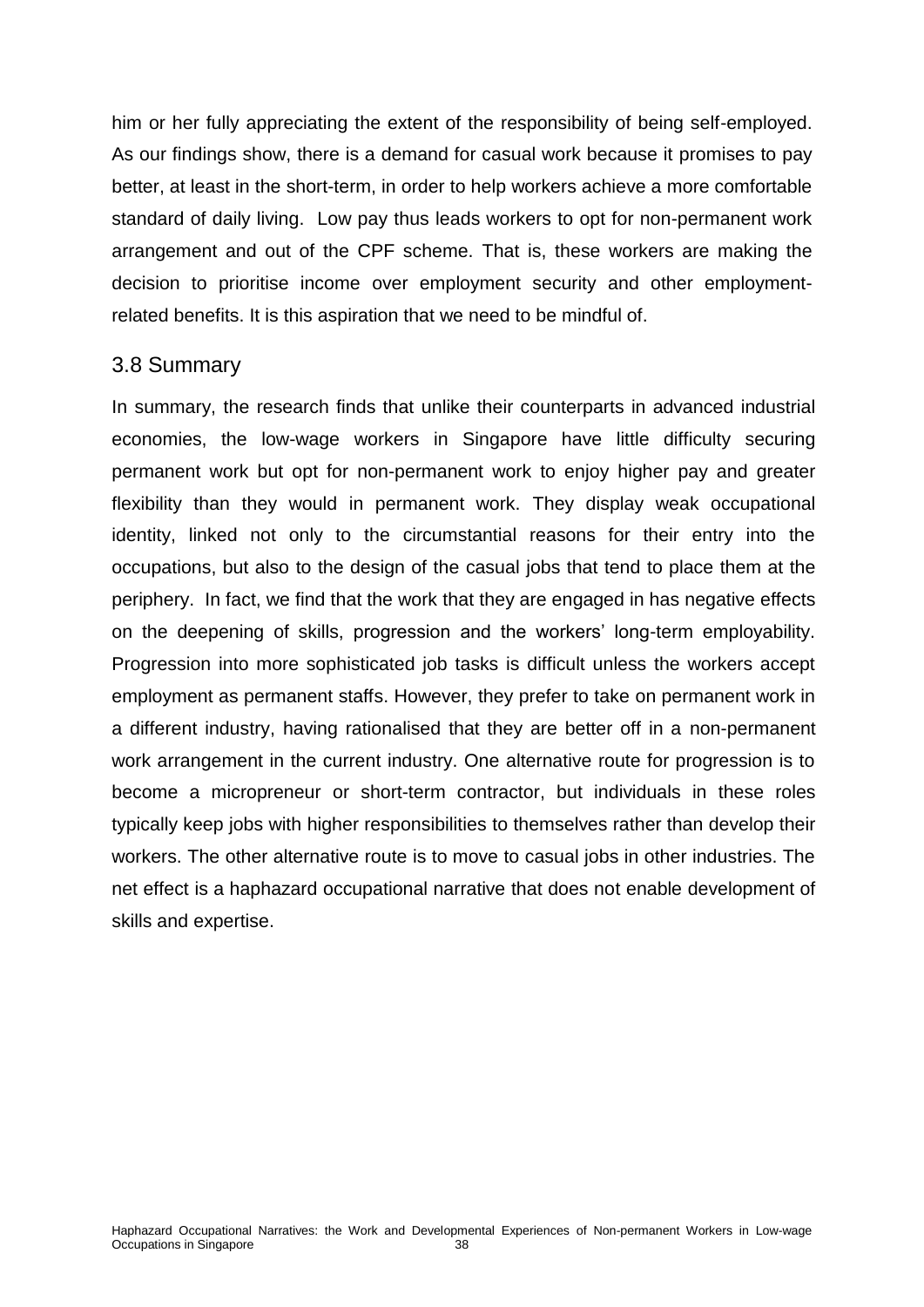## <span id="page-50-0"></span>4.0 DISCUSSION

### <span id="page-50-1"></span>4.1 Overview

This section discusses the implications from the findings presented in the preceding chapter. It brings in discussion points raised at a reference group session held on 23 January 2015 that was convened to review the findings (see Appendix 2).

### <span id="page-50-2"></span>4.2 End of the "Low-Wage, Low-Cost" Model of Development?

The set of findings in the preceding section suggests that Singapore may have reached the limits of its "low-wage, low-cost" model of development that relies heavily on foreign labour to achieve high economic growth. Given our findings that Singaporean workers are exercising agency to undertake jobs outside of the permanent labour market as an attempt to enjoy a more comfortable standard of living for themselves and their families, the discussion in academic and policy circles on the extent to which the influx of low-skilled and semi-skilled foreign workers have artificially depressed wages of low-income Singaporeans takes on a new dimension. Non-permanent work means higher take-home pay and greater flexibility. In principle, it allows low-wage workers to move closer to the social inclusion level of income, provided that they are disciplined enough to regularly seek work. It is this potential, alongside the flexibility that non-permanent work offers, that makes such work attractive. The workers' experiences clearly indicate that they have little difficulty seeking permanent work but are deterred by the low pay on offer. Their motivation for engaging in non-permanent work is thus an aberration from the findings in international academic literature which is based on the experiences of low-wage, non-permanent workers in advanced industrial economies in the West. The latter tend to indicate that they earn less in casual work arrangements and have difficulty securing permanent work.

At our reference group session, social workers and employers were surprised to learn that workers in the *Enterpriser* and *Stuck* profiles tend to display a higher level of commitment to work. These reference group members indicated that they were more familiar with the *Lifestylers* group who tend to drift from job to job, or are reluctant to commit to full-time work because of caring responsibilities. It is unsurprising that the *Lifestylers* are more visible to the policy-makers given that they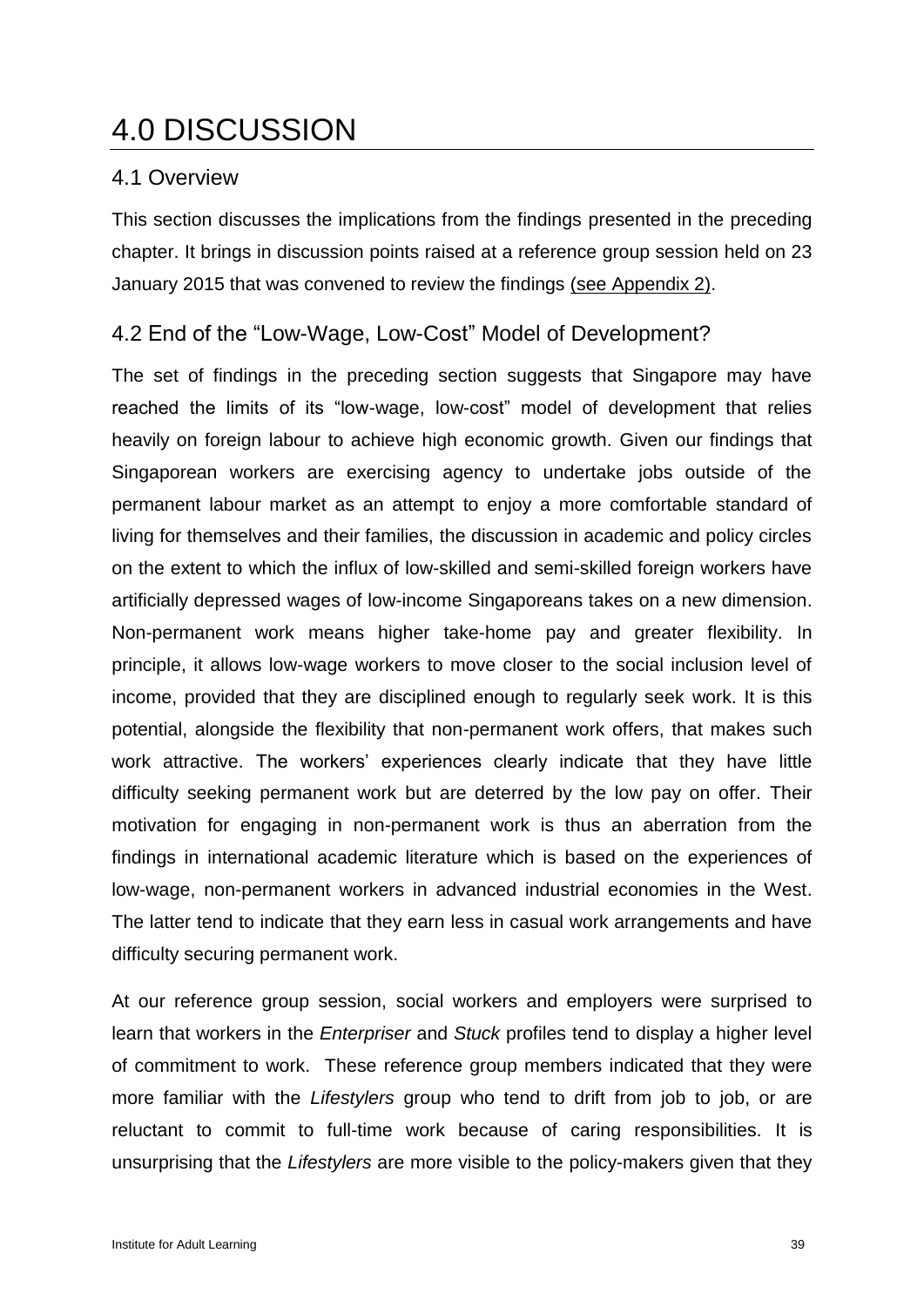tend to actively seek out social assistance or are already on some form of social assistance. Because the delivery of social services is tied to a demonstration of the applicants' effort to seek work, social and career services officers are most familiar with this group. Employers relying on government-run career services tend to get referrals that fall under the profile of the *Lifestyler*. Based on our findings, the *Enterpriser* group is unlikely to access social services as they tend to take selfresponsibility in providing for their families very seriously. However, they may access WDA's career services for training in entry-level qualifications as in the case of Kamal. The *Stuck* group may attempt to seek social and unemployment assistance at the onset, but as they are drawing salary from casual jobs, they are usually assessed as ineligible. Tisha, for instance, was on social assistance while working part-time as a waitress and trying to get a permanent job as an administrative staff. When the temporary manpower agency that recruited her began paying CPF, her case officer informed her that her case would be considered closed. The surprise expressed by social workers and employers regarding the findings on the *Enterpriser*  and the *Stuck* raises the question of whether social and career programmes and services in Singapore have overly-catered to a segment of workers at the expense of other segments. One career coach, for instance, informs us that 80 per cent of his clients are referrals from the Ministry of Social and Family Development (MSF). One employer who has been relying on referrals for workers from WDA says he is heartened to learn that there are self-motivated workers out there, and wishes to reach out to the workers directly at the ports.

Unlike the West where companies offer non-permanent work arrangements primarily to enjoy enterprise flexibility, the experience here shows that companies are compelled to offer such arrangements primarily as a strategy to overcome a shortage of workers. A career coach shares that one manager is willing to relent by paying a worker daily instead of monthly, if this is what it takes to get a worker. Employers share that the shortage is affecting their ability to maintain daily operations and grow their business. At one of the ports, we saw the supervisor of a removalist company holding a paper listing 20 daily-rated mover positions. However, he could only recruit 14 individuals before the start of the work day. He shared that he would inform his office of the shortage, and they would try to recruit workers from other sources. Employers inform us that relying on casual workers can be expensive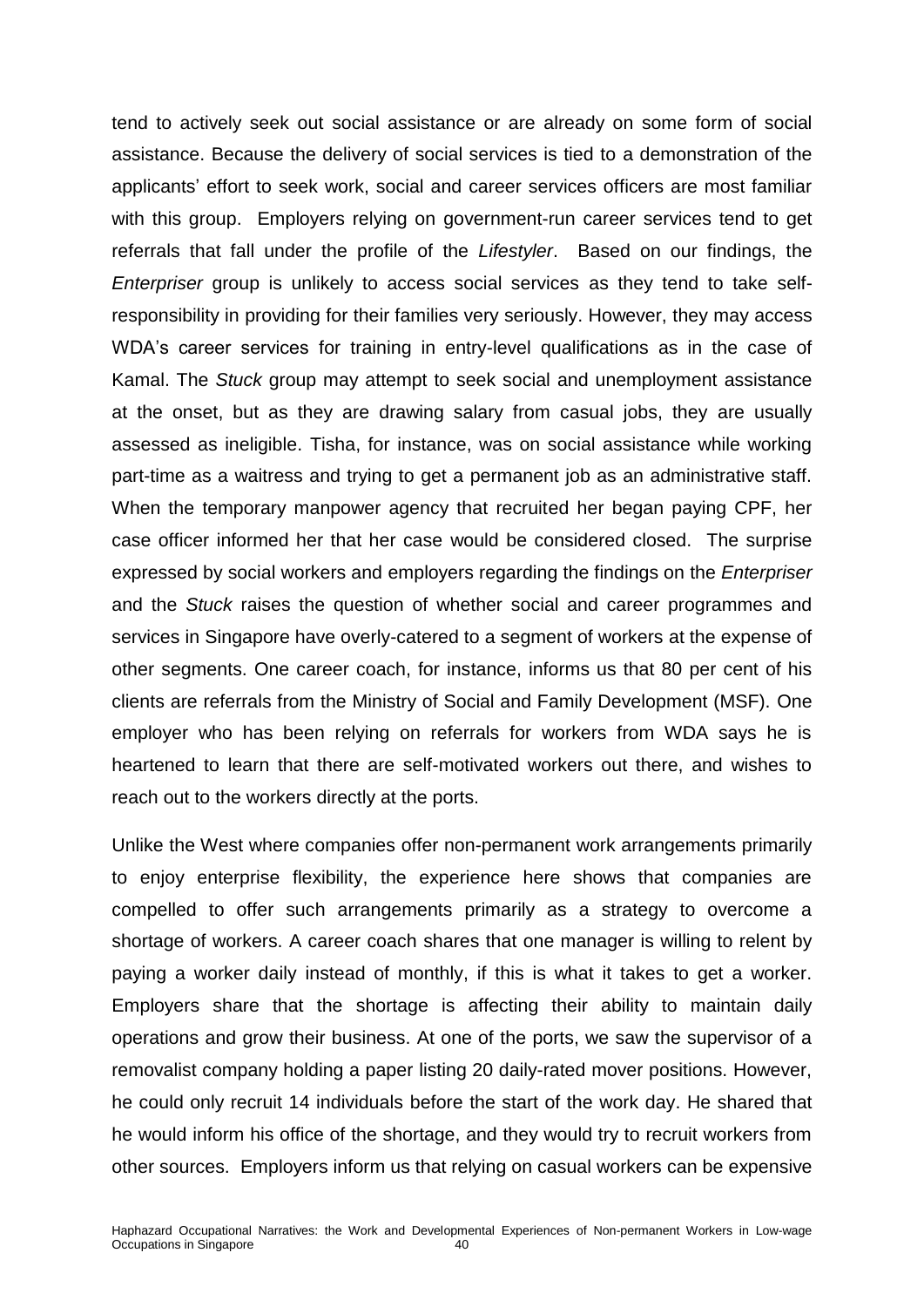and unreliable. For some, engaging temporary manpower agencies may mean high fees for the company. For others, the quality of work from short-term contractors may be inferior to that of permanent workers. When we shared our findings that there were indeed self-motivated workers who wished to take up permanent jobs but were deterred by the low pay, employers were quick to point out that they paid "market rates". They also highlighted the slew of benefits they provided, including CPF contributions, medical and annual leave entitlements. The short-term versus longterm costs to employers of hiring casual workers deserve closer examination. Could the direct and indirect costs of offering non-permanent work arrangements be redistributed to enable higher salaries for permanent work?

Members of the reference group session also considered the value of introducing minimum wage in Singapore. One thread of discussion was that minimum wage had been typically set low, and was not meaningful for motivated workers seeking to improve their work situation as was the case for most of the workers we interviewed. NTUC's Progressive Wage Model (PWM) appears more promising, since it promises wage increases tied to higher productivity. Members in the reference group session thus asked for PWM to be introduced to more sectors. We think this may be more viable, and welcome especially the Sectoral Manpower Plan announced by the government to coordinate efforts to effect sectoral transformation through job redesign. This has the potential to go beyond simple increments, which has been the complaint about the PWM. Section 4.4 also suggests an extended work-study arrangement that can help tip workers over to better jobs.

## <span id="page-52-0"></span>4.3 Effects of Casual Work on Skills Deepening, Progression and Longterm Employability

Members of the reference group session additionally questioned if the policy focus in Singapore to get non-permanent workers into permanent work is desirable, as workers are already earning more and enjoying higher flexibility in casual work arrangements. Some suggested that casual employment be acknowledged as an alternative and legitimate employment system, and workers be channelled into such jobs accordingly.

The case of the technical theatre industry discussed in the preceding chapter suggests that casual work can lead to skills specialisation and progression. Workers,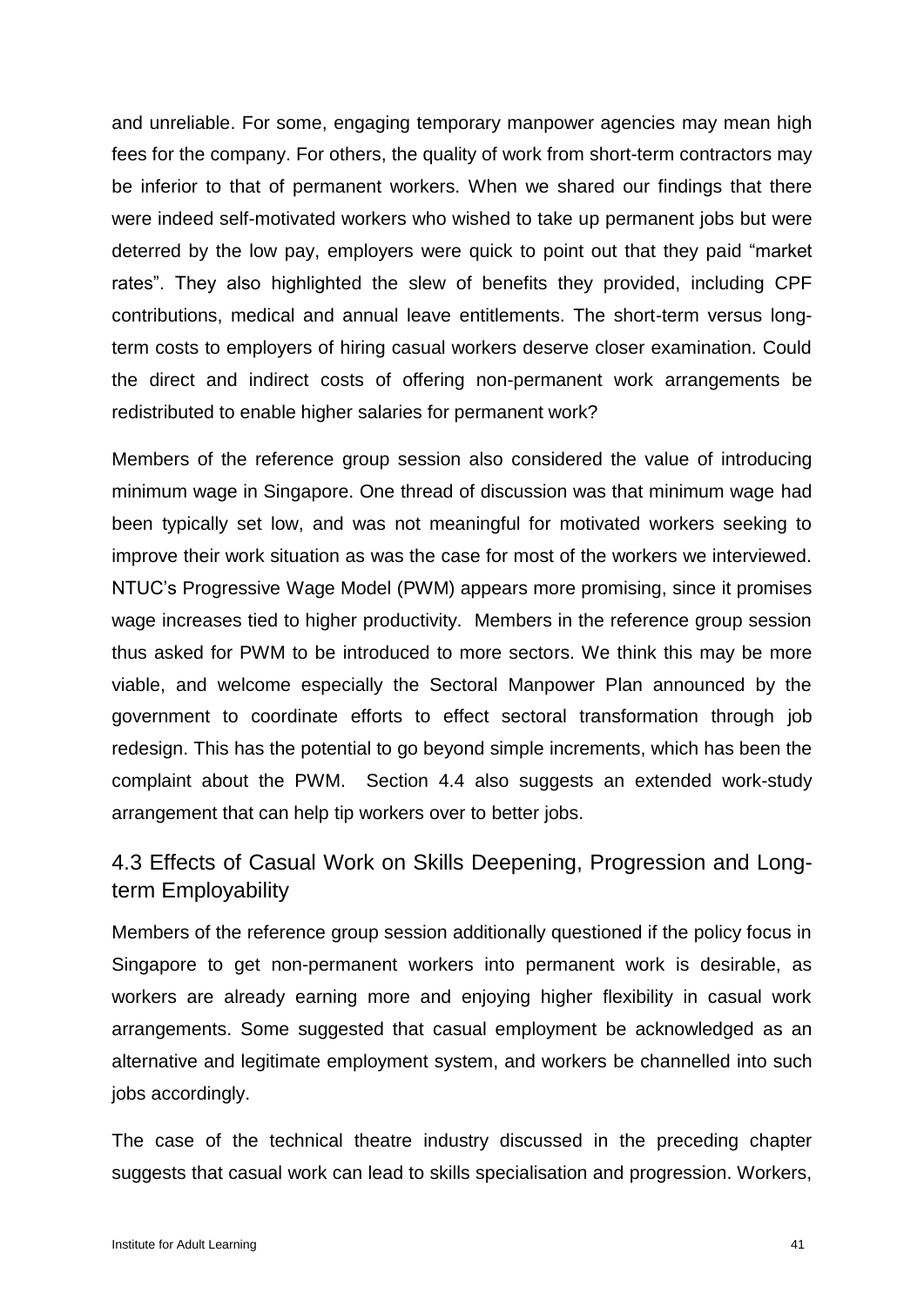regardless of their educational qualifications, can enter the industry and move into specialised roles and command a premium for their skills. We note that this is not possible for the low-wage occupations covered in this study, because the jobs do not demand craft development. The logistics and transport industries, and most F&B establishments in Singapore, are built on providing a standardised level of service. Such standards are developed at the firm level, not at a professional/vocational/craft level. Workers get inducted to comply with firm-level standards at the level of the firm, not on the vocation. Non-permanent work arrangements in these occupations inadvertently do not facilitate deep expertise because of both the design of the job and the contractual arrangement. Completing an assignment as fast as possible poses quality issues, but it means workers can move on to other jobs and scale up their income. There may thus be a structural barrier to skills development. We also note earlier that, unlike the case in technical theatre, casual workers are recruited from and work within homophilious networks with little opportunities for learning from experts during their work assignments.

Progression routes are also difficult for casual workers as a specialised or widerscoped jobs could be accessed only by joining as permanent staff. The alternative for workers is to move horizontally to access casual jobs in other industries, but this will chop up their occupational narrative further. Workers may also take the route to become a micropreneur, but they typically reproduce the cycle by offering work opportunities that do not develop their own workers.

At another level, the casual worker's employability suffers over time. As the jobs they are engaged in tend to be physically demanding, growing older means that they may not be as fit to take on the jobs over time. This is a worry expressed by many in the *Enterpriser* group.

On the whole, the findings in this study suggest that non-permanent work in certain low-wage occupations impedes skills development and progression, but that there are also other low-wage casual jobs that may be stepping stones to specialised skills. The recommendation here is for a deeper understanding of the effects of different casual work arrangements on different workers in different industries and occupational settings. While aspects to look out for include job design, remuneration structure, progression opportunities, access to experts and workers' profiles, it is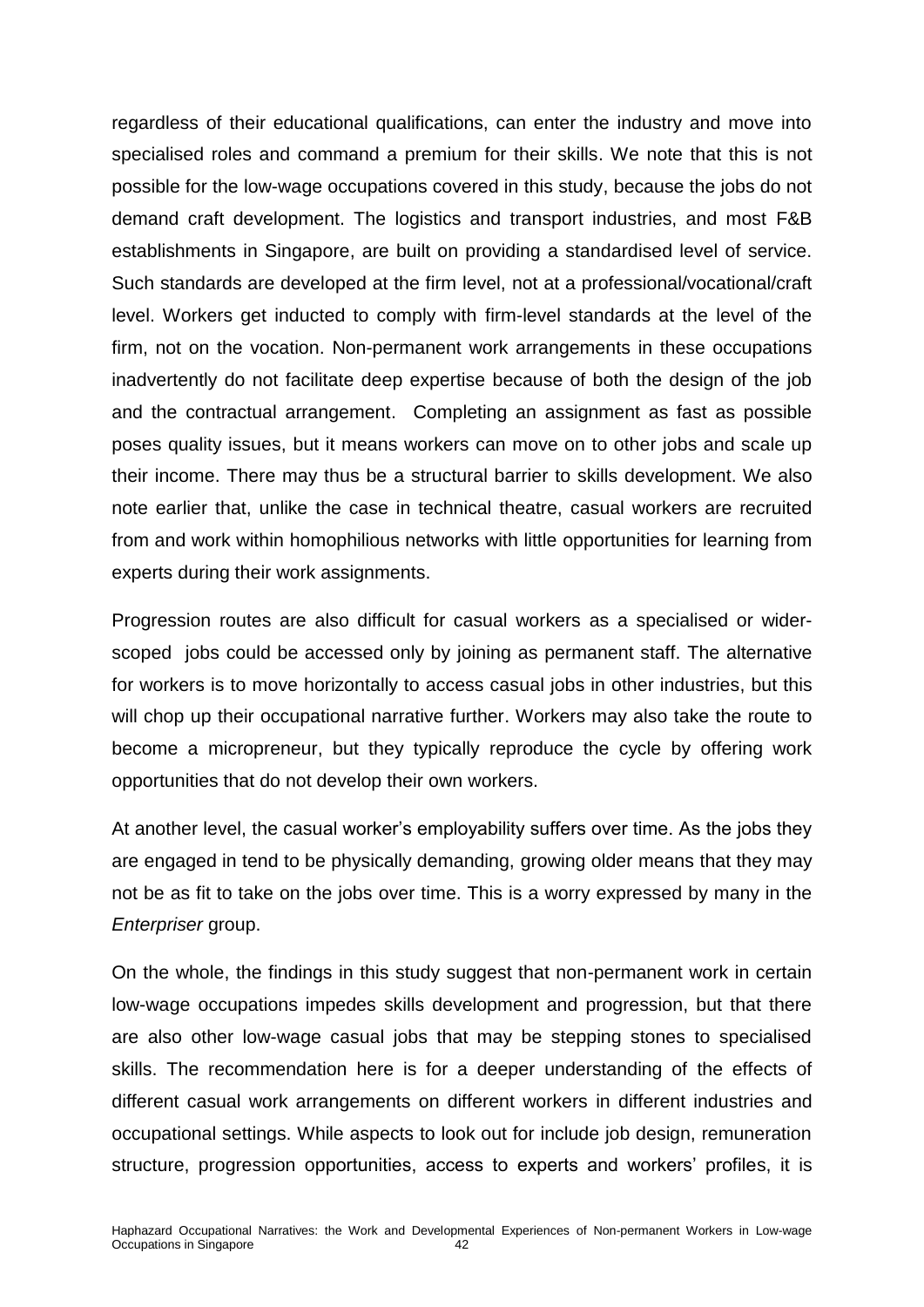also the relationship among these different factors that is valuable in understanding the interaction that engenders different types of behaviour and effects. An enhanced understanding of the different permutations in non-permanent work will assist industry and policy-makers to calibrate and prioritise intervention strategies accordingly, and understand which lever of change will produce which and/or the most effective outcomes. For instance, in technical theatre, entry-level casual jobs may be narrowly-defined and may benefit from job redesign, but efforts are more well-placed if they focus on fast-tracking workers' progression into more specialised job roles that are in high demand in the industry but which workers find difficult to access on their own. For the low-wage occupations surveyed here, both workers' and employers benefit more by minimising non-permanent arrangements through redesigning permanent jobs to make them more attractive in terms of higher pay and less rigid working conditions.

#### <span id="page-54-0"></span>4.4 Continuous Education and Training

Members at the reference group session discussed extensively the need to continuously encourage the workers to undergo CET to enhance their employability. At the same time, those working on the ground could relate to the "sense of betrayal" highlighted in this study when undertaking CET does not lead these workers to their desired jobs.

At the core, the workers are not averse to seeking learning opportunities and training. While they may take instrumental attitude to CET, seeing it as a route to better jobs and pay, such an attitude is not unique to this segment of workers. Their openness to CET should be harnessed, and CET solutions should be made relevant to their needs.

Under the Singapore Government's latest budget for 2015, new initiatives have been rolled out under the broad banner of SkillsFuture to give greater empowerment to workers to take charge of their own training and upgrading. This includes the SkillsFuture Credit and the Individual Learning Portfolio. Our prognosis is that such empowerment is likely to have limited real impact on the casual worker in these lowwage occupations. An example is the interviewee discussed in the preceding chapter, who took on courses for call centre-related jobs under the HOPE programme but has not had the chance to enter the industry. Unless the CET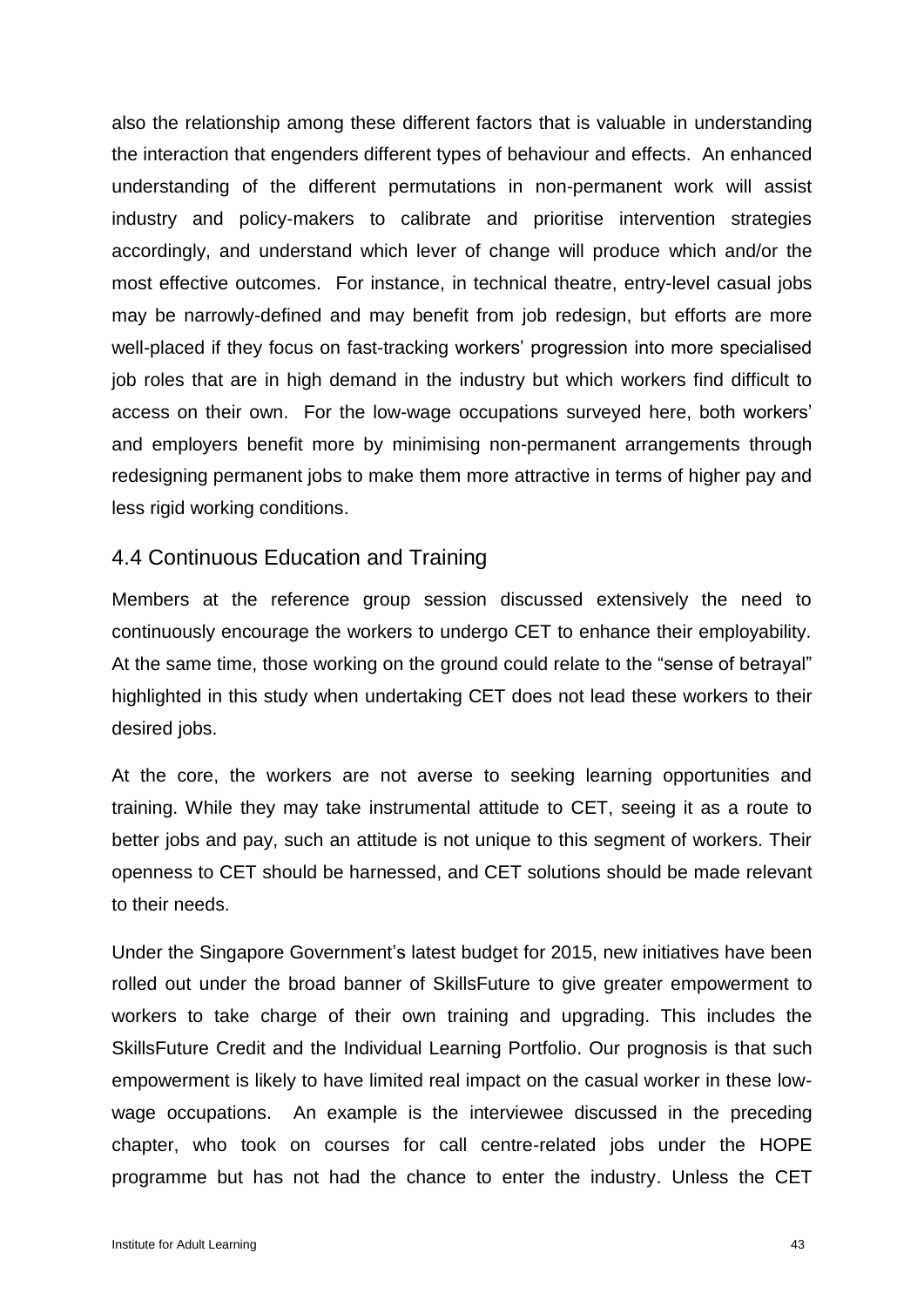programme is twinned with jobs deemed as desirable by workers, it may lead to a spending spree on courses with no employment outcomes for the workers. One training provider likewise shared that she was increasingly seeing trainees who had specific industries and CET courses in mind and went on to take courses in these areas, but subsequently were unable to transit into their desired industry.

As noted in the preceding section, workers wish they have the chance to demonstrate their skills to potential employers to justify a higher pay. Employers we speak to also appear open to pay more, if the workers are able to demonstrate their work capabilities. An extended work-study programme may be one possible model with built-in key performance indicators (KPI), such that workers can eventually command higher pay if they achieve the KPIs. A work-study programme also plays to the learning preferences of this group of workers who thrive on learning by doing and by observing others. One pedagogical aspect to give attention to is how such work-study programmes can enable "boundary-crossing" for higher learning potential (Akkerman and Bakker 2011). This will assist the low-wage worker to go beyond his or her homophilious networks and access new networks. At its simplest, this may take the form of informal mentors based on the workers' aspirations. Another "boundary-crossing" programme could be an IT programme that helps workers go online to search out learning opportunities. Aside from these, there is also a need for these workers to shift their perception of focusing / naming of their work by tasks, and develop ability to describe what they do in ways that build confidence and widen horizons. This should be a capability development outcome built into the CET opportunities for these workers.

### <span id="page-55-0"></span>4.5 Work and Citizenry - the Broken Promise for the Developmental **Worker**

Members at the reference group session also discussed if workers should be counselled to take a more long-term view of their life and career, and take on permanent work at a lower pay with CPF and medical benefits so as to get the opportunities to build assets in terms of housing and retirement funds, and enjoy career progression down the road. As described in academic literature, this is the developmental worker who is willing to forgo current benefits for future gains.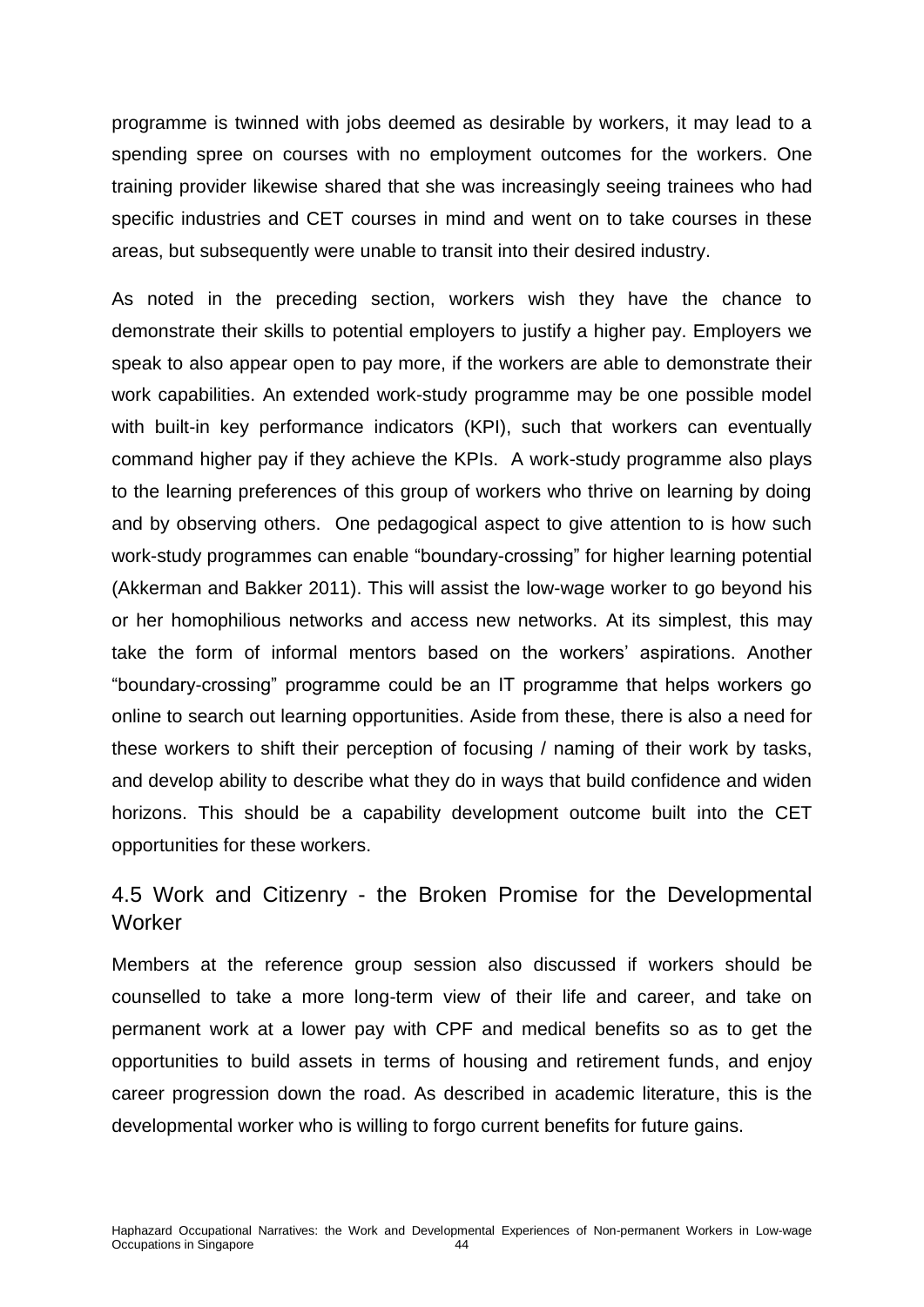The problem is that many of these workers have participated in the permanent labour market only to find that the system does not deliver as promised. We were surprised to find in our interviews that the workers' identification as Singaporean is exceptionally strong compared to our interviewees in PME occupations. There is a sense of bitterness that they are kept out of the benefits of citizenship articulated in terms of CPF, Medisave and housing, which they find difficult to access as nonpermanent workers. For the *Enterprisers*, the trade-offs are too high. Because this group tend to be highly motivated, they tend to earn a lot more in non-permanent work which makes a return to lower-paid permanent work difficult. For the *Stuck*, they remain hopeful to secure permanent work at a higher pay. Faris, for instance, says he needs a higher basic income to qualify for a HDB loan to fund his desired 4 room flat for his wife and three daughters. In frustration, he says he may not take on a job with CPF in the future, as his accumulated CPF savings in all his years as permanent worker were still insufficient to get him his desired flat. The *Lifestylers* likewise see mainstream aspirations such as asset-building as beyond their reach. One tells us upfront that he does not see a need for CPF, as he intends to stay in a rental flat permanently.

It is beyond the scope of this study to recommend if Singapore should diversify the safety nets for citizens, and what forms they should take. Currently, the system is a take-all or lose-all for workers. When workers opt out of permanent work, they lose big. Even Workfare that is targeted to assist low-income workers requires participation through the CPF system.

At another level, the workers' strong sense of their rights as Singaporean is also expressed in relation to their interactions with foreign workers. Faris talks about his unhappiness at being supervised by a foreign national who he says, has barked orders at him. This, he says, is not the "Singapore way". Employers we speak to, on the other hand, are putting in efforts to make the foreign workers stay longer with them. One shares an example of a PRC staff who was sponsored for studies, and is now in a supervisory position. Will the future challenge be having low-skilled foreign workers staying on in companies, developing their skills and progressing to higher positions, while the low-wage Singaporean worker moves across casual jobs in an attempt to earn a more comfortable living?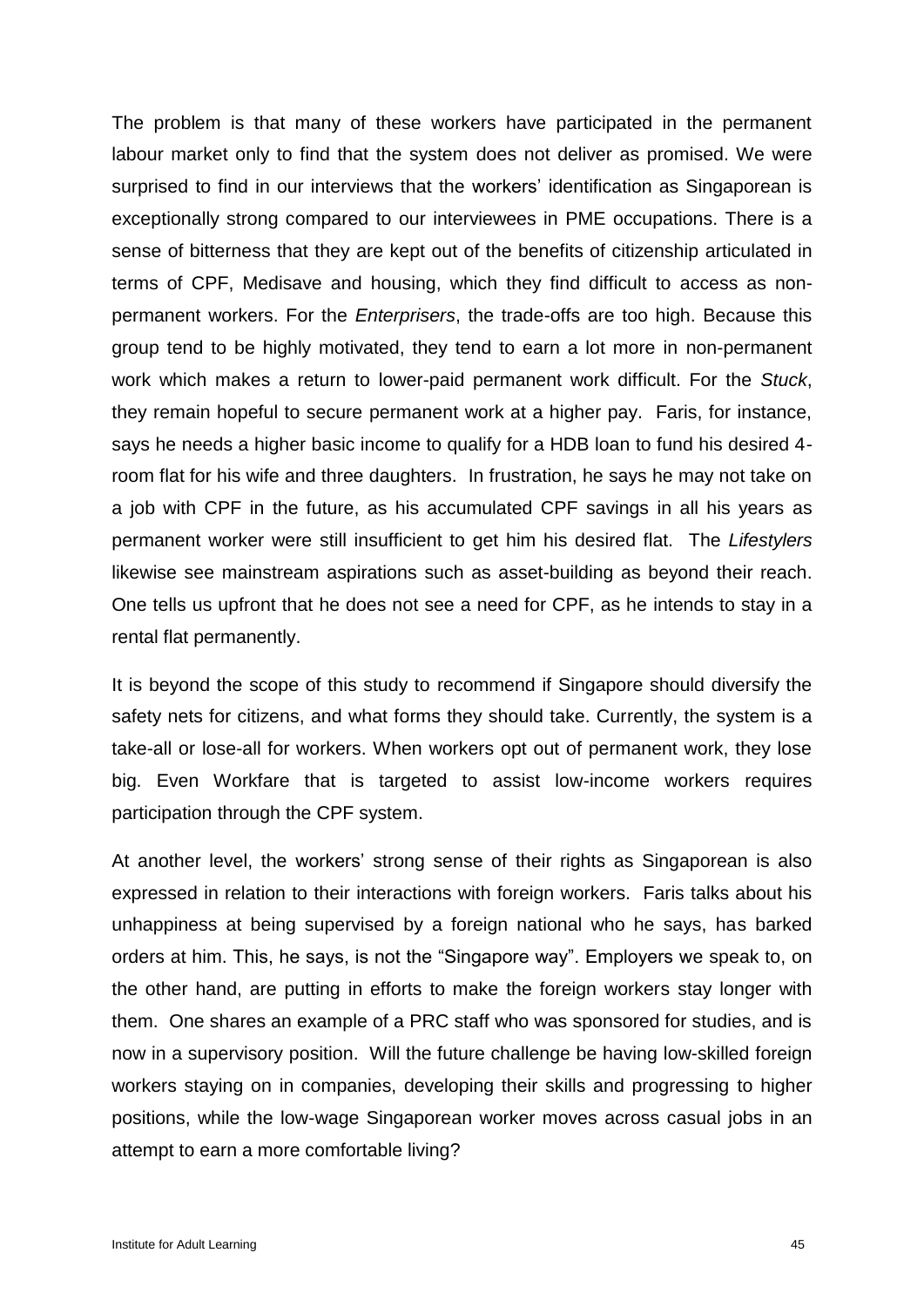#### <span id="page-57-0"></span>4.7 Conclusion

In conclusion, the findings suggest that the low-wage worker in Singapore faces perplexing dilemmas in terms of the best way to improve his or her living conditions. Permanent work offers employment security and benefits, but at wages difficult for him or her to enjoy a standard of living closer to the median level of income. Nonpermanent work offers the promise of higher wages with greater flexibility that appears real and tangible. However, the worker loses out on other benefits including access to housing and retirement funds through CPF. What is disheartening is that in exercising agency to take on non-permanent work to improve his or her living conditions, the self-motivated individual also inadvertently compromises his capacity to deepen his expertise, to progress and maintain long-term employability when taking non-permanent work in the low-wage occupations surveyed. In the final analysis, intervention strategies cannot focus solely on the individual non-permanent worker. Instead, a holistic approach is required that also addresses employers' ability to design 'good' jobs and developmental opportunities at good wages and conditions.

We note too that while work intervention strategies may work for the workers under the *Enterpriser* and the *Stuck* profiles, they are less likely to be effective for the *Lifestylers* who tend to make their employment decisions based on non-economic considerations. This necessitates a deeper understanding of the priorities of the *Lifestylers*, and the solutions for them are likely to go beyond work intervention.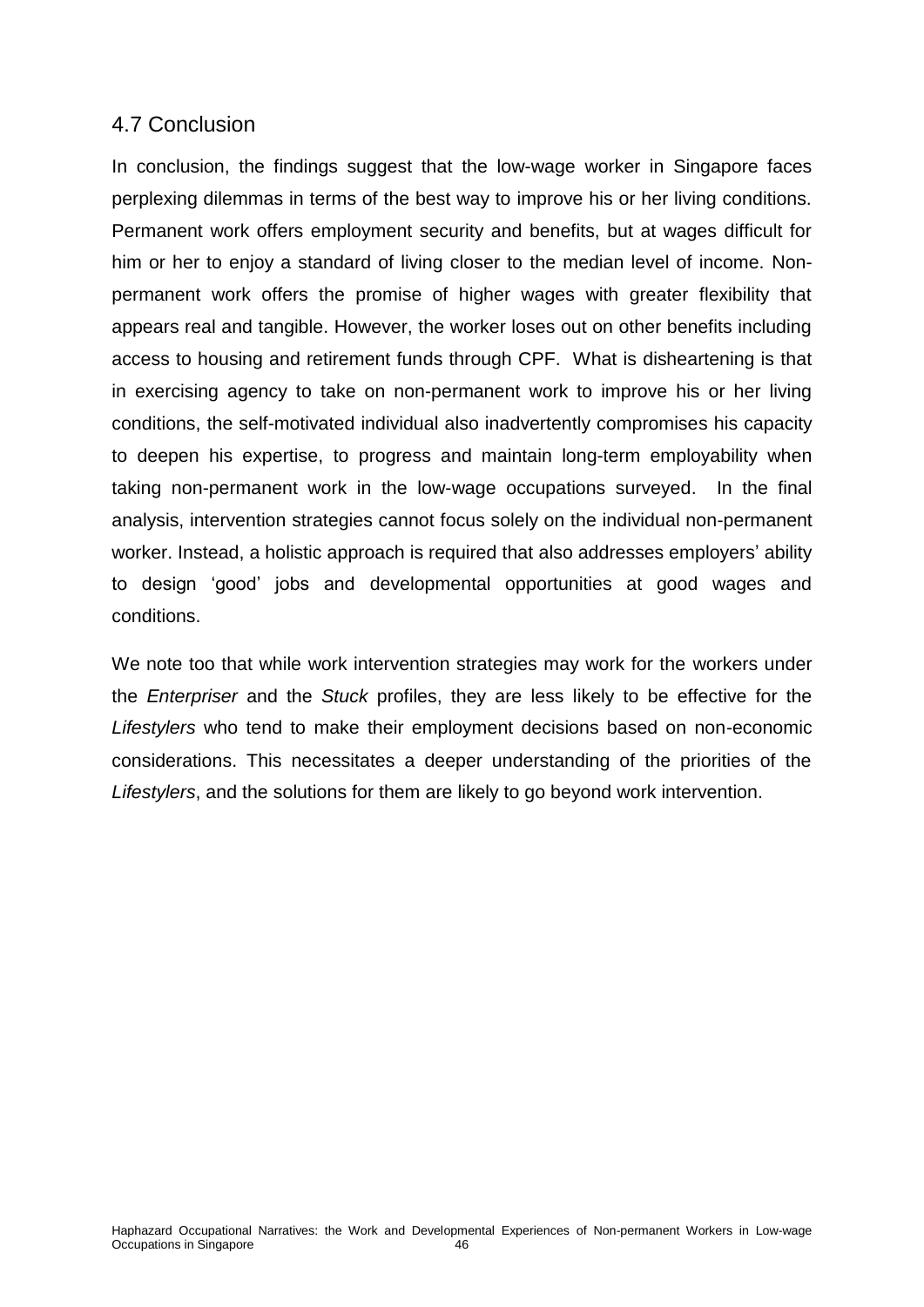## <span id="page-58-0"></span>5.0 RECOMMENDATIONS

## <span id="page-58-1"></span>5.1 Overview

This section summarises the key recommendations arising from the discussion in the preceding chapter.

## <span id="page-58-2"></span>5.2 Recommendation: Deeper Examination of the Issues Surrounding Low-wage Permanent Work

This study finds that many workers opt for non-permanent work arrangements as an exercise of agency to enjoy higher pay. They also enjoy greater flexibility from such arrangements. However, the experiences of the workers in the occupations covered in this study suggest that non-permanent work correlates negatively to the development of skills and expertise, progression and long-term employability. Unless the workers move into micropreneurship, fatigue from the physically-demanding work prompts even the *Enterprisers* to seek out permanent work (though in another industry) from time to time. Consequently, we urge policy-makers to examine the issues of low wages and rigid work conditions in greater depth, including the shortand long-term cost of non-permanent work arrangements to employers who may potentially benefit more by redistributing the expenditure to higher wages for permanent workers. A study of the 'tipping point' that will motivate non-permanent workers in the abovementioned occupations to move into permanent work may also be valuable. On the whole, the requirement is a holistic approach that addresses employers' ability to design 'good' jobs and developmental opportunities at good wages and conditions that not only meet employees' aspirations, but also meet employers' needs which include increasing productivity and reducing the pressure arising from labour shortage.

| Suggested  | Relevant industry development agencies       |
|------------|----------------------------------------------|
| Action by: | <b>Ministry of Manpower</b>                  |
|            | Singapore Workforce Development Agency (WDA) |
|            | <b>National Trades Union Congress (NTUC)</b> |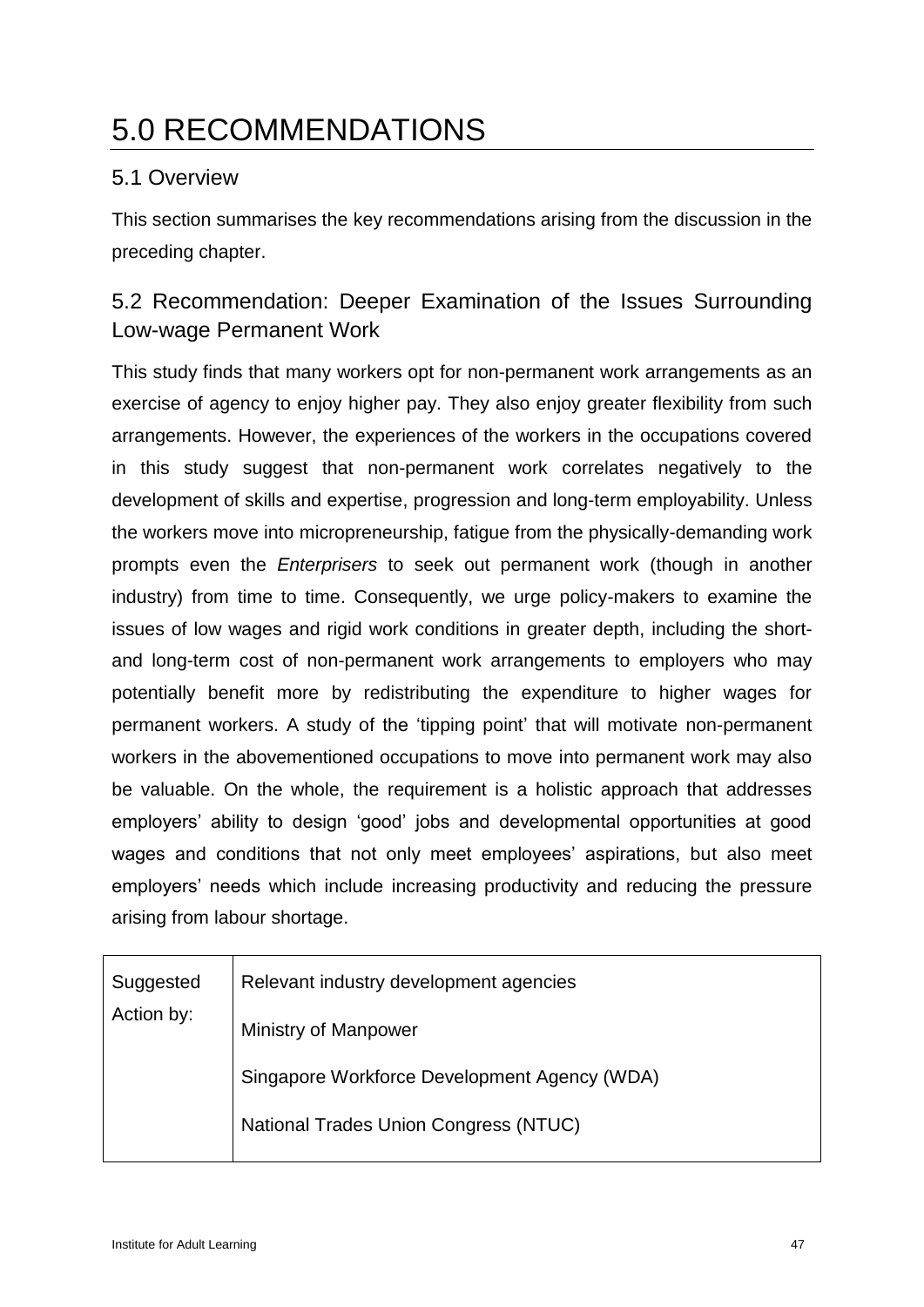## <span id="page-59-0"></span>5.3 Recommendation: Deeper Understanding of the Key Factors Shaping Casual Work Arrangements

The study also finds that not all casual jobs are necessarily detrimental to skills development and progression. Taking reference from an earlier phase of the study on non-permanent workers in Singapore's technical theatre industry, casual work arrangements can lead to specialised skills with workers also commanding a premium for such skills. This may be because technical theatre is also an industry where specialised job roles are available on a casual or freelance basis. In the context of the global trend towards greater casualization of jobs, developing a deeper understanding of the decisive factors shaping the experience of nonpermanent work is valuable to assist industry and policy-makers to calibrate and prioritise intervention strategies accordingly. Some aspects include job design, remuneration structure, progression opportunities within the industry, access to experts and workers' profiles, but it is also the interaction among these factors that is important. Different casual work arrangements on different workers in different industries and occupational settings give rise to different behaviour and outcomes. A deeper understanding of the experience of non-permanent work will help support the objectives under the Sectoral Manpower Plan (SMP), which includes being cognisant of the needs of special workforce segments like the non-permanent workers in order to effect sectoral transformation of key industries. A deeper understanding of nonpermanent work may also assist regulatory agencies in enforcing the CPF Act in instances where Contracts for Service or self-employed terms are offered even though the working arrangements mimic an employee-employer relationship. We also recommend that more data collection be undertaken to deepen understanding of the true population of the casual workers across different industries, including their different profiles.

| Suggested  | <b>Ministry of Manpower</b>                  |
|------------|----------------------------------------------|
| Action by: | Singapore Workforce Development Agency (WDA) |
|            | <b>National Trades Union Congress (NTUC)</b> |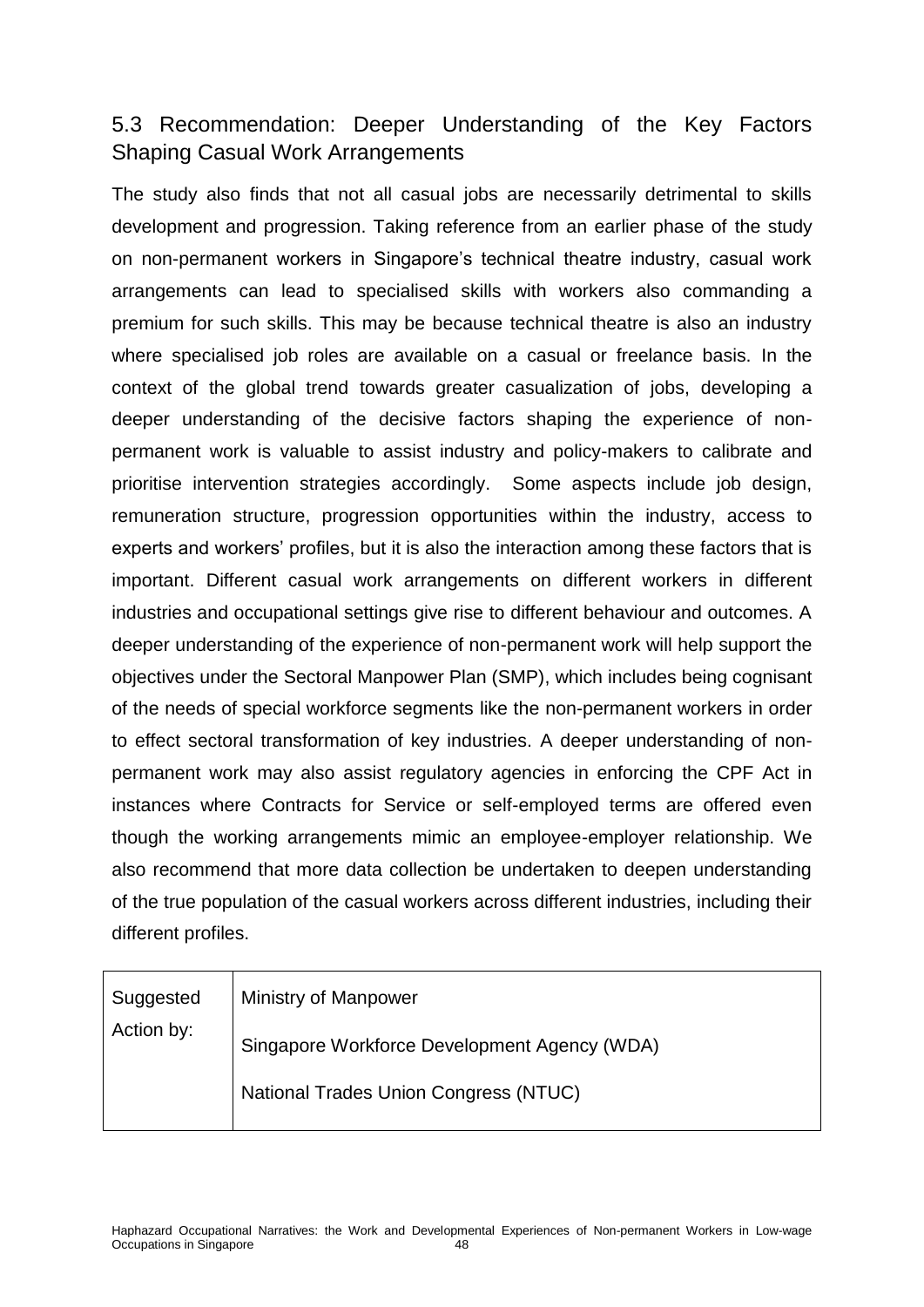## <span id="page-60-0"></span>5.4 Recommendation: Better CET Provisions that Acknowledge Workers' Aspirations and take into account their Learning Preferences

The study finds that the workers are not averse to CET and learning opportunities, but that CET provisions have not adequately met their needs and aspirations. A "sense of betrayal" is evident when their efforts to up-skill do not lead to their desired jobs. The provision of CET for this group of workers should be linked more clearly to better jobs and wages, particularly by providing an enabling environment for workers to demonstrate their skills and be rewarded for their performance by the employer. This may take the form of an extended work-study programme with built-in key performance indicators (KPIs), such that the workers get higher pay or other incentives upon meeting the KPIs. The workers would also need to receive income at a sustainable level while undertaking structured learning opportunities. The design and delivery of CET should also address the workers' preference of learning by doing, and enable them to access new networks. At another level, CET should build the capabilities of the workers to understand their work holistically, as this will broaden their understanding of the opportunities available to them over time.

| Suggested<br>Action by: | Singapore Workforce Development Agency (WDA)<br>Institute for Technical Education |
|-------------------------|-----------------------------------------------------------------------------------|
|                         | Polytechnics                                                                      |

### <span id="page-60-1"></span>5.5 Recommendation: Facilitate non-permanent workers' access to social goods linked to the CPF scheme

The study finds that work in Singapore is an important exercise in citizenry as workers' access to social goods that are linked to housing, healthcare and retirement funds are greatly facilitated through workers' participation in the Central Provident Fund (CPF) scheme. New targeted measures for low-income families such as WorkFare are also delivered through CPF. The majority of our interviewees, however, do not enjoy CPF contributions usually by choice, as it would mean lower take-home pay. Low pay thus leads workers to opt for non-permanent work arrangement and out of the CPF scheme. Part of the problem is enforcement, and the other part is that CPF is not mandated for contract for service terms. Yet work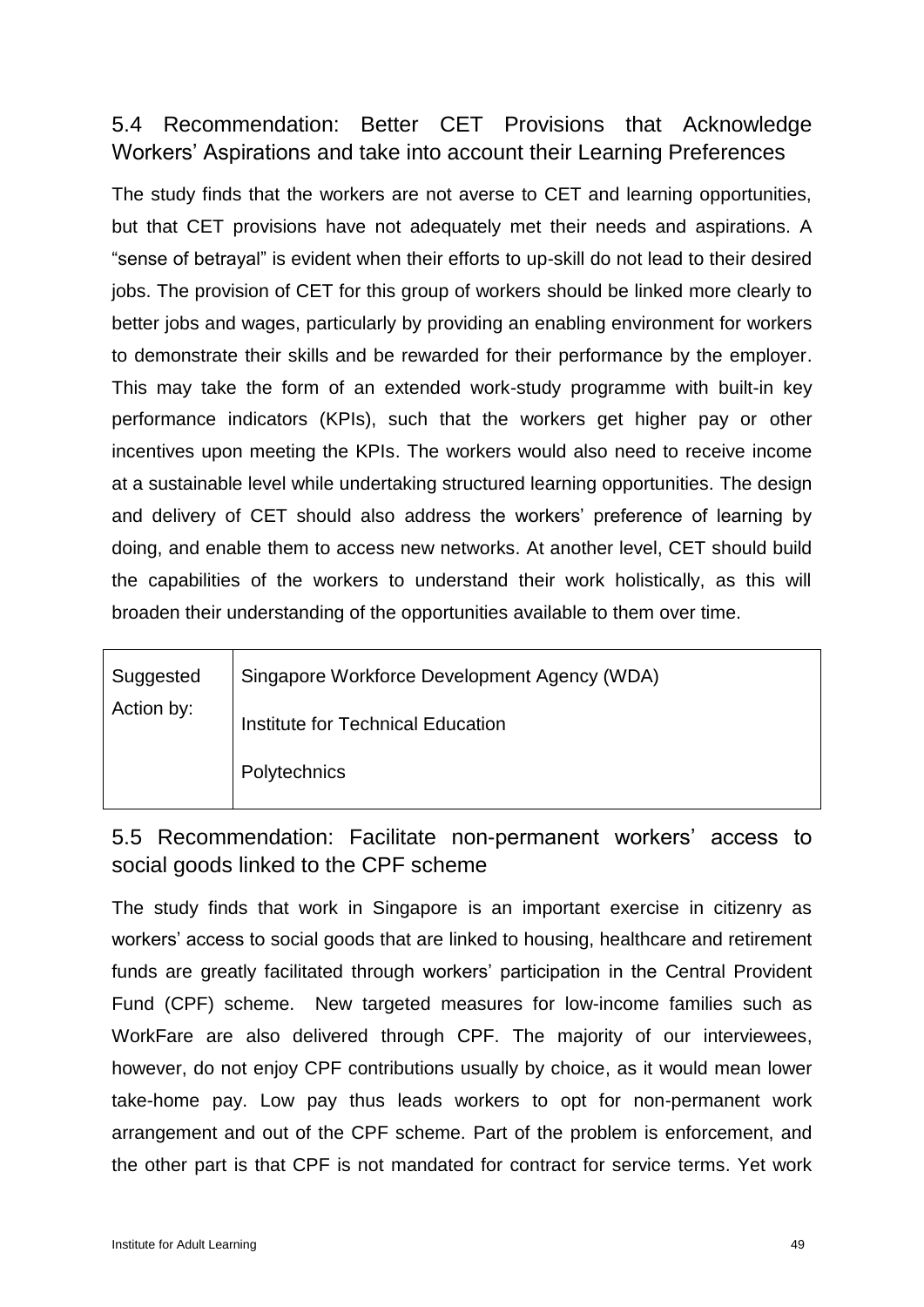arrangements are not so clear-cut for low-wage, non-permanent work, and the same job may be offered under both contract of service and contract for service terms. The CPF scheme may need to be tweaked to be more inclusive in respect of the employment arrangements of non-permanent workers.

| Suggested  | <b>Ministry for Manpower</b> |
|------------|------------------------------|
| Action by: |                              |

## <span id="page-61-0"></span>5.6 Recommendation: Further Research on the Unique Needs of **Lifestylers**

Work intervention solutions including job redesign and CET opportunities are meaningful for the *Enterpriser* and *Stuck* groups, but are less meaningful for most in the *Lifestyler* group. This is because they make their employment choices based on non-economic considerations such as preference to get daily pay or jobs with lower level of responsibility. Consistent with the research by Ng (2013) which found high incidence of non-economic stressors on the profiles of Work Support Programme recipients, we find that these non-economic issues, such as personal finance skills, addiction and mental health, need to be dealt with before any proposed work solutions can be meaningful.

| Suggested  | Ministry for Social and Family Development |
|------------|--------------------------------------------|
| Action by: |                                            |

### <span id="page-61-1"></span>5.6 Conclusion

This study has proposed a range of recommendations for further deliberation by different agencies to better address the working situation of the low-wage nonpermanent worker. The work trajectories of non-permanent, low-wage workers are shaped iteratively by their work motivations and the occupational settings they are in. In the next phase of this IAL's research project, we will undertake a systematic analysis of non-permanent workers in all the sectors to develop a more in-depth understanding of the different factors shaping the experience of non-permanent work in Singapore, including motivation, job design, and access to CET.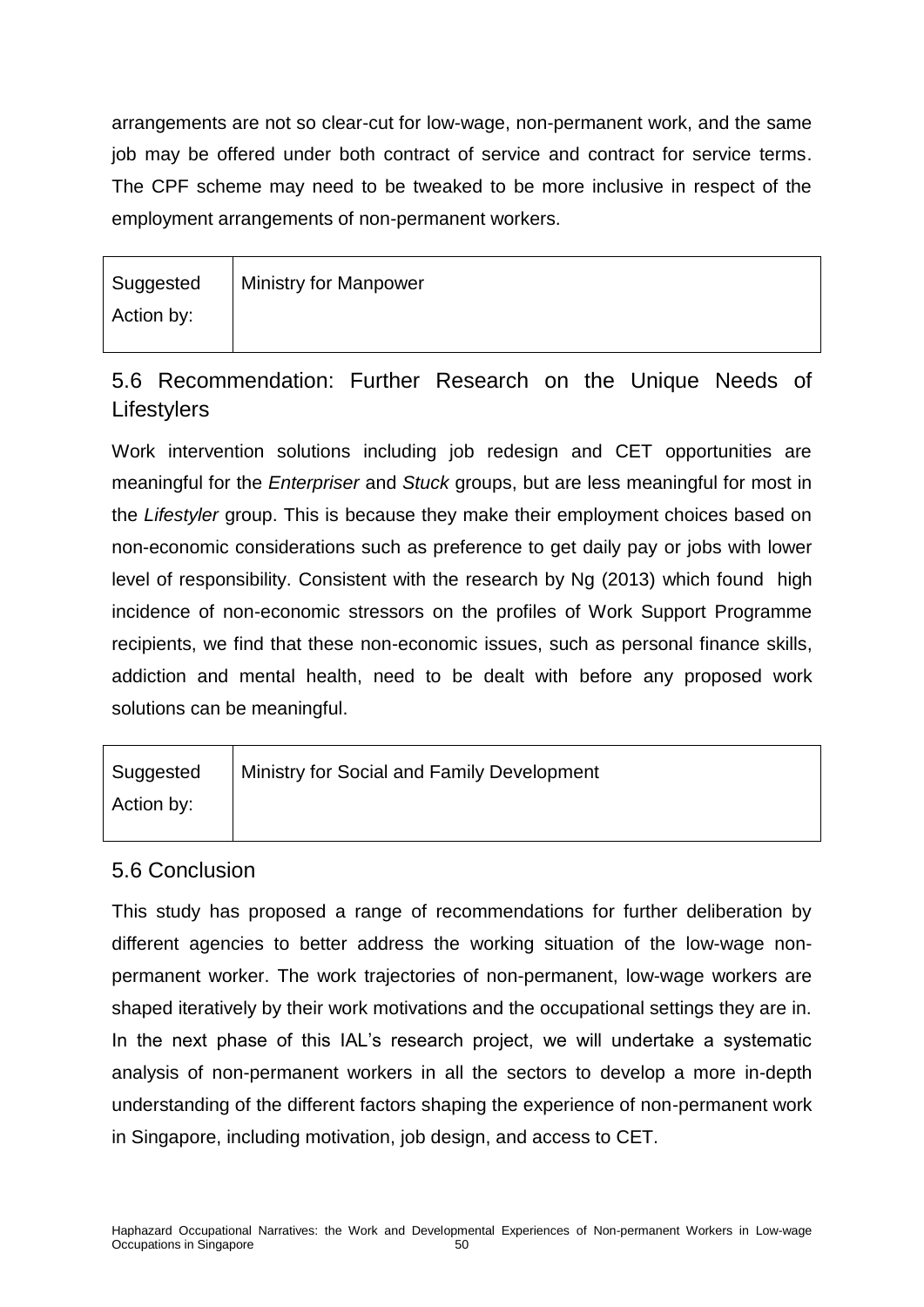## <span id="page-62-0"></span>Appendix 1: Profile of interviewees

A total of 30 non-permanent workers in three low-wage occupations, namely despatch rider, removalists and F&B helper, were interviewed for this study.

Interviewees were recruited from five sources, namely (a) GumTree advertisements; (b) Facebook page advertisements on part-time or temporary jobs; (c) ports where casual workers congregrate; (d) research team's own contacts; and (e) referrals from interviewees. Attempts to recruit workers through social workers, career coaches and employers were met with little success because of confidentiality issues and the lack of interest from the workers.

Purposive sampling was employed to obtain a range of profiles in terms of occupation, ethnicity and age. We then collected more information from the interviewees in relation to their educational qualifications, income, participation in Continuing Education and Training and access to social assistance, among others. Charts 1 – 7 provide the breakdown of the key demographics.



#### Chart 1: By source of recruitment for interviews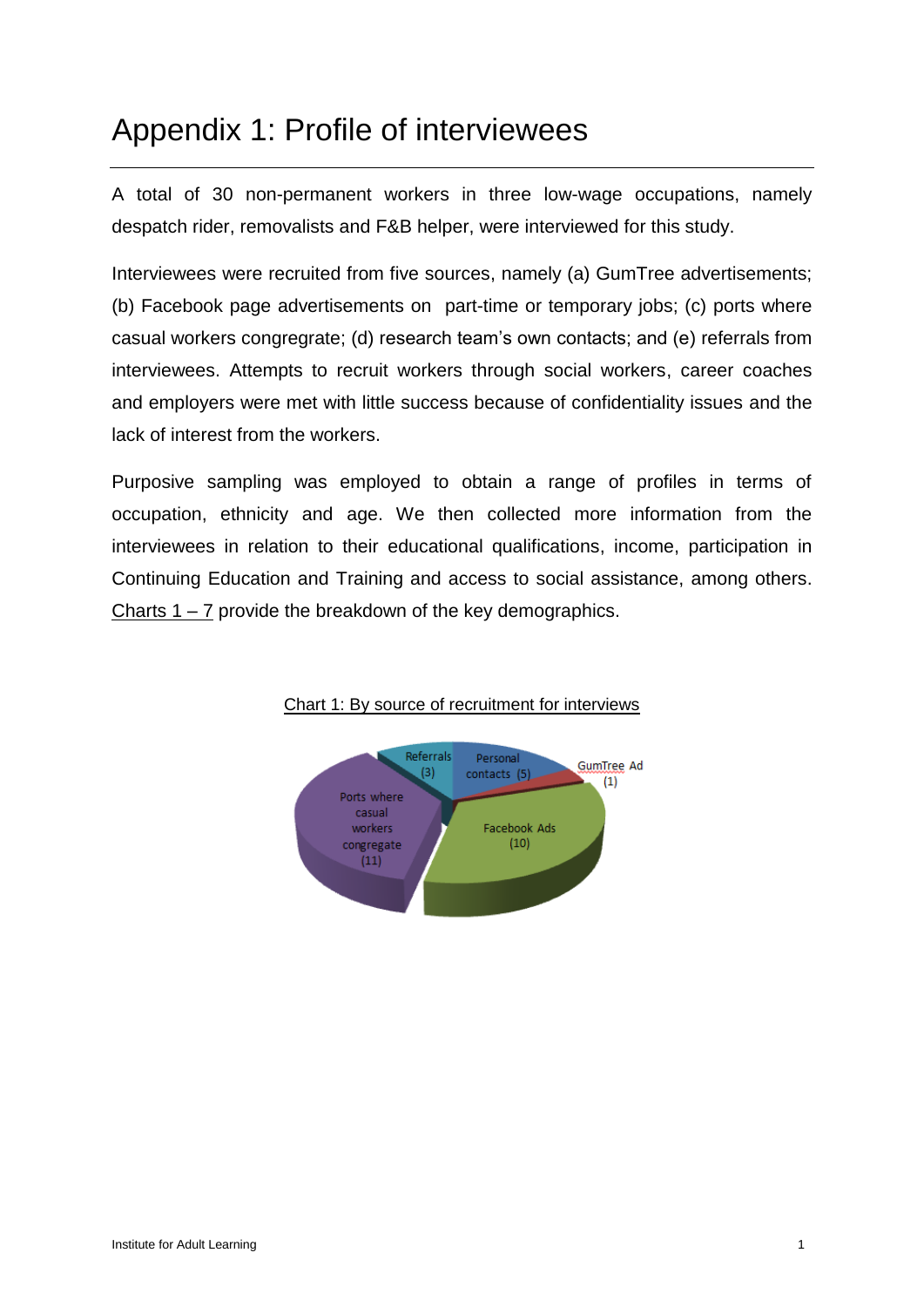#### Chart 2: By occupation



Chart 3: By age in years



Chart 4: By gender

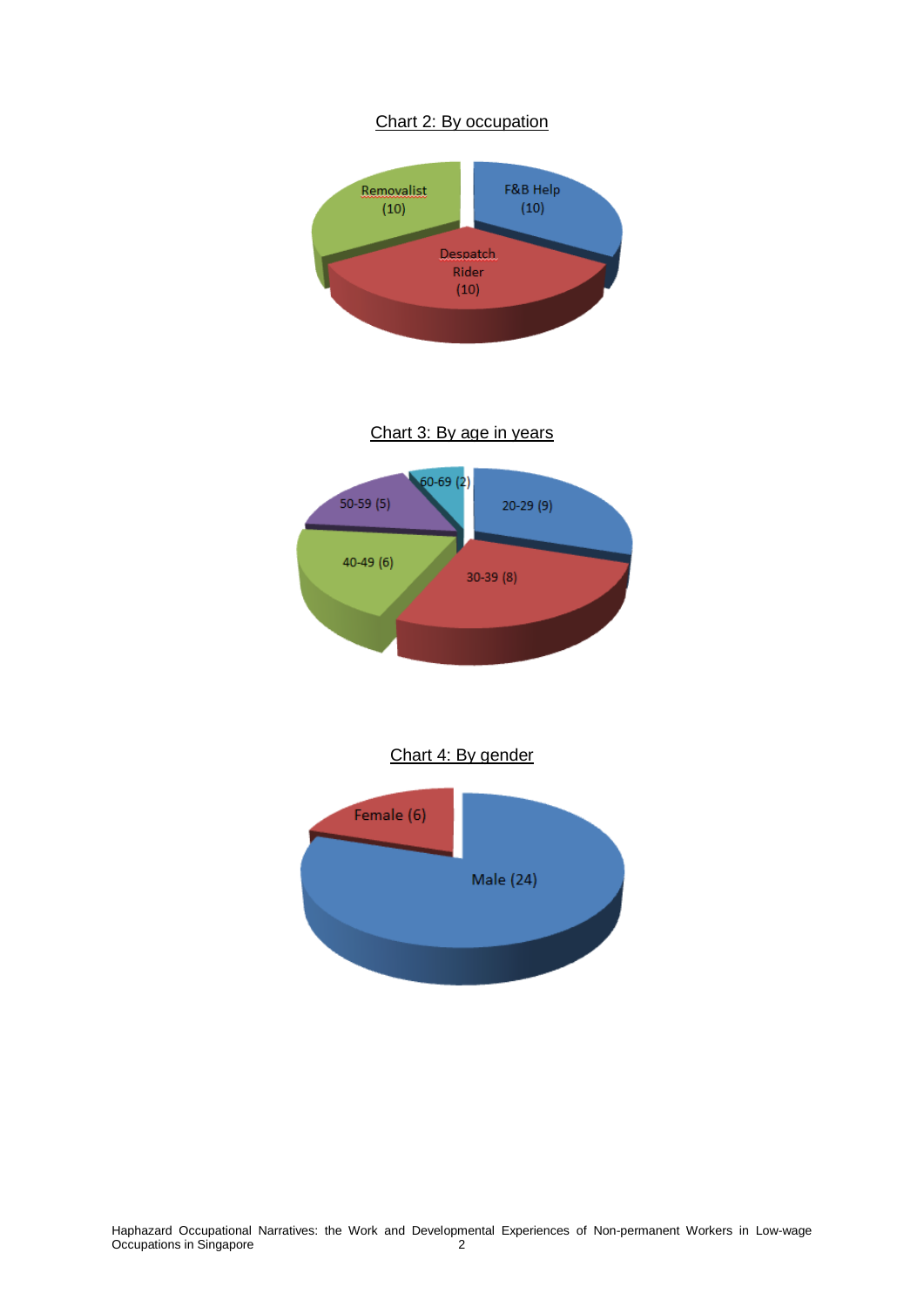#### Chart 5: By ethnicity



#### Chart 6: By initial educational qualifications





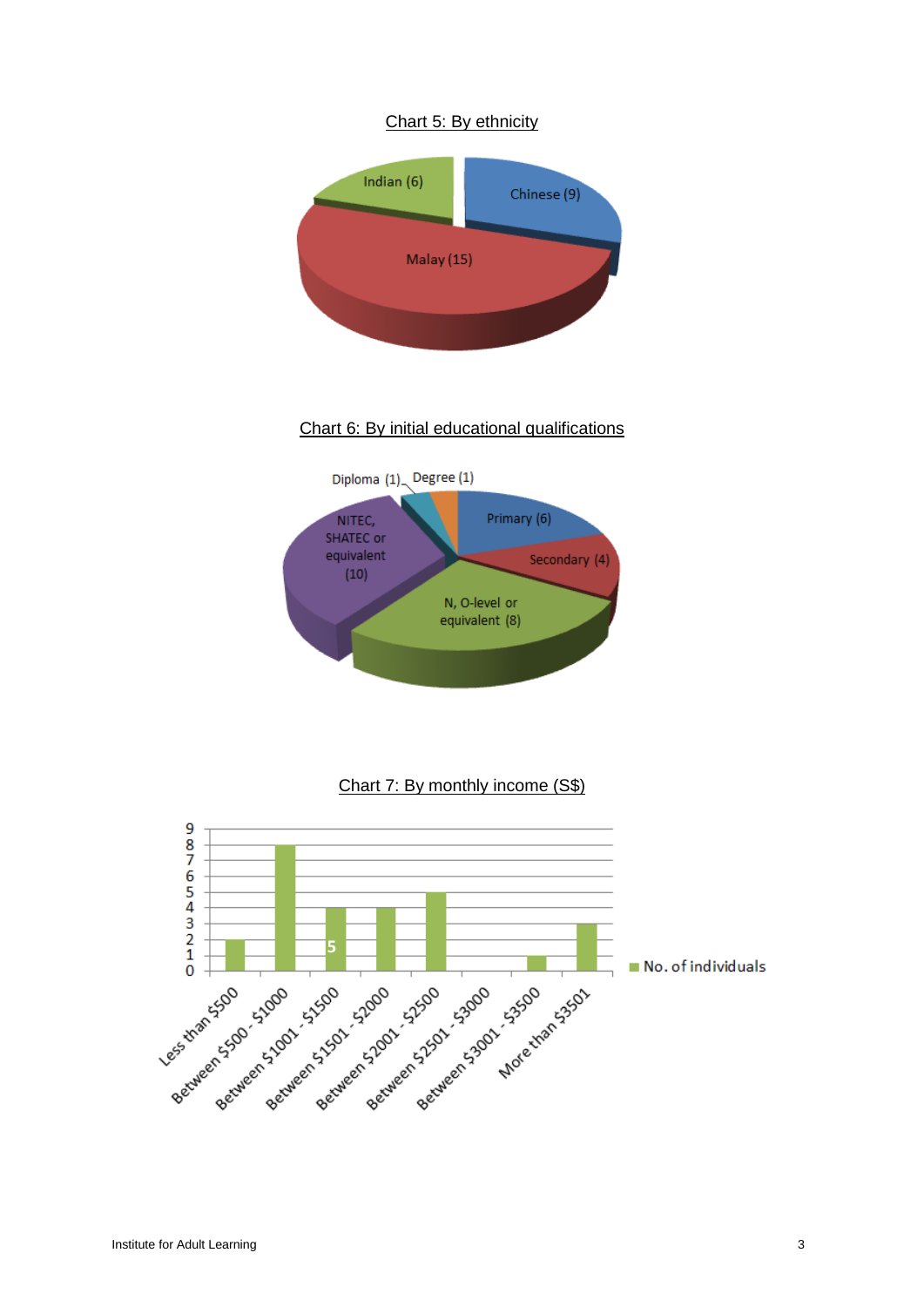## <span id="page-65-0"></span>Appendix 2: Reference Group

A reference group session with stakeholders was organised on Friday, 23 January 2015, to discuss the preliminary findings, identify implications from the findings, and brainstorm on recommendations. Thirty-one representatives from 11 organisations participated in the session. They were comprised of policy-makers, employers, social workers, personnel from self-help groups, unionists, training providers and members of academia.

The list of participating organisations\* is as follows (in alphabetical order):

- Chinese Development Assistance Council (CDAC)
- Employment and Employability Institute (E2I)
- Institute for Adult Learning (IAL)
- Mendaki Sense
- Ministry for Manpower (MOM)
- Ministry for Social and Family Development (MSF)
- National Trades Union Congress (NTUC)
- National University of Singapore (NUS)
- Singapore Workforce Development Agency (WDA)

*\*The identity of two companies that participated in the reference group session is kept confidential.*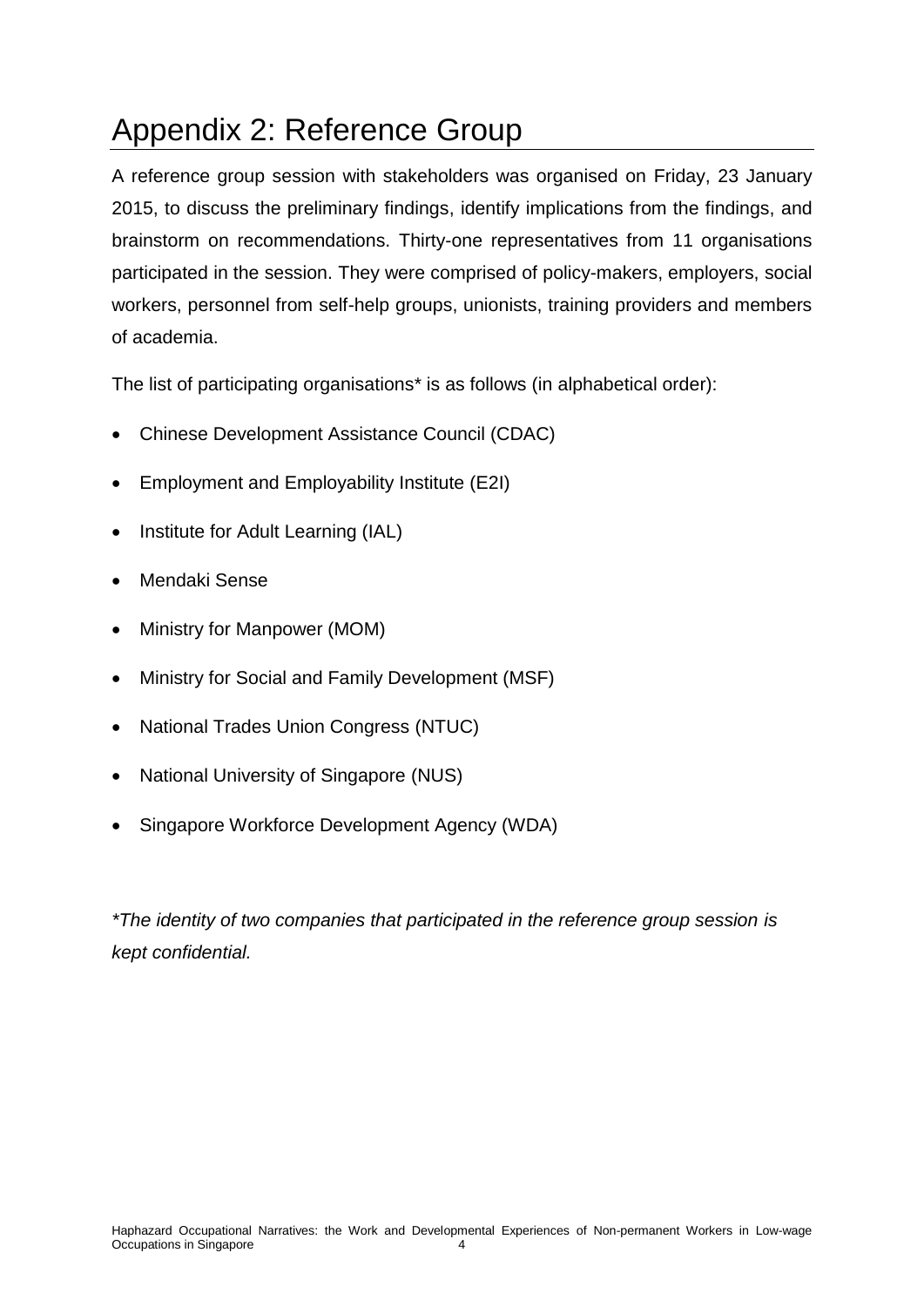## <span id="page-66-0"></span>References

Akkerman, S. F., and Bakker, A. (2011). Boundary crossing and boundary objects. *Review of Educational Research*, 81(2), 132-169.

Allan, P. (2002). The contingent workforce: challenges and new directions. *American Business Review*, 20:2, 103-110.

Arthur, M. B., and Rousseau, D. M. (1996). *The boundaryless career: a new employment principle for a new organizational era*. New York: Oxford University Press.

Blau, P. M. (1964). *Exchange and power in social life.* New York: Wiley.

Barker, K. (1998). Toiling for piece-rates and accumulating deficits: contingent work in higher education. In Barker, K. and Christensen, K. (eds). *Contingent Work: American Employment Relations in Transition.* Ithaca, NY: ILR Press.

Billett, S. (2001). *Learning in the workplace*. Sydney: Allen and Unwin.

Billett, S. (2008). Learning throughout working life: a relational interdependence between social and individual agency. *British Journal of Education Studies*, 55 (1) 39-58.

Boswell, W., Watkins, M., Triana, M., Zardkoohi, A., Ren, R., and Umphress, E. (2012). Second-class citizen? Contract workers' perceived status, dual commitment and intent to quit. *Journal of Vocational Behavior*, *80*(2), 454-463.

Bound, H., Rushbrook, P., Evans, K., Waite, E., Sivalingam, M. and Karmel, A. (2013). *The entrepreneurial self: becoming a freelancer in Singapore's film and television industry.* Singapore: Institute for Adult Learning.

Brockmann, M. (2012) Learning cultures in retail: apprenticeship, identity and emotional work in England and Germany. *Journal of Education and Work,* 1-19.

Brophy, E. (2006). System error: labour precarity and collective organizing at Microsoft. *Canadian Journal of Communication*, 31(3), 619-638.

Brown, P., Lauder, H. and Ashton, D. (2011). The global auction: the broken promises of education, jobs and incomes. New York: Oxford University Press.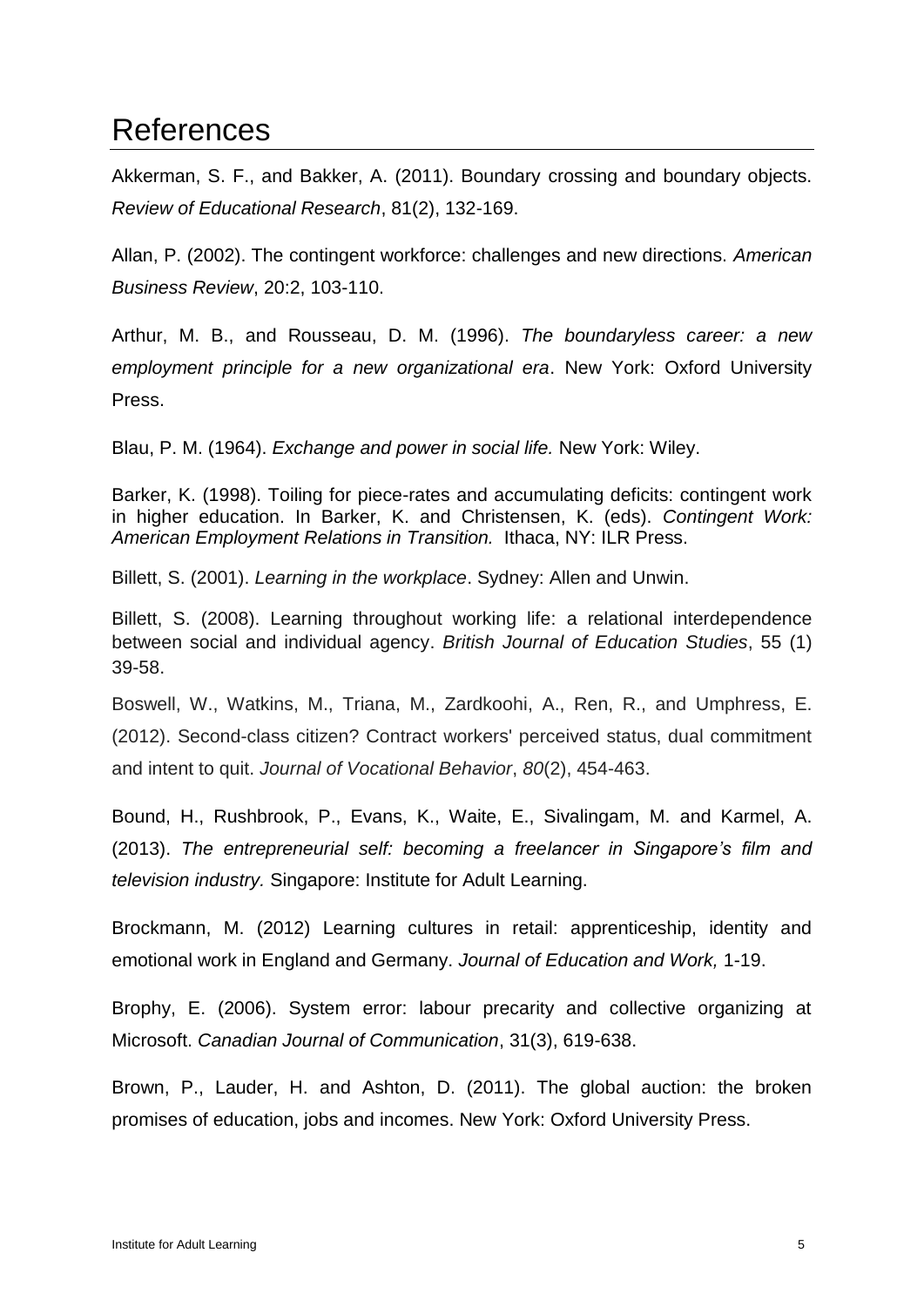Cappelli, P. H., and Keller, J. R. (2012). A study of the extent and potential causes of alternative employment arrangements. *NBER Working Paper No. 18376*. Massachusetts: National Bureau of Economic Research.

Charmaz,. 1983. The Grounded Theory Method: An Explication and Interpretation. In R. Emerson (ed). *Contemporary Field Research.* Boston: Little, Brown.

Coté, J. (2006). Identity Studies: How Close Are We to Developing a Social Science of Identity? — An Appraisal of the Field Identity. *International Journal of Theory and Research,* 6(1), 3-25.

Doner, R., Ritchie, B., and Slater, D. (2005). Systemic vulnerability and the origins of developmental state. *International Organization,* 59(2), pp 327-361.

Du Gay, P. (1996). *Consumption and Identity at Work*. Britain: Sage Publications.

Edwards, R. (1998). Flexibility, reflexivity and reflection in the contemporary workplace. *International Journal of Lifelong Education*, 17(6), 377-388.

Evans, J. and Gibb, E. (2009). Moving from precarious employment to decent work. *GURN Discussion Paper No.13.* International Labour Office: Global Union Research Network.

Evans, K., Guile, D., and Harris, J. (2009). *Putting knowledge to work: the exemplars.* London: WLE Centre for Excellence, Institute of Education, University of London.

Felstead, A. and Ashton, D. (2001). Paying the price for flexibility? Training, skills and non-standard jobs in Britain. *International Journal of Employment Studies,* 9(1), 25-60.

Felstead, A., Fuller, A., Jewson, N. and Unwin, L. (2009). *Improving Working as Learning.* London: Routledge.

Fenwick, T. (2000). Adventure guides, outfitters, firestarters, and caregivers: continuing educators' images of identity. *Canadian Journal of University Continuing Education*, *26*(1), 53–77.

Fenwick, T. J. (2004). Learning in portfolio work: anchored innovation and mobile identity. *Studies in Continuing Education*, *26*(2), 229–245.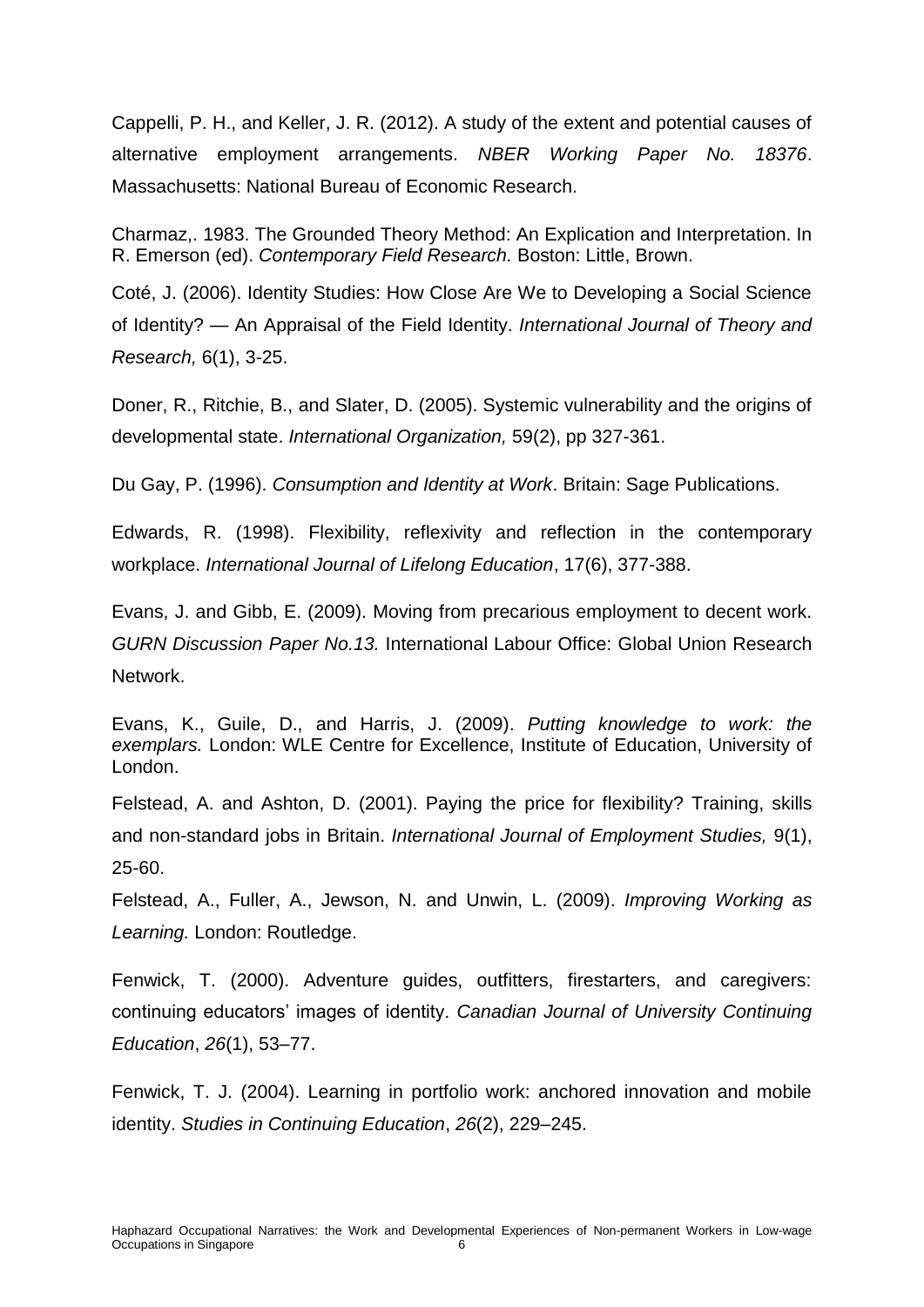Fenwick, T. (2012). Negotiating networks of self-employed work: strategies of minority ethnic contractors. *Urban Studies, 49*(3), 595-612.

Forrier, A., Sels, L., and Stynen, D. (2009). Career mobility at the intersection between agent and structure: a conceptual model. *Journal of Occupational and Organizational Psychology,* 82(4), 739-759.

Gotski, M., Andriopoulos, C., Lewis, M. W., and Ingram, A. E. (2010). Managing creatives: paradoxical approaches to identity regulation. *Human Relations, 63*(6), 781-805.

Hall, D. T. (2002). *Careers in and out of organizations*. Thousand Oaks, CA: Sage.

Hall, D. T. (2004). The protean career: a quarter-century journey. *Journal of Vocational Behaviour*, 65(1), 1-13.

Henson, Kevin D. 1996. *Just a Temp.* Philadelphia: Temple University Press.

Hollie, S., and Rainnie, A. (2012). Who cleans up? The declining earnings of cleaners in Australia. *The Economic and Labour Relations Review*, 23(1), 143-160.

Kalleberg, Arne L., Barbara Reskin, and Ken Hudson (2000). Bad jobs in America: standard and nonstandard employment relations and job quality in the United States. *American Sociological Review,* 65, 256–78.

Kalleberg, A. L. (2009). Precarious work, insecure workers: employment relations in transition. *American Sociological Review*, 74, 1-22.

Karmel, A., Bound, H., and Rushbrook, P. (2013). *Identity and learning for freelance adult educators in Singapore.* Singapore: Institute for Adult Learning

Kirpal, S. and Brown, A., and Dif, M. (2007). The individualisation of identification with work in a European perspective. In Brown, A., Kirpal, S. and Rauner, F. (eds). *Identities at work*. Dordrecht: Springer.

Kirpal, S. R. (2011). *Labour-Market Flexibility and Individual Careers*. Springer Netherlands.

Kong, L. (2011). From precarious labor to precarious economy? Planning precarity in Singapore's creative economy. *City, Culture and Society*, 2(2), 55-64.

Lautsch, B.A. (2002). Uncovering and explaining variance in the features and outcomes of contingent work. *Industrial and Labour Relations Review, 56, 23-43.*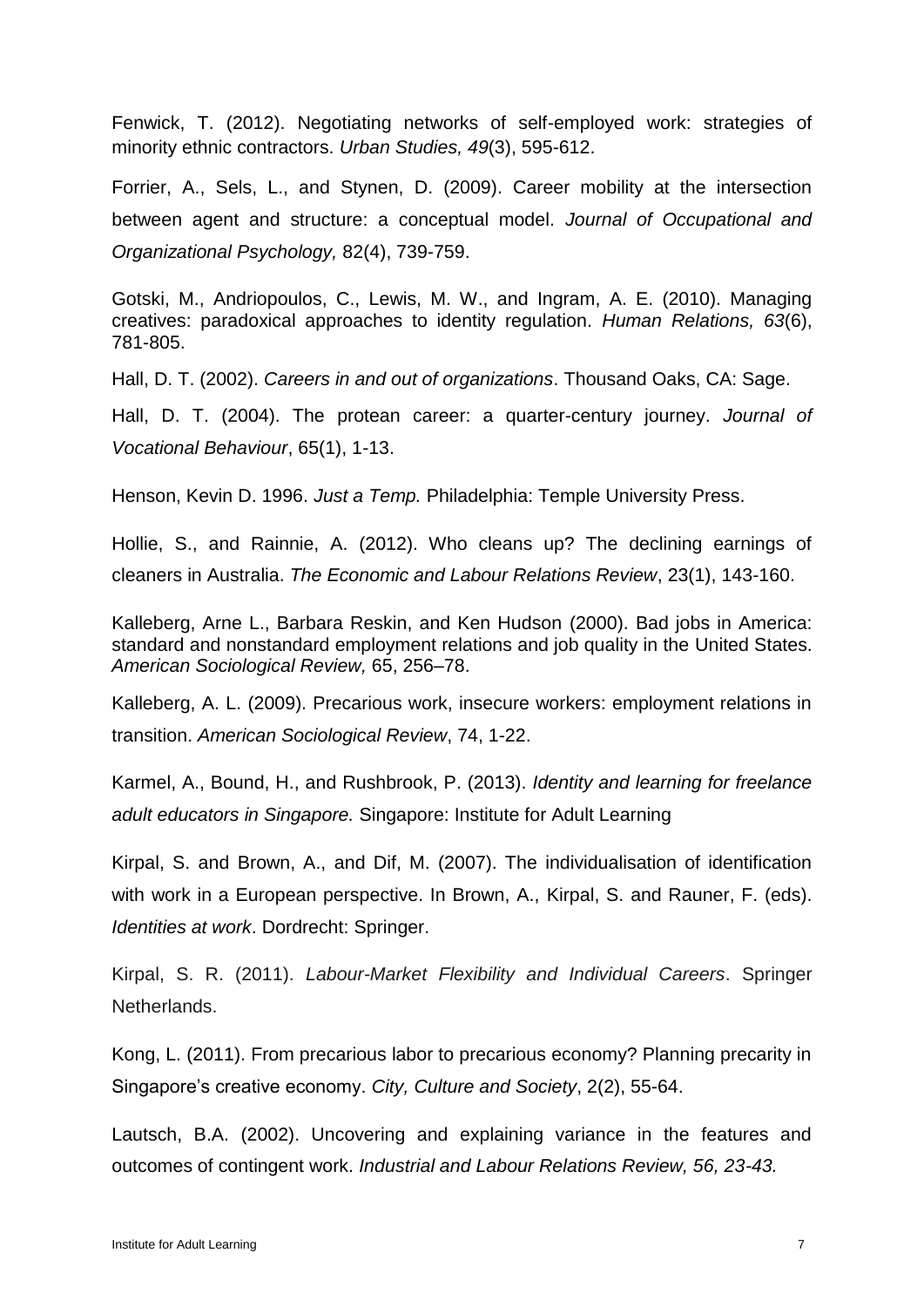Lim, L. Y. C., and Lee, S. A. (2010). Globalizing state, disappearing nation: the impact of foreign participation in the Singapore economy. In Chong, T. (ed.). *Management of success: Singapore revisited*. Singapore: Institute of South-east Asian Studies.

Loh, J. (2011). Bottom fifth in Singapore. *Social Space*. Singapore: Lien Centre for Social Innovation.

McKeown, T. (2005). Non-standard employment: when even the elite are precarious. *The Journal of Industrial Relations. 47*(3), 276-293.

Ministry of Manpower, Singapore. (2012). *Labour force in Singapore, 2012*. Singapore: Ministry of Manpower.

Ministry of Manpower, Singapore (2014). *Study on low-wage workers and good jobs*. Singapore: Ministry of Manpower. [Internal Document]

Ministry of Manpower, Singapore (2015). *Contract of service vs. contract for service*.

Available at http://www.mom.gov.sg/employment-practices/contract-of-service

Newman, K.S. (1999). *No shame in my game: the working poor in the inner city.*  New York: Russell Sage Foundation.

Ng, I. (2013). Multistressed low-earning families in contemporary policy context: lessons from work support recipients in Singapore. *Journal of Poverty*, *17*(1), 86– 109.

Nur, S., Bound, H., Karmel, A. and Sivalingham, M. (2014). *Master of their destiny? Identities, learning and development of freelance workers in Singapore's technical theatre industry*. Singapore: Institute for Adult Learning.

Padavic, I. (2005). [Laboring under uncertainty: identity renegotiation among](http://www.coss.fsu.edu/sociology/sites/coss.fsu.edu.sociology/files/2005_Padavic_Laboring_Under.pdf)  [contingent workers.](http://www.coss.fsu.edu/sociology/sites/coss.fsu.edu.sociology/files/2005_Padavic_Laboring_Under.pdf) *Symbolic Interaction,* 28 (1), 111-134.

Perrons, D. (2003). The new economy and the work–life balance: conceptual explorations and a case study of new media. *Gender, Work and Organization*, *10*(1), 65-93.

Ross, A. (2008). The new geography of work. *Theory, Culture and Society*, 25:7-8, 31-49.

Sennett, R. (1998). *The corrosion of character: personal consequences of work in the new capitalism*. New York: W.W. Norton and Company.